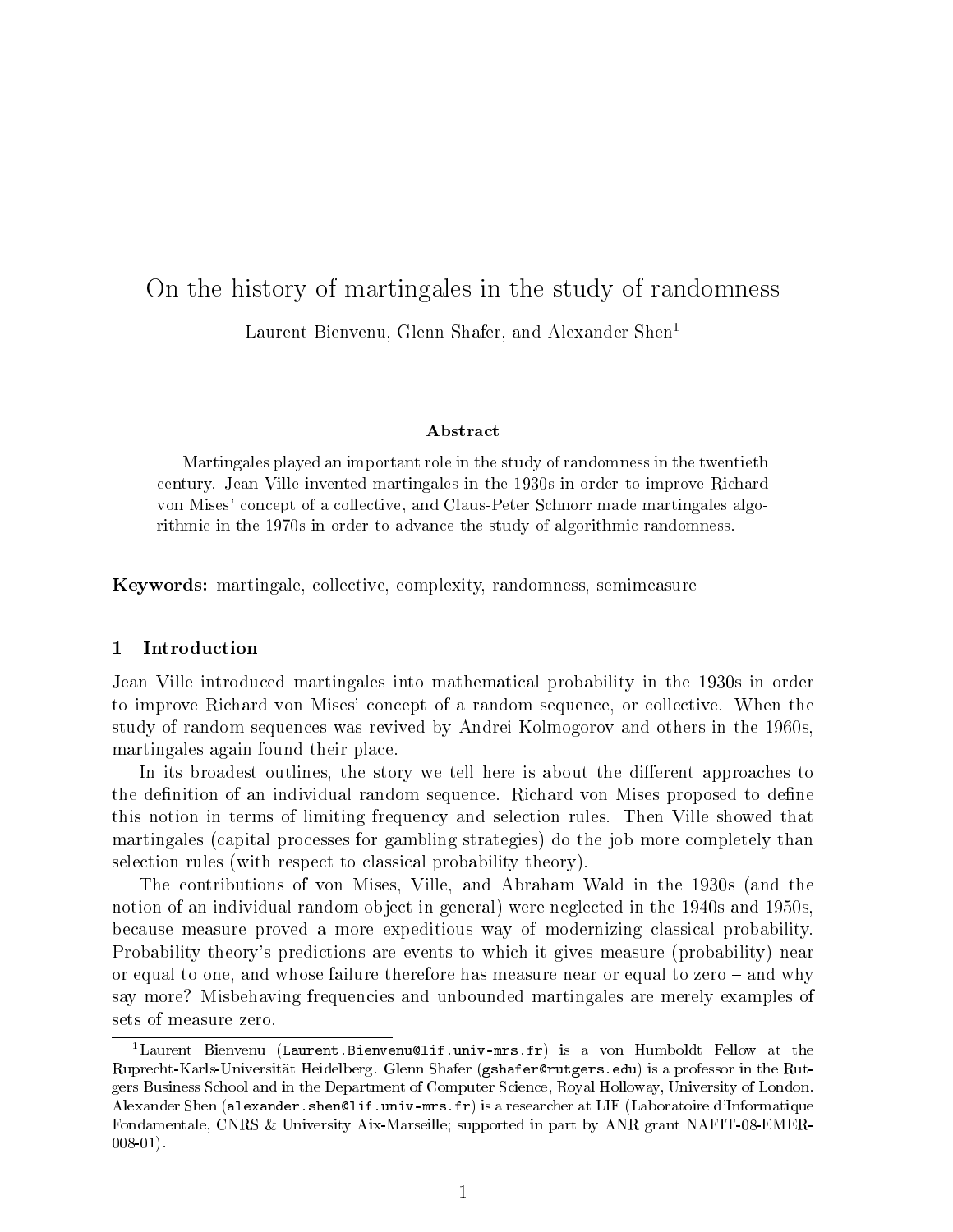In the 1960s, tools from the theory of computation permitted the revival of the study of randomness. Kolmogorov (and later Gregory Chaitin) proposed to define random objects as objects of maximal complexity. Per Martin-Löf showed that the notion of measure zero can also be made algorithmic. His work on algorithmic measure zero inspired Schnorr's work on algorithmic martingales. The relations between the definitions of randomness that use complexity, effective measure and martingales were established in the 1970s by Schnorr, Levin and others. These results now form the basis of algorithmic randomness theory.

We begin the article by reviewing the contributions of von Mises, Wald, and Ville. Von Mises first introduced collectives in 1919. In Section 2, we recall the concept and von Mises' motivation for introducing it. In Section 3, we review how Wald, writing in the 1930s, clarified the concept and demonstrated its consistency. In Section 4, we review how Ville, in the thesis and book he published in 1939, defined a stronger concept based on martingales.

After pausing, in Section 5, to consider how collectives fell out of fashion in the 1950s, we describe developments in the 1960s and 1970s. In Section 6, we review the invention of the concept of algorithmic complexity and describe work by Ray Solomonoff, Kolmogorov, and Chaitin in the 1960s. In Section 7, we explain how Martin-Löf came to define randomness for infinite sequences in the mid 1960s. In Section 8, we review Schnorr's introduction of algorithmic martingales around 1970. In Section 9, we discuss semimeasures, introduced by Levin in a paper with Zvonkin in 1970, and their relation to martingales. Finally, in Section 10, we discuss how Schnorr and Levin related randomness to complexity using monotone complexity (discovered by Schnorr and Levin) and prefix complexity (introduced by Levin and rediscovered and made popular by Chaitin).

In a brief epilogue, Section 11, we say a few words about subsequent developments in algorithmic complexity and martingales, particularly those related to von Mises' original project of providing a foundation for probability and its applications.

In addition to published sources, we have drawn on interviews with Peter Gacs, Leonid Levin, and Per Martin-Löf, and on discussions at a meeting at Dagstuhl in late January and early February 2006. Marcus Hutter recorded historical talks at Dagstuhl by Christian Calude, Claus-Peter Schnorr, and Paul Vitanyi and posted them at http://www.hutter1.net/dagstuhl. We have also profited from discussions with Leonid Bassalygo. Vladimir Uspensky, Vladimir Vovk, Vladimir Vyugin, and others. In an appendix, we reproduce several documents on which we have drawn: a letter from Andrei Kolmogorov to Maurice Frechet, abstracts of talks by Kolmogorov at the Moscow Mathematical Society, and letters from Levin to Kolmogorov.

A preliminary version of this article [4], by Laurent Bienvenu and Alexander Shen, contains additional information about the history of algorithmic information theory; see also [75].

#### 2 Richard von Mises' collectives

In a celebrated article published in 1919  $[53]$ , Richard von Mises  $(1883-1953)$  raised a question that was widely discussed during the following twenty years: how can we give a mathematical account of the notion of an individual random sequence?

The problem of deciding whether a particular sequence is random was hardly novel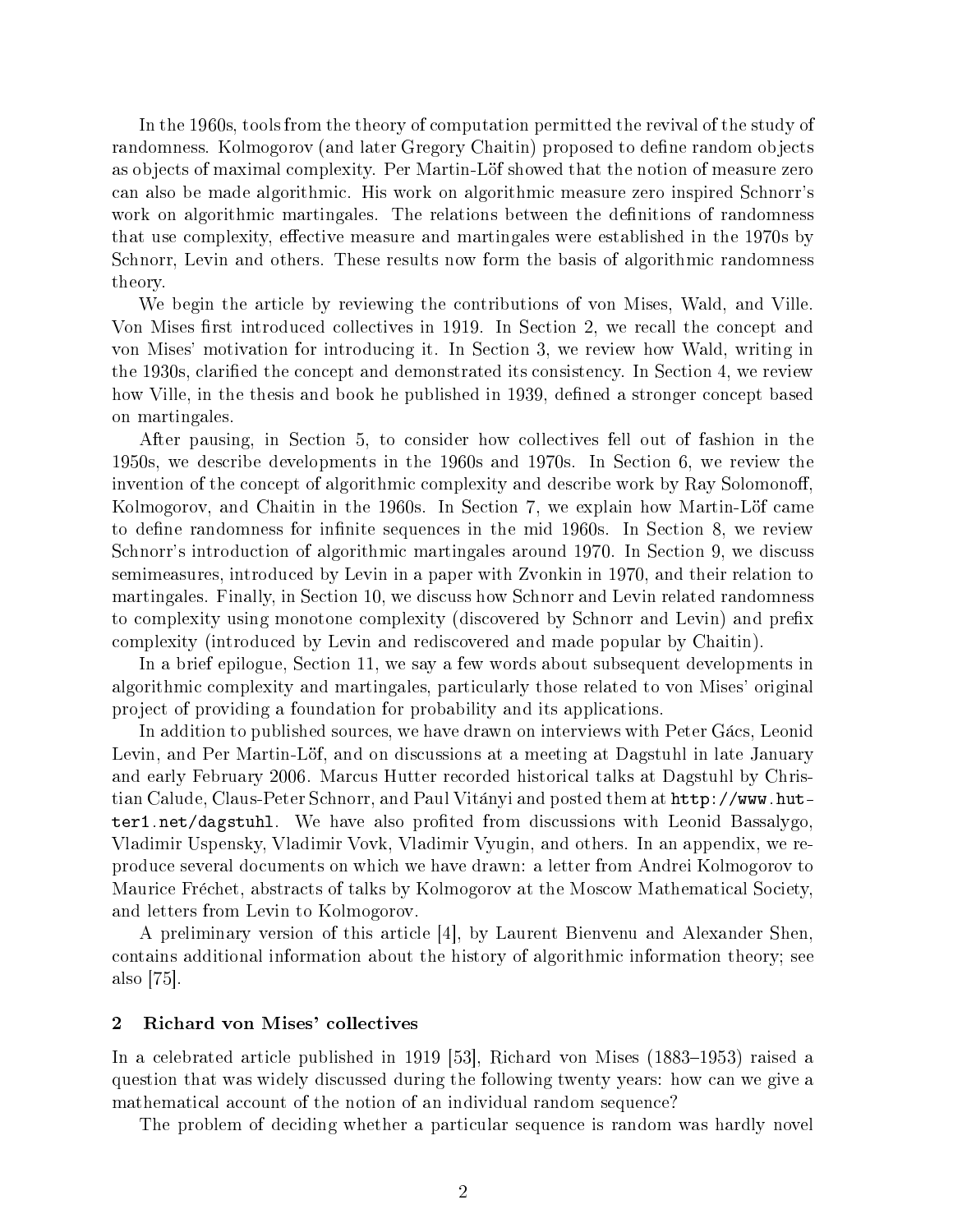in 1919. Should we disbelieve the fairness of a lottery if we repeatedly observe that the winning numbers are always even? If we see letters on a table arranged to spell ROMA or CONSTANTINOPOLITANENSIBUS, can we rule out the arrangement having happened by chance? Aren't these orderings as likely as any others? Such questions were debated by d'Alembert, Condorcet, and Laplace in the eighteenth century [15], and they were taken up in nearly every treatise on probability in the nineteenth century.

But von Mises, who was a philosopher as well as an applied mathematician [76], had a new idea. He believed that random sequences should be considered the subject matter of mathematical probability, just as lines and planes are the subject matter of geometry. The axioms of probability theory should therefore be statements about the properties of random sequences, or collectives (Kollektiv in German). In order to construct a simple mathematical theory, we should take these random sequences to be infinite, von Mises thought, just as Euclid and Hilbert took lines and planes to be infinite.

Von Mises formulated two axioms for collectives. For simplicity, we state them for a collective with two values, e.g., a sequence of heads and tails obtained by coin tossing:

I. There exists a limiting frequency: if  $s_N$  is the number of heads among the first N coin tosses, the ratio  $s_N/N$  converges to some real number p as N tends to infinity.

II. This limiting frequency is stable: if we select a subsequence according to some selection rule, then the resulting subsequence (if infinite) has the same limiting frequency.

A selection rule is a mathematical rule that decides whether a term is selected or not using only the values of the preceding terms but not the value of the term in question. For example, a selection rule may select terms whose numbers are prime, or terms that immediately follow heads in the sequence, but not the terms that are heads themselves.

Axiom I made sense to mathematicians as a result of work by Emile Borel in 1909 [5]. Borel had shown that convergence of  $s_N/N$  to a limit can be expected with probability one in the case of independent trials. This limit is, of course, the probability for heads. Axiom II is also persuasive. Suppose someone tells you that flipping a coin produced the sequence

# 10101010101010101010101010101 . . .

where 1 (heads) and 0 (tails) alternate. Would you believe this? Probably not. The limiting frequency of 1s in this sequence exists and is equal to 1/2. But the sequence is too regular. This is where axiom II comes in: if one selects from this sequence the bits in even positions, one gets the sequence

# 1111111111111111111111111111 . . .

in which the frequency of 1s is different  $(1 \text{ instead of } 1/2)$ . We can win for sure by betting only on the trials in this subsequence. By ruling this out, von Mises explained, the second axiom expresses a classical principle, the principle that excludes systems for beating the odds.

According to von Mises, probability theory is about the properties of collectives and about operations that transform collectives into other collectives. He used the following example: take a collective (a sequence of 1s and 0s) and cut it into 3-bit groups. Then replace each group by an individual bit according to majority rule. Probability theory has to find the limiting frequency of the resulting sequence if the limiting frequency of the original one is known.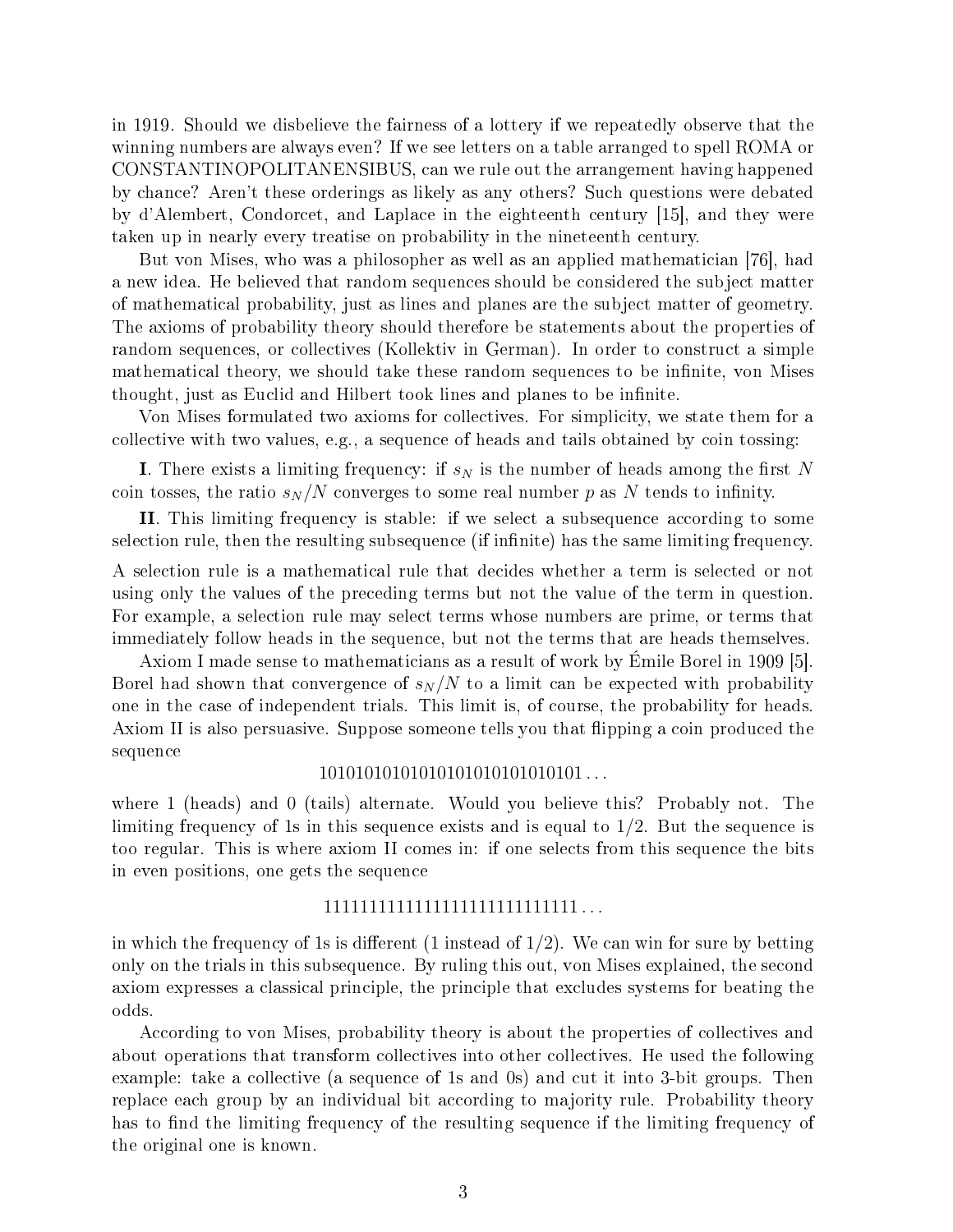When he launched the concept of a collective, von Mises was already prominent because of his work in mechanics; he was director of an institute of applied mathematics at Berlin starting in 1920. But he devoted a good deal of his subsequent career to promoting collectives. His book on the topic, *Wahrscheinlichkeit, Statistik und Wahrheit*, first appeared in 1928 [54] and subsequently saw multiple editions in German and in English. In 1931 he published a textbook on probability and statistics based on collectives [55]. After fleeing from Berlin to Turkey in 1933, he emigrated to the United States in 1939, where he became a professor at Harvard. His later publications on probability include a debate with the United States mathematician Joseph Doob in September 1940 at a meeting of the Institute of Mathematical Statistics, published in 1941 [57, 58], and a posthumous book edited by his widow, Mathematical Theory of Probability and Statistics [59].

Von Mises realized that he had not demonstrated the logical consistency of his axioms or the existence of sequences satisfying them. But he managed to gain sufficient attention for his ideas that others undertook these tasks. Among them were the United States mathematician Arthur Copeland (1898–1970) and the German philosophers Hans Reichenbach (1891–1953) and Karl Popper (1902–1994). Reichenbach was a colleague of von Mises in Berlin and also emigrated to Turkey and then to the United States. Popper was Viennese; he emigrated to New Zealand in 1937 and then to England in 1949. The three authors, Copeland in 1928 [16], Reichenbach in 1932 [65], and Popper in 1935 [64], made suggestions that turned to out to be equivalent to each other and closely related to the concept of a normal number, already developed in Borel's 1909 article. Their suggestions boiled down to requiring von Mises' axiom II only for selection rules that select just the trials for which the r preceding trials, for a specified r, match a specified string of 1s and 0s of length  $r$ . It is easy to give an algorithm for constructing sequences whose limiting frequencies are not affected by such selections, and for this very reason. von Mises did not consider this solution satisfactory. In von Mises' eyes, a sequence that can be predicted could not be considered random.

For fuller reviews of the work stimulated by von Mises during the 1920s and 1930s, see Martin-Lof [48] and Chapter 6 of von Plato [63]. These authors discuss in particular the work of Erhard Tornier, who proposed replacing von Mises' single random sequence with an infinite matrix consisting of many sequences that might result from an infinite sequence of trials. William Feller collaborated with Tornier.

#### 3 Abraham Wald's clarification

It was Abraham Wald, the star of Karl Menger's mathematical seminar in Vienna, who reformulated the second axiom in a way that satisfied von Mises.

Karl Menger (1902–1985), son of the Austrian economist Carl Menger, was loosely associated with Moritz Schlick's seminar on the philosophy of science, which became known in retrospect as the Vienna circle. After earning his doctorate in mathematics in 1924, Menger worked for two years with L. E. J. Brouwer in Amsterdam before returning to Vienna, where he eventually obtained a post in the university and organized his own seminar on mathematics. For eight years, from  $1928-29$  through  $1935-36$ , the seminar's proceedings were published as a journal, the Ergebnisse eines Mathematischen Kolloquiums. 2

 $^{2}$ In 1998, Springer reprinted the proceedings, along with several introductory articles in English, in a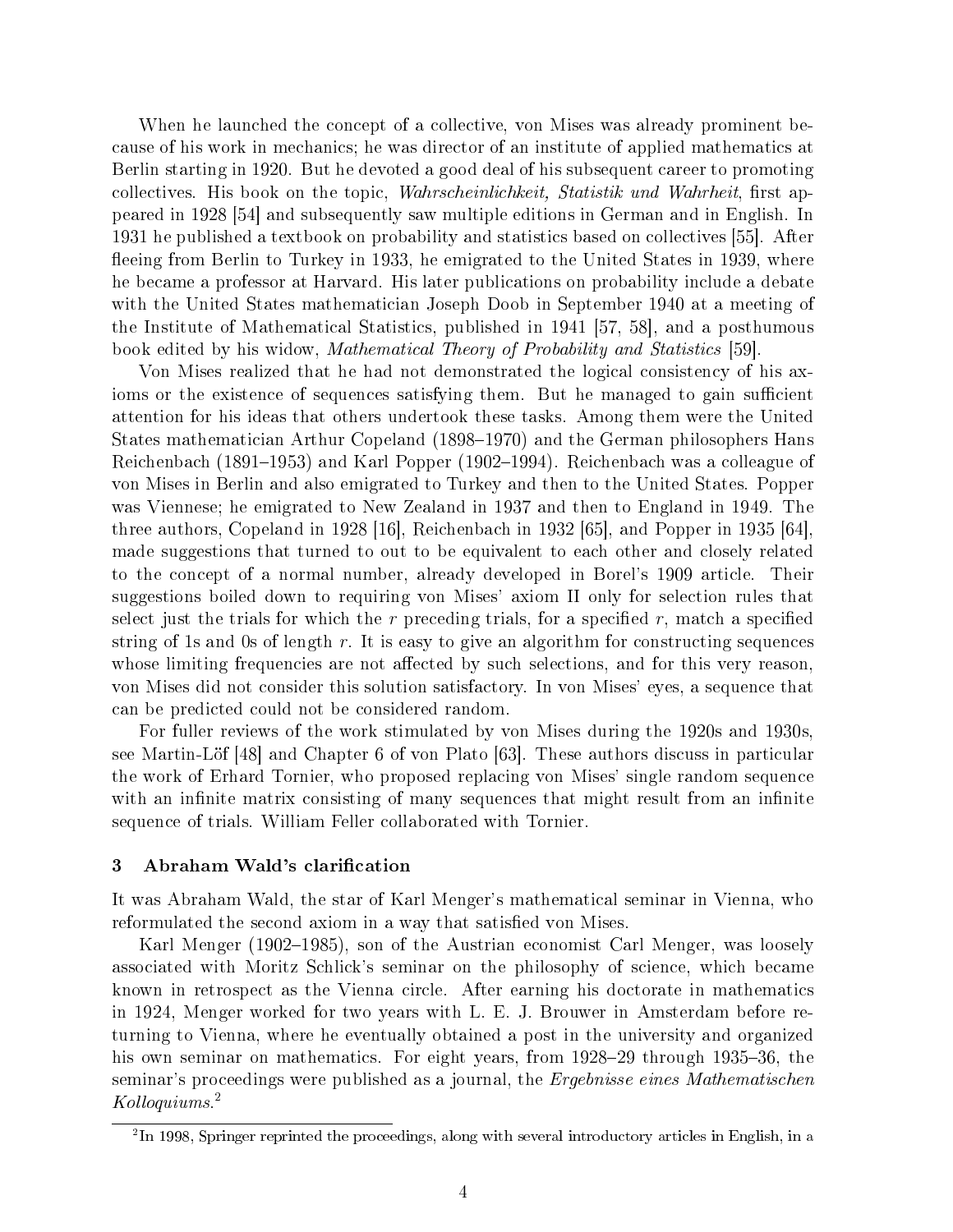Prominent contributors to the seminar included Nachman Aronszajn, Kurt Gödel. Marston Morse, John von Neumann, Albert Tarski, and Norbert Wiener. The most important contributor was Menger's most brilliant student, Abraham Wald (1902–1950). Wald was the same age as Menger but was a latecomer to the university. He had been born in Transylvania, where his father was an orthodox Jewish baker, and the family had come to Vienna after the Romanian annexation of the region during World War I. Unable to study at the Vienna gymnasium, he passed the examination for entrance to the university after attending an engineering school and being tutored by his brother in mathematics [60, 90]. But by the time he completed his doctorate in 1931, he was contributing to almost every topic in the seminar. Because his religion barred him from a university post of his own, he continued to contribute to the seminar while earning a living in Oskar Morgenstern's economics institute, until the worsening political situation forced Menger to end the seminar in 1936.

Collectives came into Menger's seminar by way of Schlick's, where Menger had heard Karl Popper present his ideas on collectives. Menger asked Popper to come to his own seminar to give a more precise mathematical explanation [52]. Popper did so on February 6, 1935, and Wald immediately responded with a proposal of his own.

A selection rule, in the case of a sequence of 1s and 0s, can be thought of as a function s from  $\{0,1\}^*$  to  $\{0,1\}$ , where  $\{0,1\}^*$  is the set of all finite strings of 1s and 0s. Applying s to an infinite sequence  $\omega_1\omega_2 \dots$  means that we select all terms  $\omega_i$  such that  $s(\omega_1\omega_2\dots\omega_{i-1})=1$ ; the selected terms are listed in the same order as in the initial sequence. For those who accept a nonconstructive concept of mathematical existence, there obviously exist s that change the limiting frequency of 1s in a particular  $\omega_1 \omega_2 \dots$ There are many s, for example, that select just the terms for which  $\omega_i = 0$ , thus changing the limiting frequency to 0, and others that select just the terms for which  $\omega_i = 1$ , thus changing the limiting frequency to 1. But Menger and his seminar were attuned to Brouwer's constructivism and to the developments of the day in logic, and so when Wald thought about functions from  $\{0,1\}^*$  to  $\{0,1\}$ , he did not necessarily consider all functions that exist in a nonconstructive sense. He thought it might be appropriate instead to consider only functions that can be constructed in some particular system of arithmetic. There will not be so many of these functions, because a logical system can have only a countable number of symbols, and from these we can construct only a countable number of formulas. The question, therefore, is whether there exist sequences that have an invariant limiting frequency with respect to the countable set of selection rules that can be constructed in a given system, and if so, in what sense these sequences can themselves be constructed.

Wald's first publication on the topic was a note in French in the *Comptes rendus* in Paris [84], submitted by Emile Borel for the session of January 20, 1936. In this note, Wald asserts without proof the existence of collectives when the number of selection rules is countable. Like von Mises, he considers more than the binary case, but with respect to the binary case, his assertion says that for any countable family of selection rules and for any  $p \in (0, 1)$  there exist a continuum of sequences that satisfy axioms I and II with limiting frequency p.

This result by itself (the *Comptes rendus* note says nothing about constructivity) was

single volume [19].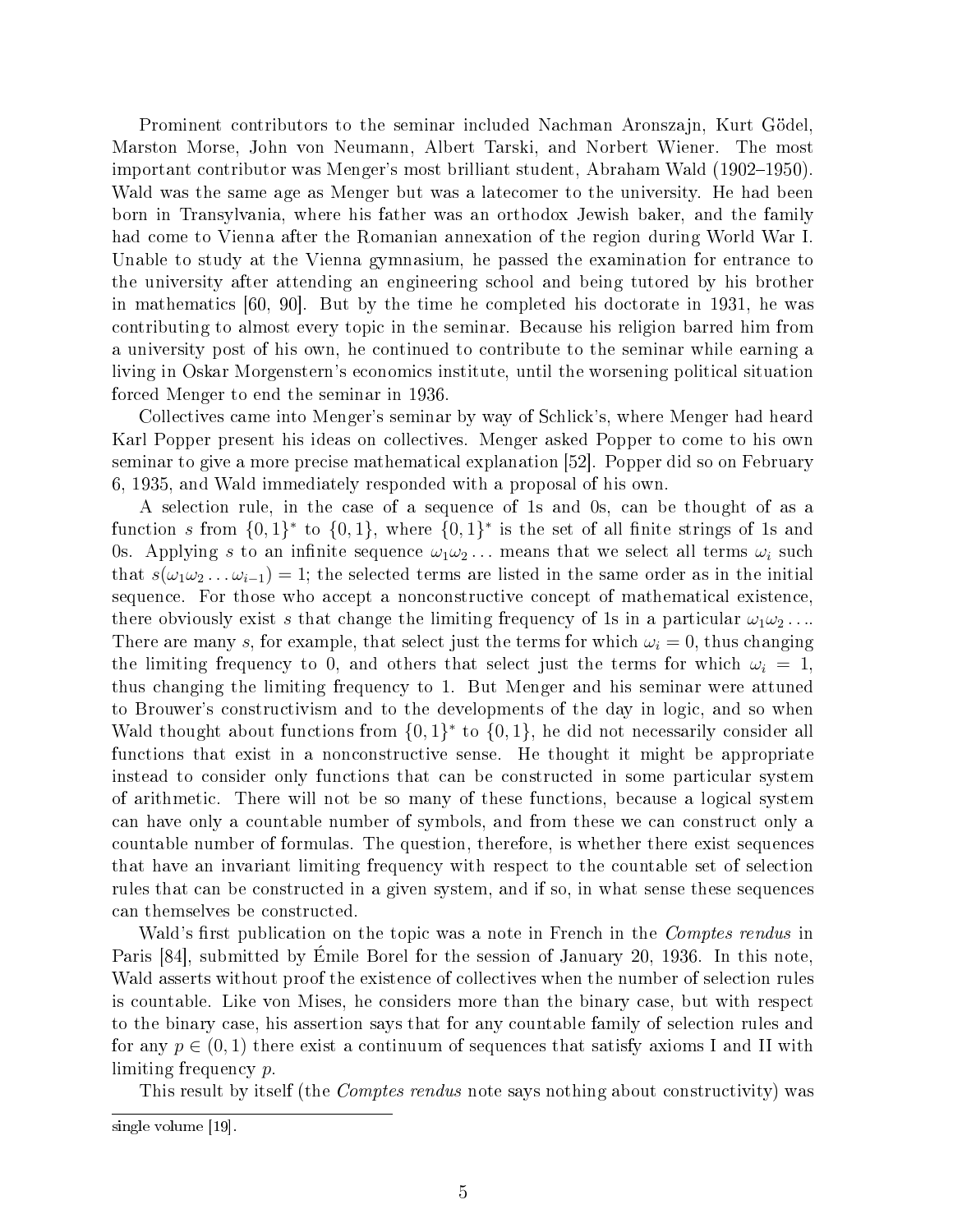hardly surprising even at the time. Classical probability theory, modernized by Borel in 1909 [5], Maurice Frechet in 1915 [23], and Andrei Kolmogorov in 1933 [29], had taught mathematicians that the disjunction of a countable number of events of probability zero itself has probability zero. It is obvious (and was proven rigorously by Doob in 1936 [20]) that if you apply a selection rule s to a sequence of independent random variables  $\omega_1 \omega_2 \ldots$ each equal to 1 with probability p and to 0 with probability  $1 - p$ , then you obtain a subsequence that has the same distribution (let us call it the Bernoulli distribution with parameter  $p$ ). Borel had shown that the probability is zero that the frequency of 1s in a realization of the Bernoulli distribution with parameter  $p$  fails to converge to  $p$ . So the probability is also zero that any of the countable number of subsequences obtained from a countable number of selection rules fails to converge to p. The complement of this event has probability one and therefore has the cardinality of the continuum.

In a footnote, Wald says that he will give proofs in the seventh volume of Menger's Ergebnisse, the volume for  $1934-35$ . But the article containing these proofs appeared instead in the eighth and final volume, for 1935–36, which did not appear in print until 1937 [85]. Written in German, this article also gives the explanation, missing from the Comptes rendus note, that an insistence on constructivity justifies the consideration of countable systems of selection rules. The article uses what we now consider an informal concept of constructivity: a sequence  $a_1a_2...$  was considered to be constructively (or effectively) defined if for each  $a_i$  there is a procedure for determining the value of  $a_i$  in a finite number of steps, but it was not clear what was meant by a procedure, whether the procedure might depend on  $i$ , etc. Wald shows that for a countable system of constructively defined selection rules, there exists a constructively defined collective (Theorem  $V$ , p. 49). He does this by constructing the collective recursively from the selection rules. In modern terminology, he uses the selection rules as oracles.

Let us explain Wald's recursion in the simple case where we consider only a finite system of selection rules, say a set  $S$  consisting of n selection rules, and we want to construct a collective  $\omega$  consisting of 1s and 0s with limiting frequency 1/2. Suppose we have constructed  $\omega_1 \ldots \omega_{i-1}$  and now want to specify  $\omega_i$ . Let  $S_i$  be the subset of S consisting of the rules in S that will include the *i*th entry of  $\omega$  in the subsequence they select when applied to  $\omega$ :

$$
S_i = \{ s \in S \, | \, s(\omega_1 \dots \omega_{i-1}) = 1 \}.
$$

Because we have already constructed  $\omega_1 \dots \omega_{i-1}$ , we have determined  $S_i$  and also the preceding  $S_j$  (those for  $1 \leq j \leq i$ ). Let  $k_i$  be the number of the preceding  $S_j$  that are equal to  $S_i$ , and set  $\overline{a}$ 

$$
\omega_i = \begin{cases} 1 & \text{if } k_i \text{ is even,} \\ 0 & \text{if } k_i \text{ is odd.} \end{cases}
$$

(In particular,  $\omega_1 = 1$ , because  $k_1 = 0$ ; there are no j satisfying  $1 \leq j < 1$ .) If we fix a subset A of S and select from  $\omega$  the subsequence consisting of the  $\omega_i$  for which  $S_i=A$ , we get the alternating sequence  $101010...$  By considering the  $2^n$  different subsets A of S, we partition  $\omega$  into  $2^n$  subsequences, all equal to  $101010...$  Each of these has limiting frequency 1/2, and so  $\omega$  does as well. If we apply a selection rule  $s \in S$  to  $\omega$ , we pick up the entries in half these  $2^n$  subsequences, those corresponding to the subsets of S that contain  $s$ , and the limiting frequency will still be  $1/2$ .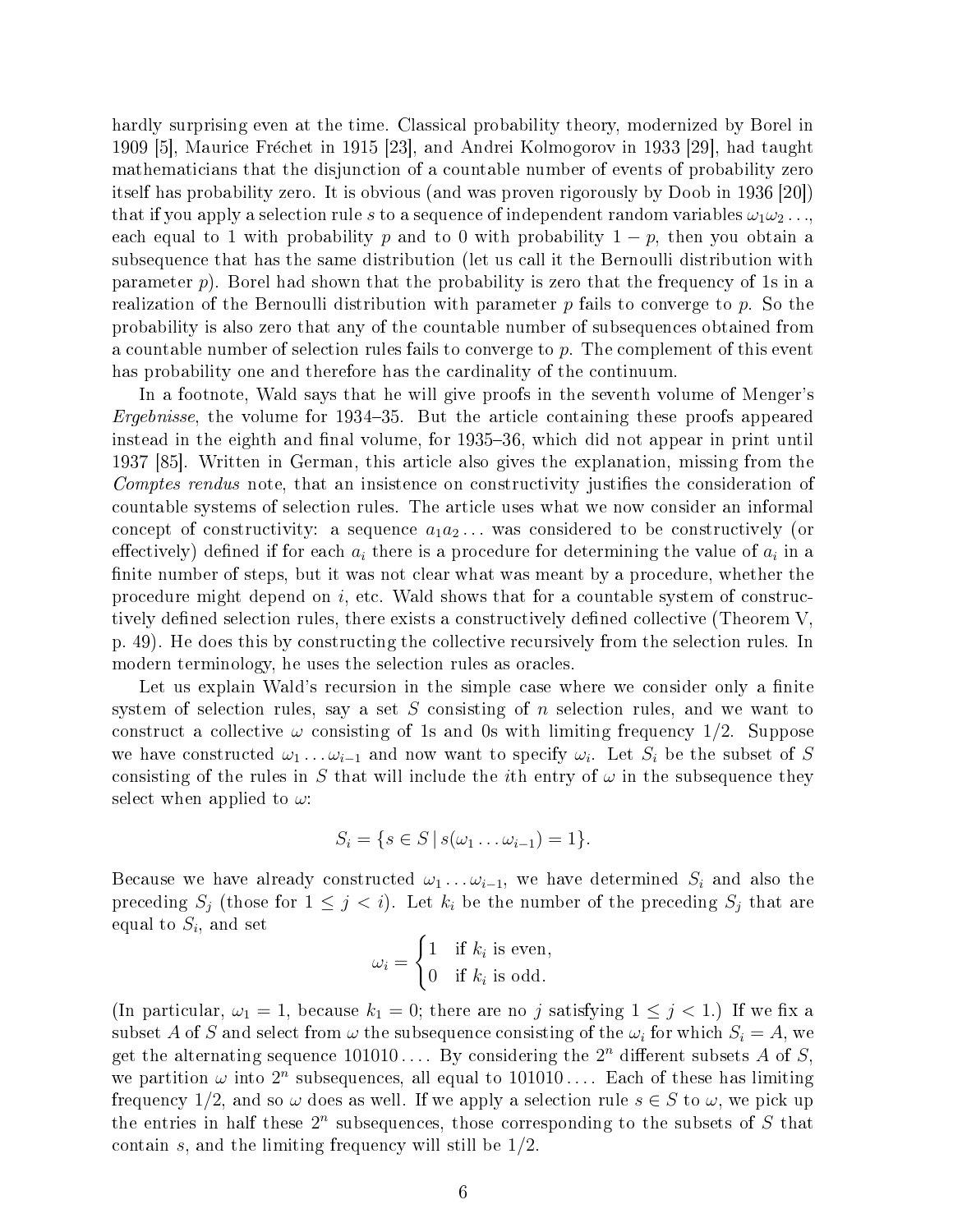The construction for countably many selection rules builds on this simple picture: we add new rules one by one at intervals so great that the boundary effects cannot affect the limiting frequency.

Wald considers not only collectives with entries drawn from  $\{0, 1\}$ , but also collectives drawn from any finite set (Theorem I, p.  $45$ ). He also considers collectives with entries drawn from an infinite set M (Theorems II–IV, pp. 45–47). He finds, as Copeland had found using his more restrictive concept of a selection rule, that the theory works if  $M$  is countable or if one considers only a restricted class of events, e.g., those that are Peano-Jordan measurable. Wald's Theorems V–VI (p. 49) observe that the resulting collectives can be effectively constructed.

In October 1937, Wald presented his results in a celebrated colloquium on probability at Geneva. This colloquium, chaired by Maurice Frechet, brought together most of the world's leading probabilists for the last time before the war. In addition to Wald and Frechet, attendees included Harald Cramer, Wolfgang Doeblin, William Feller, Bruno de Finetti, Werner Heisenberg, Eberhard Hopf, Bohuslav Hostinsky, Paul Levy, Jerzy Neyman, George Polya, and Hugo Steinhaus. The session on foundations was remembered for its lively discussion of collectives, which were criticized by Feller, Frechet, Levy, and others. The second installment of the proceedings, published in 1938, included articles on collectives by Wald [86] and von Mises [56]. Wald, still writing in German, stated the theorems he had proven in his Ergebnisse article and refuted some of the criticisms. Von Mises, who had not been at the colloquium but wrote in French, embraced Wald's analysis fully, seeing it as a vindication of his confidence that his axioms were logically consistent.

Wald and von Mises both took a practical tone. They considered probability an applied field. A mathematical theory of probability can involve idealization, such as the consideration of infinite sequences instead of long finite ones, but the test of its adequacy should be whether it covers important applications. In any particular application only finitely many selection rules can be relevant. Wald pointed to a logical system of arithmetic permitting the formulation of only countably many selection rules not because he imagined using so many, but to make the point that no one could conceivably need a collective to do more.

Wald's introduction of constructivity into the discussion of collectives coincided with a debate among logicians concerning how this notion should be made precise. The debate was motivated by David Hilbert's question of whether there exists a procedure for separating mathematical truths from falsehoods, and it was eventually settled by a consensus around *Church's thesis*, the thesis that effective calculability should be identified with a precise concept that had been given dierent but equivalent denitions by Alonzo Church and his students, Gödel, and Alan Turing (see, e.g.,  $|17|$ ). In 1940  $|14|$ , Church suggested using this new precise concept of effective calculability, now usually called simply  $com$ putability, to define collectives. Under Church's definition, a sequence of 1s and 0s is a collective with probability p if the limiting frequency of 1s is p in the sequence and in any subsequence selected by a computable selection rule. With this definition, as Church explained, the existence of collectives can be proven nonconstructively, following Wald or using Doob's result. But a collective cannot be constructed, because the set of all computable selection rules, while countable, is not effectively enumerable. (It is a subset of a set that can be effectively enumerated, but it cannot be effectively enumerated itself.)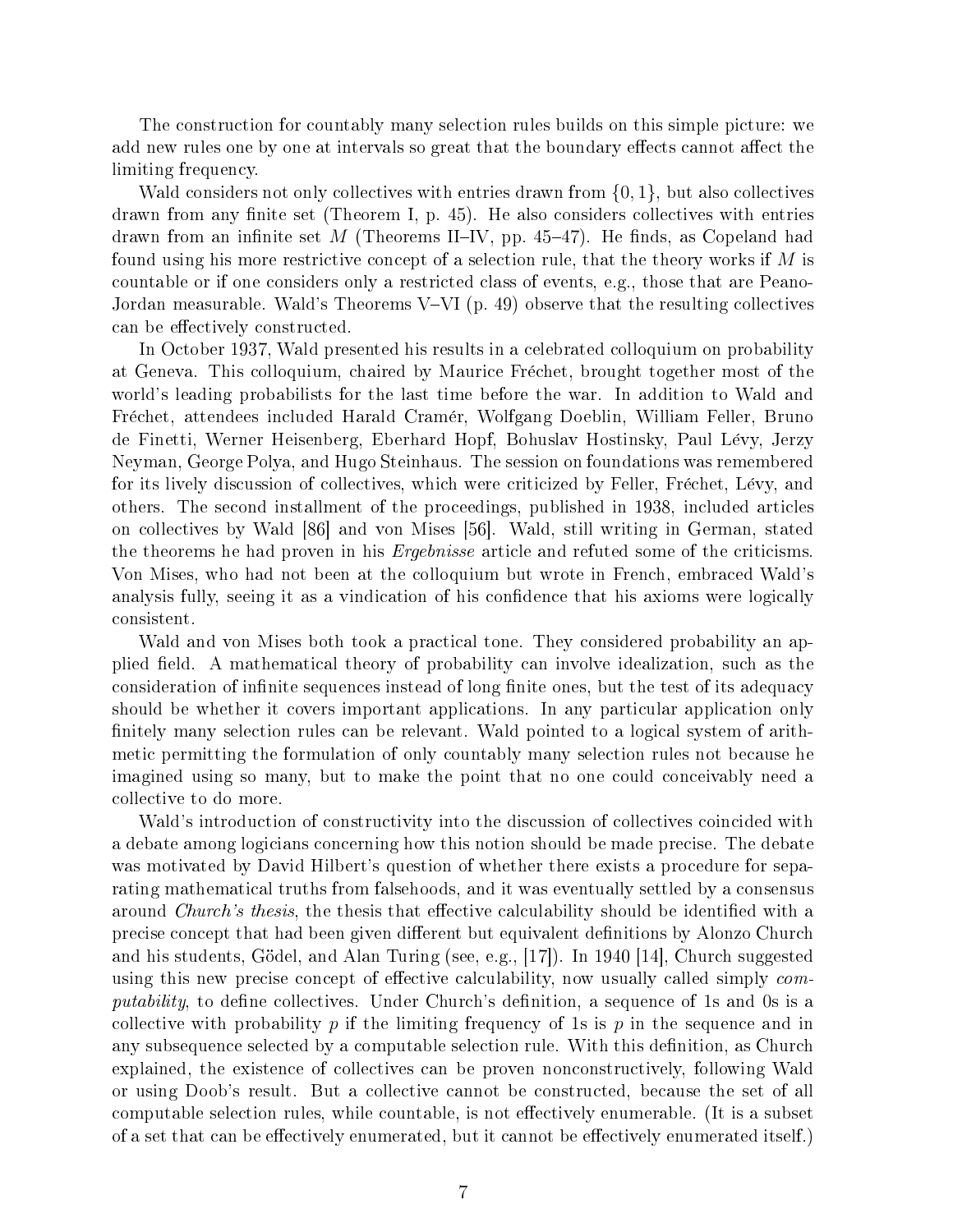# 4 Jean Ville's martingales

Jean Andre Ville (1910-1989) was a participant in Menger's seminar when Karl Popper and Abraham Wald gave their talks on collectives in February 1935. The most brilliant of the first students to earn the degree in probability that Frechet introduced at the University of Paris in 1931, Ville had been awarded scholarships to study in Berlin in 193334 and in Vienna in 193435. Frechet had sent Ville to Berlin to get started on a doctoral thesis in analysis, but Ville was more interested by the new mathematics and new applications he encountered in Menger's seminar, and he was particularly fascinated by collectives.

As a student in France, Ville had learned a way of thinking about the application of probability theory that was quite different from that of von Mises. According to Cournot's principle,<sup>3</sup> which was popular among French probabilists when Ville was a student, probability theory makes contact with the empirical world only by making predictions with probability near or equal to one. The law of large numbers is one such prediction: the frequency of 1s in a sequence of tosses of a fair coin will converge to 1/2. The law of the iterated logarithm is another: the frequency will oscillate around  $1/2$ , converging at a certain specified rate. From this point of view, von Mises was too exclusively focused on the convergence of frequencies. What about the other predictions probability theory makes with probability one? Will collectives in von Mises' sense also satisfy them? Not necessarily, Ville concluded. There are some probability-one predictions that we cannot guarantee a collective to have through our choice of the system of selection rules. Or to put the point positively, there are properties with measure zero that will be possessed by some collective no matter what system of selection rules we adopt.

Ville first made his point in the *Comptes rendus* in July 1936 [81], in a concise note without examples or proofs that considered only the familiar case of collectives consisting of 1s and 0s with limiting frequency  $1/2$ . Under the Bernoulli measure, the sequences that are not collectives with respect to a given countable system of selection rules have measure zero. But, Ville asserted, not every property of measure zero can be ruled out in this way. He further asserted that this shortcoming of collectives can be corrected by replacing the system of selection rules by a martingale, i.e., a betting strategy.<sup>4</sup> Ville considered strategies satisfying the following conditions:

Ville's conditions. (1) You start with unit capital. (2) At every trial, you bet only a fraction  $\alpha$  of your current capital, where  $0 \leq \alpha \leq 1$ , on 1 or on 0, so that your capital will remain nonnegative no matter how the trial comes out.

It is easy to show that the resulting capital will remain bounded with probability one. So there exist a continuum of sequences for which it remains bounded; we may call these collectives with respect to the betting strategy. Ville asserted without proof that for any property  $E$  to which the Bernoulli measure assigns measure zero, there exists a strategy

<sup>3</sup>For a history of Cournot's principle and examples of statements embracing it by Jacques Hadamard, Paul Lévy, Maurice Fréchet, and Émile Borel, see [72]. The principle was named after Cournot by Fréchet around 1950.

 $4$ For centuries the word *martingale* has referred to the strategy for betting that doubles one's bet after every loss. See Roger Mansuy's article in this issue of the *Electronic Journal for History of Probability* and Statistics.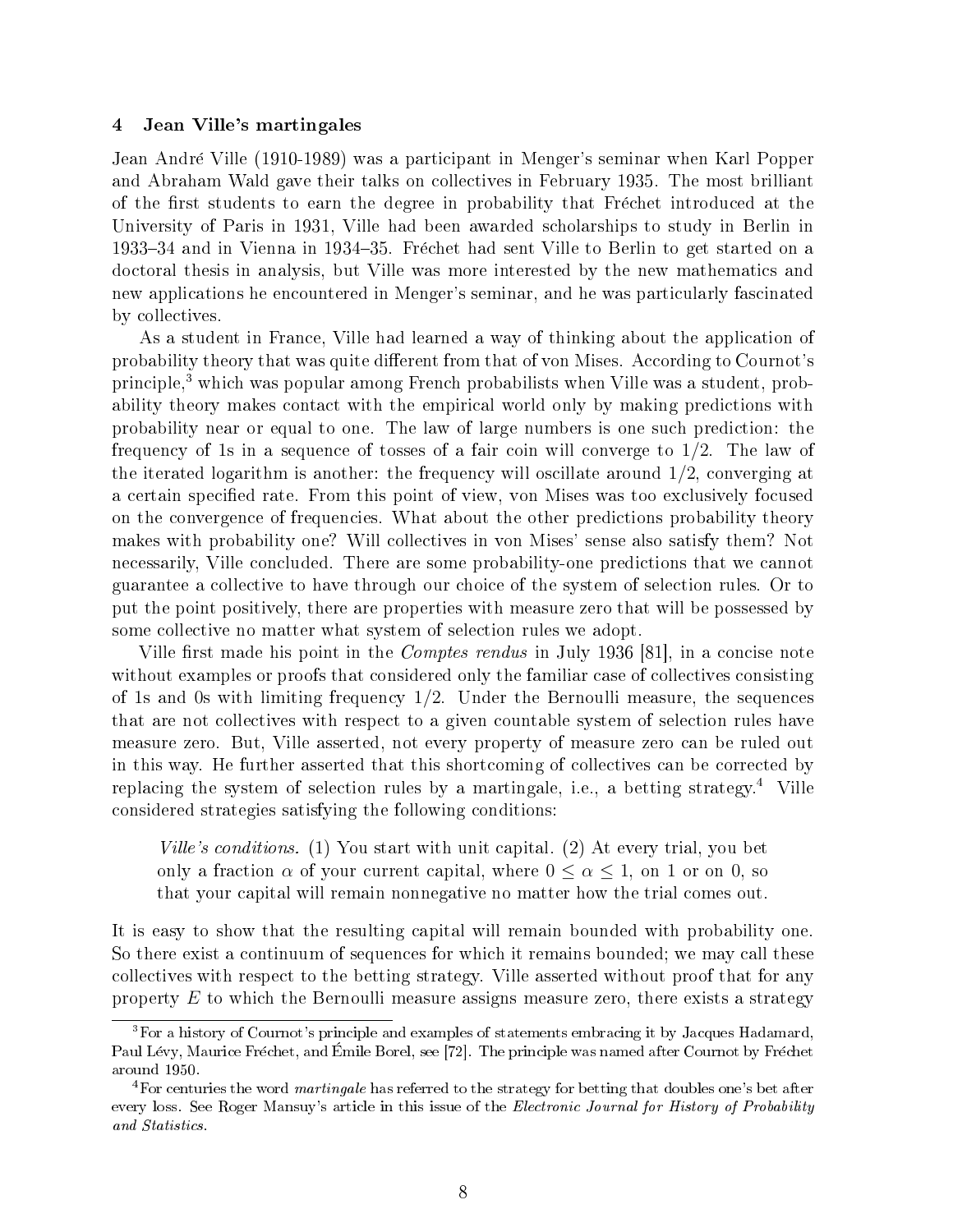satisfying his conditions for which the capital is unbounded if  $E$  happens. Thus we can rule out any property of measure zero for our collectives by properly choosing the strategy.

For those not steeped in the philosophy of the French probabilists, or for whom probability could only mean frequency, Ville's results may not have seemed well motivated. William Feller, in a two-sentence review in *Zentralblatt* (Zbl 0014.16802), summarized what Ville claimed to have proven while making it clear that he could not figure out why Ville should want to prove it.

Ville's ideas received a fuller hearing the following year, when Frechet presented them to the colloquium at Geneva as part of a wide-ranging argument against collectives and in favor of the axiomatic approach perfected by Andrei Kolmogorov. In Frechet's contribution to the colloquium's proceedings [24], published in 1938, we see for the first time in print an example of a property of measure zero that cannot be ruled out by a system of selection rules. Probability theory tells us that the frequency of 1s should oscillate above and below  $1/2$  as it converges to  $1/2$ . But a collective need not have this property. Its frequency can instead approach the limit from above, for example. It is instructive to point out (although Fréchet did not) that this happens in the construction by Wald that we reviewed in Section 3. The sequence constructed there is the result of interleaving many copies of the sequence  $101010...$ , and because the frequency of 1s in any prefix (finite initial segment) of each copy is always greater than or equal to  $1/2$ , this must also be true for the whole sequence. This shows that no matter what countable system of selection rules we adopt, there will be a collective in which the frequency converges to  $1/2$ from above. We cannot force the frequency to oscillate above and below 1/2 as required by the law of the iterated logarithm by a clever choice of the selection rules.

Wald stood his ground. At Geneva, he protested that those who had criticized the theory of collectives for excluding some sequences were now criticizing it because it did not exclude enough sequences ([24], p. 35). In his contribution to the proceedings [86], he questioned whether every asymptotic property should be accorded the same signicance as the convergence of frequencies.<sup>5</sup> Then, conceding that strengthening the concept of a collective so as to guarantee other asymptotic properties is of some interest, he proposed a way to do this while preserving von Mises' emphasis on frequencies. Call a selection rule *singular* if the sequences of 1s and 0s for which it produces infinite subsequences have total measure zero, he proposed, and call a collective  $\omega$  with respect to a countable system S of selection rules *strong* if no singular selection rule in S produces an infinite subsequence when applied to  $\omega$ . There exists a continuum of strong collectives for any countable system of selection rules.<sup>6</sup> For every property A of probability zero, there is a singular selection rule that produces infinite subsequences when applied to sequences in A; so by adding this selection rule to S, we can guarantee that every strong collective avoids the property A. And we can do this for countably many A.

Frechet expressed his admiration for Wald's ingenuity but objected that the new concepts weakened the simplicity that made von Mises' picture attractive. We might add that they threaten to push frequencies out of the picture. Why not make all the

<sup>&</sup>lt;sup>5</sup>An asymptotic property of  $\omega_1\omega_2$ ... is one that does not depend on any finite prefix. In 1933 [29], Kolmogorov had shown that the probability of an asymptotic property is either zero or one.

 $6$ In the case of the singular rules, the sequence must be outside the set of probability zero on which the rule produces an infinite subsequence; in the case of the nonsingular rules, it must be outside the set of probability zero on which the rule produces a subsequence that does not converge to  $1/2$ .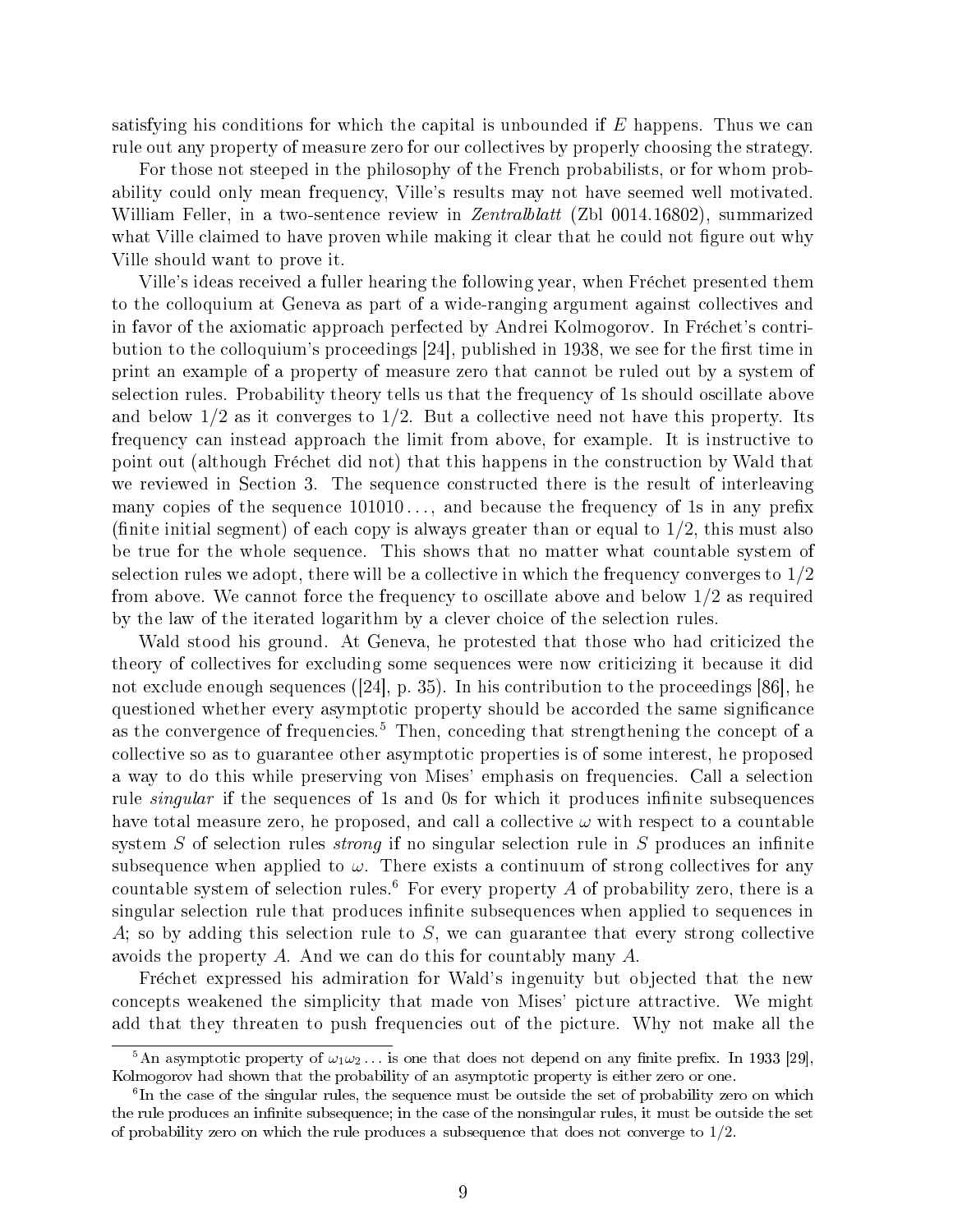selection rules singular, and why not combine all the asymptotic properties we want, including the frequency properties, into one property  $A$ , to be enforced by means of just one singular selection rule? It takes only one more step to get us to Ville's picture: Define the singular selection rule using a strategy whose capital process is unbounded on A. For example, include the next bit  $\omega_i$  every time the capital hits a new high. To the best of our knowledge, neither Wald nor anyone else ever promoted the concept of a strong collective further.<sup>7</sup> Wald was simply marshalling every argument he could think of against Fréchet's equally broad offensive.

In March 1938, Hitler annexed Austria. Wald fled from Vienna to Transylvania and then immigrated to the United States in the summer of 1938; most of his family perished in the Holocaust. One of his first publications in the United States was a very positive review, in 1939 [87], of von Mises' Probability, Statistics, and Truth, the English version of the second edition of Wahrscheinlichkeit, Statistik, und Wahrheit. The review only obliquely touched on his own contribution and made no reference to Ville's. Wald's initial employment in the United States was with the Cowles Commission, which had already offered him a position in 1937, but he quickly moved to Columbia University. In 1946, he became head of a newly created Department of Mathematical Statistics at Columbia. By the time of his death in 1950, in an airplane accident in India, he was widely regarded as the leading voice in mathematical statistics in the world. In an obituary ([90], p. 13), his colleague Jacob Wolfowitz ascribed to him "an unusual aversion to all forms of controversy.

Von Mises, like Wald, was unconvinced by Frechet's arguments. He accepted Ville's theorem that there exist asymptotic properties that have probability zero under the theory of denumerable probabilities (this was Borel's name for the extension of classical probability theory to infinite sequences of trials) and that are satisfied by some collectives, no matter what system of selection rules is adopted. But he saw no problem with this no reason to modify the theory of collectives to avoid it ([56], p. 66).

As for Ville's proposal to substitute a martingale for a system of selection rules, it is not clear that anyone understood Frechet's explanation of it. Von Mises admitted that he did not understand Ville's theory ([56], p. 66). Wald had not mentioned Ville's work in his response to Frechet, and he seems never to have mentioned it subsequently. De Finetti, in his summary of the colloquium, incorrectly stated Ville's definition of a collective relative to a martingale  $([18], p. 22)$ . Decades later, in 1964, Lévy wrote to Frechet that he had never quite understood Ville's definition of a martingale, and that Michel Loeve and Aleksandr Khinchin had told him that they had never understood it either ([3], p. 292).

Ville might have been better served to speak for himself. But the work on martingales was his thesis. French practice did not permit him to publish his proofs until the thesis was accepted, and this was delayed by Frechet's insistence that he add enough analysis to make it respectable. He did this during the academic year 1937–38, using the concept of a martingale to prove new results for stochastic processes in discrete time and trying to extend these results to continuous time in the framework being developed by Doob. Borel and Fréchet finally allowed Ville to defend his thesis only in March 1939, on the eve of World War II. Borel then published it in his series of monographs on probability

Thowever, we may retrospectively note that when we consider *computable* singular selection rules, we get exactly the class of Martin-Lof random sequences, see Section 7 below.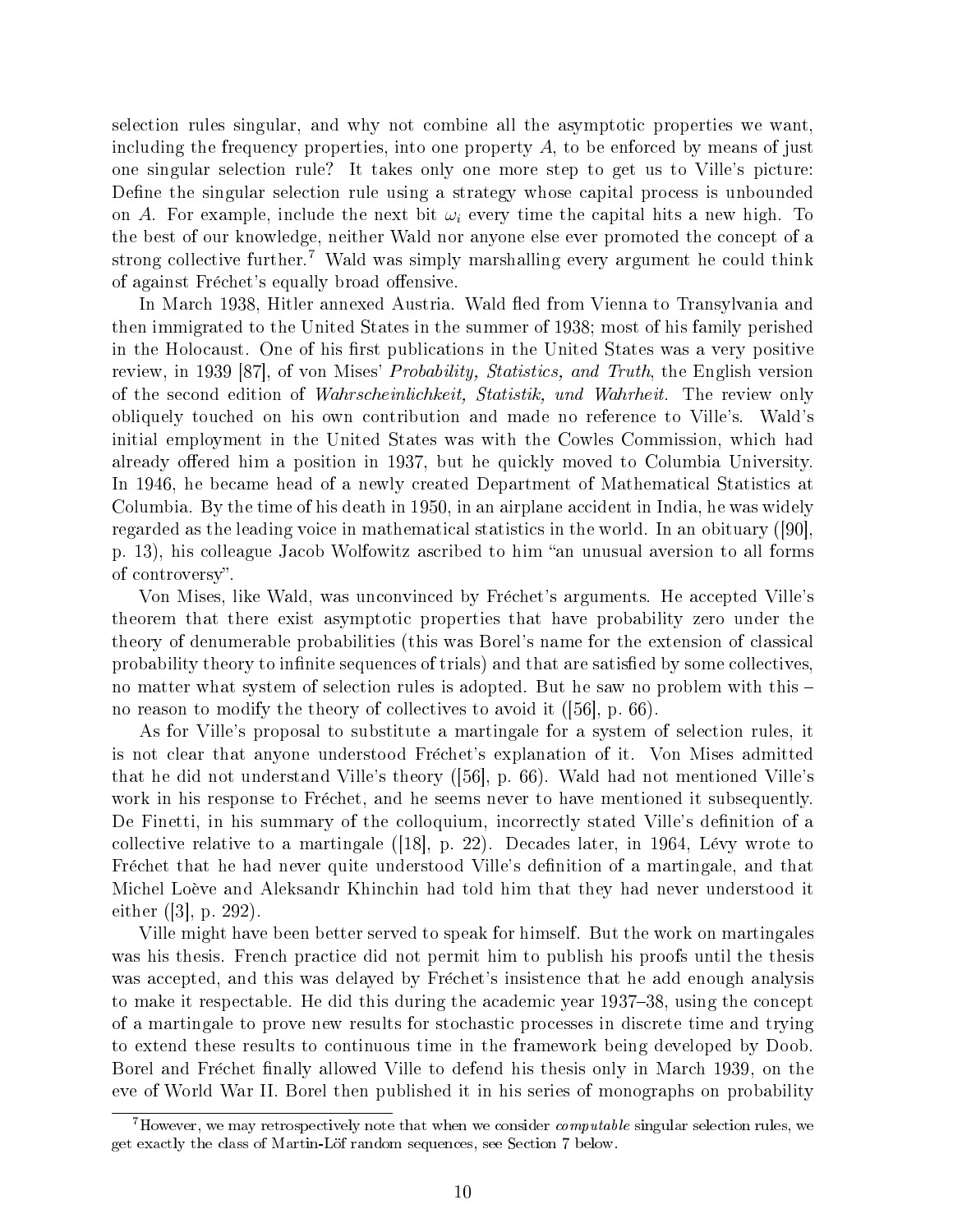[82]. This was a prestigious publication, at least in France, and the book was widely distributed, though apparently not widely read.

As Frechet had explained at Geneva, but too cryptically, Ville found it convenient to work not with the strategies he initially called martingales but with the capital processes they determine. A strategy tells us how to bet on  $\omega_n$  after seeing  $x = \omega_1 \dots \omega_{n-1}$ . In the usual case of 1s and 0s, this means that it tells us, as a function of  $x$ , whether to bet on  $\omega_n = 1$  or  $\omega_n = 0$  and how much to bet. The strategy together with the initial capital determines, for every finite string  $x$  of 1s and 0s, the capital we will have after observing x, say  $m(x)$ . The condition that the bets be at even odds dictates that

$$
m(x) = \frac{m(x0) + m(x1)}{2}.
$$
 (1)

Any function m satisfying (1) for every finite string x is a capital process arising from a strategy and from some initial capital, and uniquely determines that strategy and initial capital. Because of this one-to-one correspondence, and because capital processes play the most direct role in his theory, Ville transferred the name martingale from the strategies to the capital processes. He called any function on finite strings satisfying  $(1)$  a martingale.

Ville was particularly interested in nonnegative martingales martingales that start with a positive initial capital, say  $m(\square) = 1$ , where  $\square$  is the empty string, and satisfy  $m(x) \geq 0$  for every finite string x. These conditions are equivalent to what we called Ville's conditions above; your capital remains nonnegative for sure if and only if you never bet more than you have.

Each of the selection rules considered by Wald and von Mises excluded a property of measure zero. Wald considered countably many selection rules, and the union of a countable number of sets of measure zero still has measure zero. So Wald could exclude certain properties of measure zero. Ville could do better: he could exclude any property of measure zero, and he could do it with a single nonnegative martingale; he did not need a countable system of them. To see Ville's picture clearly, we need to understand two points:

- 1. If  $m_1, m_2, \ldots$  are nonnegative martingales starting with 1, then the weighted sum  $_i \alpha_i m_i$ , where the  $\alpha_i$  are positive real numbers adding to 1, is also a nonnegative martingale starting with 1. It is obtained by dividing our initial capital among the strategies that produce the  $m_i$ : we assign initial capital  $\alpha_i$  to the strategy that makes, at each trial,  $\alpha_i$  times the bet made by the strategy that produces  $m_i$  when makes, at each trial,  $\alpha_i$  times the bet made by the strategy that produces  $m_i$  when<br>you start with 1. The sum  $\sum_i \alpha_i m_i$  is unbounded if and only if one of the  $m_i$  is unbounded; it therefore excludes the union of the sets of measure zero excluded inidividually by the  $m_i$ .
- 2. If a nonnegative martingale m is unbounded on an event  $E$ , then there is another martingale that tends to infinity on  $E$ . This is because we can stop the strategy at an arbitrarily large value for  $m$ , and by taking a weighted sum of stopped versions of  $m$  for increasingly large values  $(1/\alpha_i,$  for example), we obtain a martingale that tends to infinity on  $E$ . So instead of saying that a sequence is a collective with respect to a nonnegative martingale  $m$  if  $m$  is bounded on the sequence, we can say it is a collective with respect to  $m$  if  $m$  does not tend to infinity on the sequence.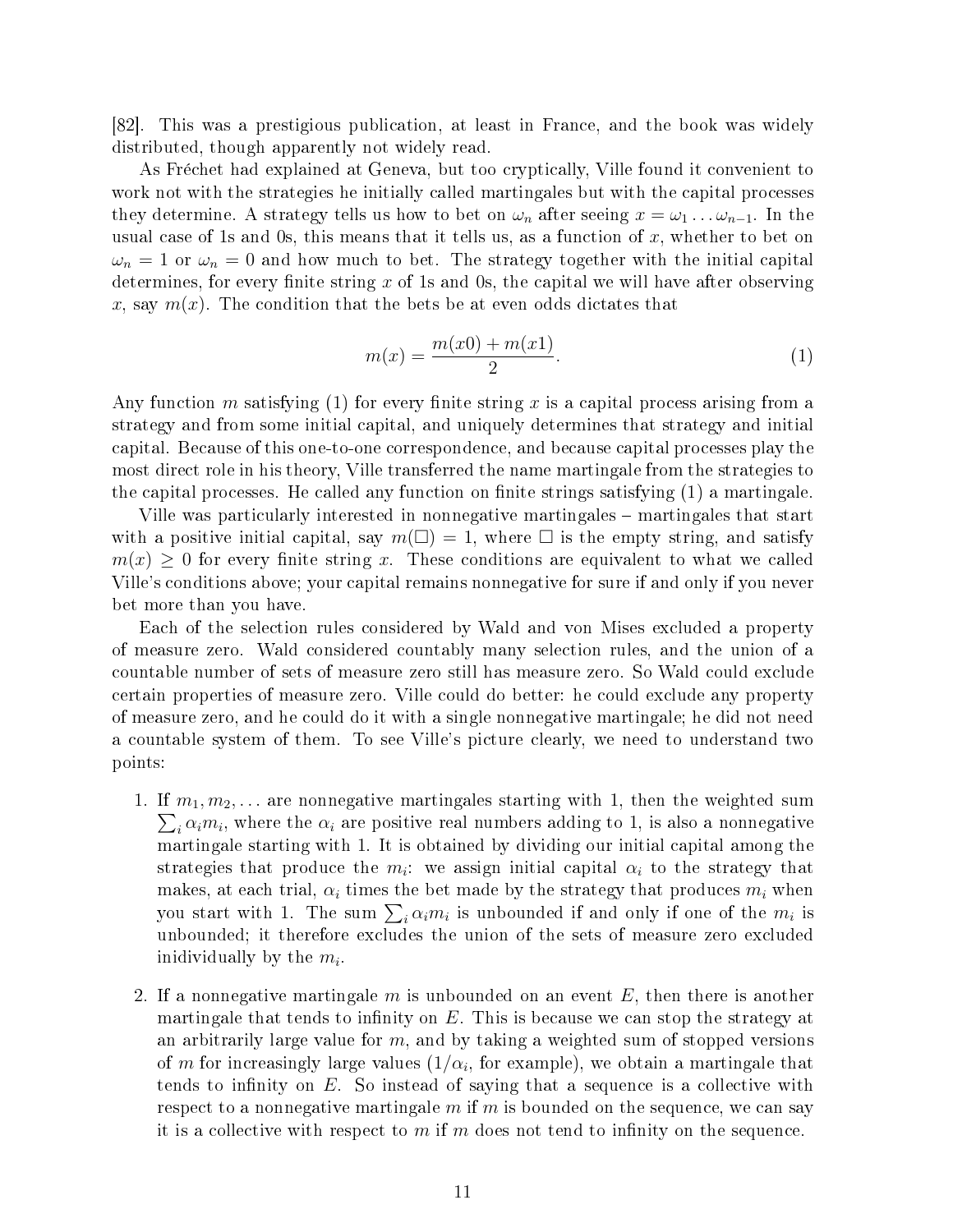Ville's claim that for any event  $E$  of measure zero there exists a nonnegative martingale that is unbounded on  $E$  is not difficult to prove. One begins with the observation that for every set E of sequences of 1s and 0s of length N that contains a fraction  $\epsilon$  or less of such sequences, there is a nonnegative martingale that multiplies its initial capital by  $1/\epsilon$  on E.

One of von Mises' arguments for his second axiom was that it prevents a gambler from making money by selecting trials on which to bet. Ville argued that this "principle of the excluded gambling system" should apply equally to a strategy that can vary the amount bet, and so his martingale theory of collectives is a natural strengthening of von Mises' and Wald's theory. But whereas Ville's 1936 note in the *Comptes rendus* had positioned his theory as a new and better theory of collectives, his thesis and book were positioned, as their title said, as a critique of collectives. He probably had no choice; he had to accept the view of his mentors that probability should be seen as an application of functional analysis and measure theory. To the extent that it is independently axiomatized, it should start with an axiomatic system like Kolmogorov's or like Borel's, which differed from Kolmogorov's only in that conditional probability was taken as primitive and related to unconditional probability by the axiom  $P(A\&B) = P(A)P(B|A)$  ([82], p. 10).

In order to make the thesis a book, Ville added two philosophical chapters, one at the beginning and one at the end. But the mathematical exposition in the middle remained a thesis rather than a more mature exposition. A whole chapter is devoted to an elaborate notation for working with sequences of 1s and 0s, and another is devoted to Popper and Reichenbach. The simple explanation we have given concerning how to construct a collective that approaches 1/2 from above is obscured by the apparatus, to the extent that some recent readers have resorted to working out their own constructions [42].

The thesis and book were reviewed in half a dozen mathematical journals. Two of the reviews, de Finetti's review of the thesis in Zentralblatt (Zbl 0021.14505) and Doob's review of the book in the Bulletin of the American Mathematical Society (45(11):824, 1939), mentioned how martingales could replace systems of selection rules in the definition of collectives. The others gave the impression that Ville was merely reviewing the literature on collectives.

It was only through Doob that Ville's work on martingales contributed to mathematical probability in the second half of the twentieth century. Giving Ville full credit for inventing the concept of a martingale, Doob developed the study of martingales within measure-theoretic probability, where they have become increasingly central. (See Paul-Andre Meyer's article on the history of stochastic processes from 1950 through the 1980s in this issue of the Electronic Journal for History of Probability and Statistics.)

# 5 The status quo of the 1950s

The 1937 colloquium at Geneva is sometimes seen as a watershed. A substantial mathematical literature had been devoted to collectives during the 1920s and 1930s, but the Geneva colloquium showed that most probabilists favored working in the measuretheoretic framework of Kolmogorov's axioms. By the 1950s, almost all mathematical work in probability and statistics was in Kolmogorov's framework, and little mathematical attention was being paid to collectives. For most working mathematicians, there was no need to justify the notion of a probability measure by means of an additional layer: it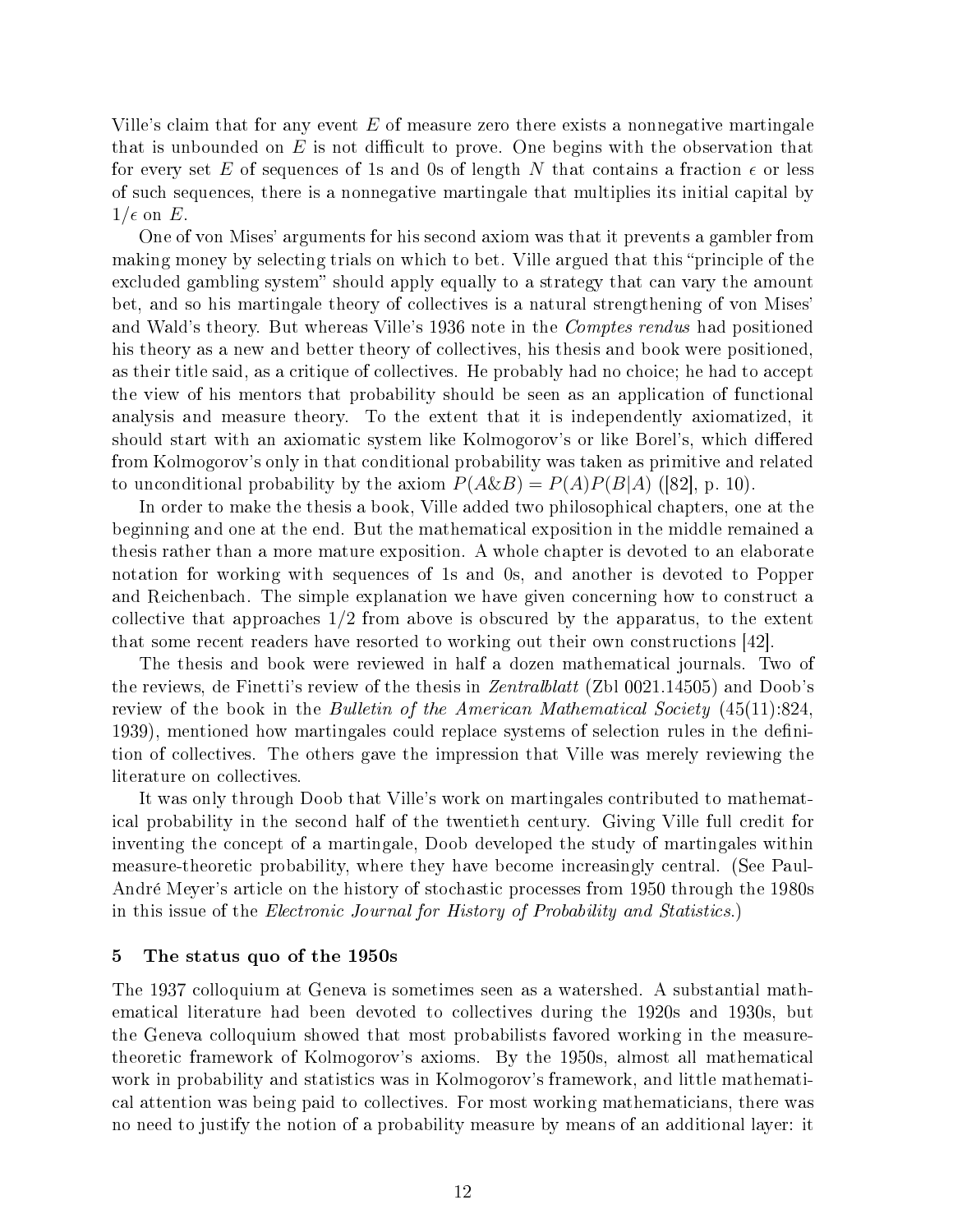was much simpler to consider the measure as a primary object, not something generated by an underlying collective.

Von Mises' collectives did remain a topic of discussion among philosophers and philosophically minded mathematicians and statisticians, at least in the West.<sup>8</sup> Most people. including most philosophers and mathematicians, intuitively identified probability with frequency, and the theory of collectives was the simplest way to make that identification into a theory. The notion of irregularity embodied in von Mises' second axiom was sometimes influential, moreover, even when collectives were not mentioned; see for example R. A. Fisher's comments about relevant subsets in his 1956 book on statistical inference  $(|22|, pp. 34-35).$ 

Even among philosophers, however, Ville's concept of a collective based on martingales seems to have completely disappeared by the 1950s. Church's 1940 article [14], often regarded as the last word on collectives, had made no mention of Ville's work. The French logician and philosopher Jean Cavailles wrote about Ville's ideas in 1940 [7], but his example was not followed by philosophers writing in English. (Cavailles became a leader in the resistance to the German occupation of France and was shot by the Gestapo in 1944.)

Whereas von Mises energetically promoted his theory for decades, Ville, as we have seen, was already diffident about collectives based on martingales in his 1939 thesis, and he then went on to other things. Mobilized in the fall of 1939 along with all other French reservists, Ville spent a year at the front and then a year in a German prison camp before returning to France in June 1941. During the remainder of the war, he worked mainly on statistical problems, returning to martingales only briefly, when he tried to use them to study Brownian motion but then realized that the results he was obtaining had already been found by different methods by Lévy. After the war, Ville worked on Shannon information, signal theory, and mathematical economics.

The degree to which Ville's collectives based on martingales had been forgotten in the 1950s can be measured by the ill informed praise for his thesis when he was appointed to a chair in economic mathematics in the Paris Faculty of Sciences in 1959. His fellow mathematician Luc Gauthier, in the report on Ville's work that justied the vote to appoint him, recalled that the thesis had earned the highest praise from Frechet and Borel. The foundations of measure theory were far from clarified at the time, Gauthier added, and Ville's thesis had strongly contributed to their being put in order.<sup>9</sup>

# 6 The invention of the algorithmic definition of randomness in the 1960s

The study of random sequences revived in the 1960s, when it became clear that new ideas from mathematical logic and programming could be used to characterize the complexity of sequences. The complexity of a sequence or other nite object can be dened as the length of the shortest program that generates it (this is *description* complexity, as opposed to computation complexity, since we ignore the time and other resources needed), and

<sup>8</sup>Concerning criticism of von Mises by Soviet philosophers, see Siegmund-Schultze [77].

<sup>&</sup>lt;sup>9</sup>In French: "La thèse de Monsieur Jean VILLE, intitulée Étude critique de la notion de Collectif, est une etude sur les fondements du calcul des probabilites, qui a eu les plus vifs eloges de Monsieur FRECHET et de Monsieur BOREL. Il est de fait que les assises de la theorie de la mesure etaient loin d'être clarifiées à l'époque où Jean VILLE a fait sa thèse, et que cette dernière a fortement contribué à sa mise au point." (Archives Nationales, Fontainebleau, Cote 19840325, art. 542.)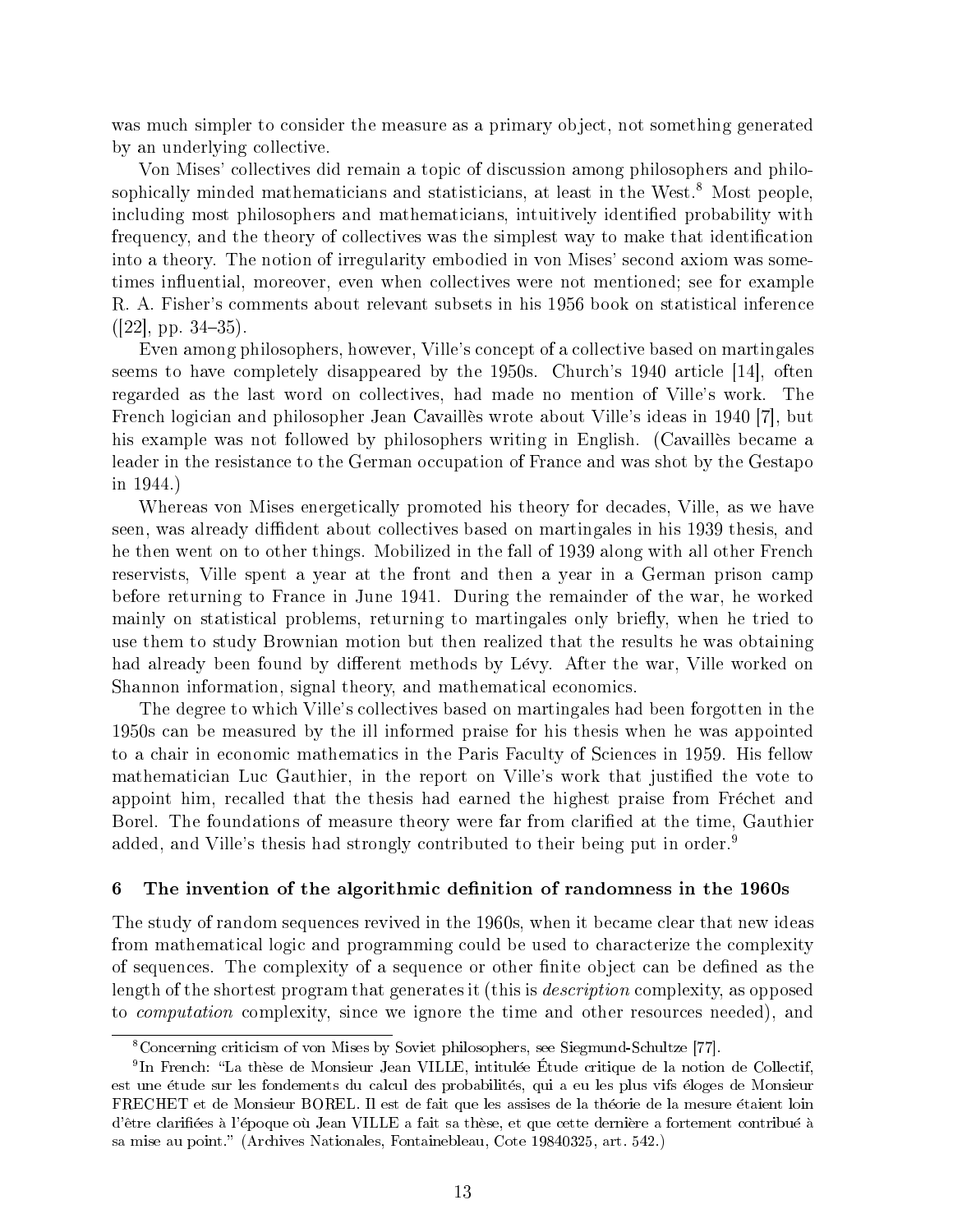the most complex objects can be considered random.

The idea of measuring the complexity of a message by the length of its shortest encoding, as well as the idea of calling the most complex messages the most random, had become familiar in the 1940s and 1950s to students of Shannon's information theory. Shannon considered only very specific encodings, but mathematical logicians found reasons for studying compressibility more abstractly. As A. A. Markov explained in 1964, one reason came from the quantitative analysis of undecidability:

Undecidable algorithmic problems were discovered in many fields, including the theory of algorithms, mathematical logic, algebra, analysis, topology and mathematical linguistics. Their essential property is their generality: we look for an algorithm that can be applied to every object from some infinite class and always gives a correct answer. This general formulation makes the question not very practical. A practical requirement is that the algorithm work for every object from some finite, though probably very large, class. On the other hand, the algorithm itself should be practical. . . . An algorithm is an instruction, and it is natural to require that this instruction not be too long, since we need to invent it.... So an algorithmic problem could be unsolvable in a practical sense even if we restrict inputs to a finite set.  $([44], p. 161)$ 

The key step in defining algorithmic complexity was the realization and demonstration that there exist decompression algorithms that are universal and provide (in an asymptotic sense that we will review) shortest possible descriptions for finite objects. The shortest description of an object with respect to such a universal algorithm is the object's algorithmic complexity (or Kolmogorov complexity, as we now say). Once this definition is established, it makes sense to take the second step and say that objects with maximal complexity (i.e., longest descriptions) among the objects of some class are random in this class.

Kolmogorov took these two steps in a celebrated article published in 1965 [31]. In this section, we review what is known about how Kolmogorov came to these ideas. We also discuss two other authors who arrived independently at similar ideas at around the same time: Ray Solomonoff and Gregory Chaitin.

# 6.1 Kolmogorov

Milestones for the evolution of Kolmogorov's thinking about algorithmic complexity and randomness in the early 1960s are provided by the titles of talks that he gave at the Moscow Mathematical Society:

- 1.  $Pe\partial y\kappa u\mu x \partial a\kappa u\kappa x \dot{c} c\kappa x$  *parentem undopmayuu* (Data reduction that conserves information), March 22, 1961.
- 2.  $\eta$ <sup>2</sup> *4mo maxoe "undopmayar"*? (What is information?), April 4, 1961.
- 3. *O ma bau u axe cay u a ŭnusta u cea* (On tables of random numbers), October 24, 1962. This talk probably corresponds to the article Kolmogorov published in  $Sankhy\bar{a}$  in 1963 [30].
- $4.$  Мера сложности конечных двоичных последовательностей (A complexity measure for finite binary strings), April 24, 1963.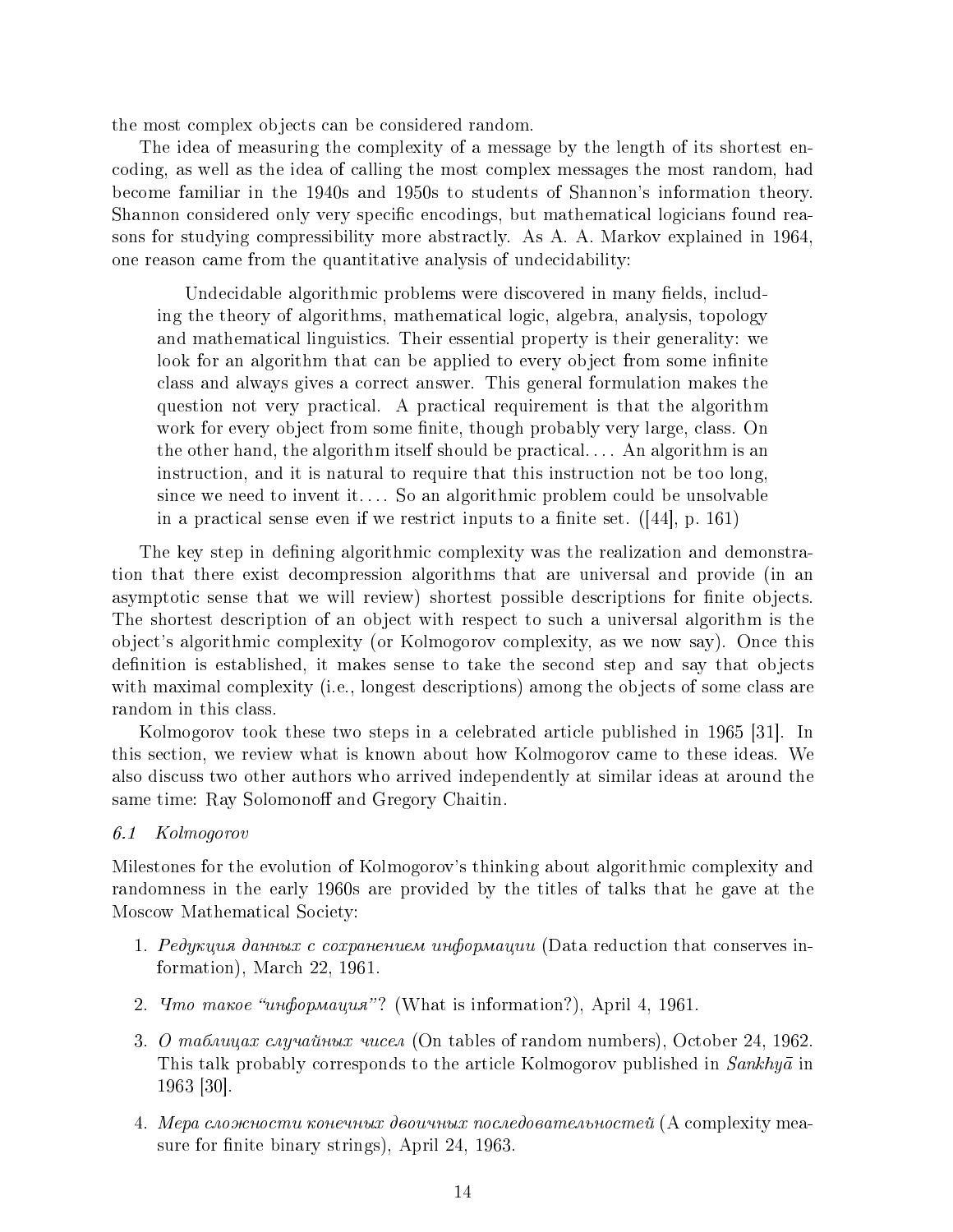- 5. Вычислимые функции и основания теории информации и теории вероятнос $me\tilde{u}$  (Computable functions and the foundations of information theory and probability theory), November 19, 1963.
- $6. Acuunmomu$ ка сложности конечных отрезков бесконечной последовательно  $cmu$  (Asymptotic behavior of the complexities of finite prefixes of an infinite sequence), December 15, 1964. The title suggest that this talk might have discussed Martin-Löf's results, but Martin-Löf remembers discussing them with Kolmogorov only the following spring (see Section 7).

Three later talks about algorithmic complexity, given from 1968 to 1974, have short published abstracts, which are translated in Appendix B.

In his obituary for Kolmogorov written in 1988 [62], K. R. Parthasarathy recalled that Kolomogorov had traveled by sea to India in the spring of 1962 to work at the Indian Statistical Institute and receive an honorary degree from the University of Calcutta. When he arrived in Calcutta, he told the students at the institute about his work, while on the ship, "on tables of random numbers, and the measurement of randomness of a sequence of numbers using ideas borrowed from mathematical logic." This may refer to the work that Kolmogorov published in  $Sankhy\bar{a}$  in 1963 [30]. The third talk in the list above, on October 24, 1962, would have been given after he returned to Moscow from India.

In the Sankhya article, Kolmogorov does not yet adopt the idea that maximally complex sequences are random. Instead, he offers a finitary version of von Mises' picture, in which random sequences are those whose frequencies are not changed by the simplest selection rules. In the article, Kolmogorov writes as follows:

I have already expressed the view . . . that the basis for the applicability of the results of the mathematical theory of probability to real 'random phenomena' must depend on some form of the frequency concept of probability, the unavoidable nature of which has been established by von Mises in a spirited manner. However, for a long time I had the following views: $10$ 

(1) The frequency concept based on the notion of limiting frequency as the number of trials increases to infinity, does not contribute anything to substantiate the applicability of the results of probability theory to real practical problems where we have always to deal with a finite number of trials.

 $(2)$  The frequency concept applied to a large but finite number of trials does not admit a rigorous formal exposition within the framework of pure mathematics.

Accordingly I have sometimes put forward the frequency concept which involves the conscious use of certain not rigorously formal ideas about `practical reliability', 'approximate stability of the frequency in a long series of trials'. without the precise definition of the series which are 'sufficiently large'...

I still maintain the first of the two theses mentioned above. As regards the second, however, I have come to realize that the concept of random distribution of a property in a large finite population can have a strict formal

<sup>&</sup>lt;sup>10</sup>This is corroborated by a letter Kolmogorov wrote to Fréchet in 1939 (Appendix A.)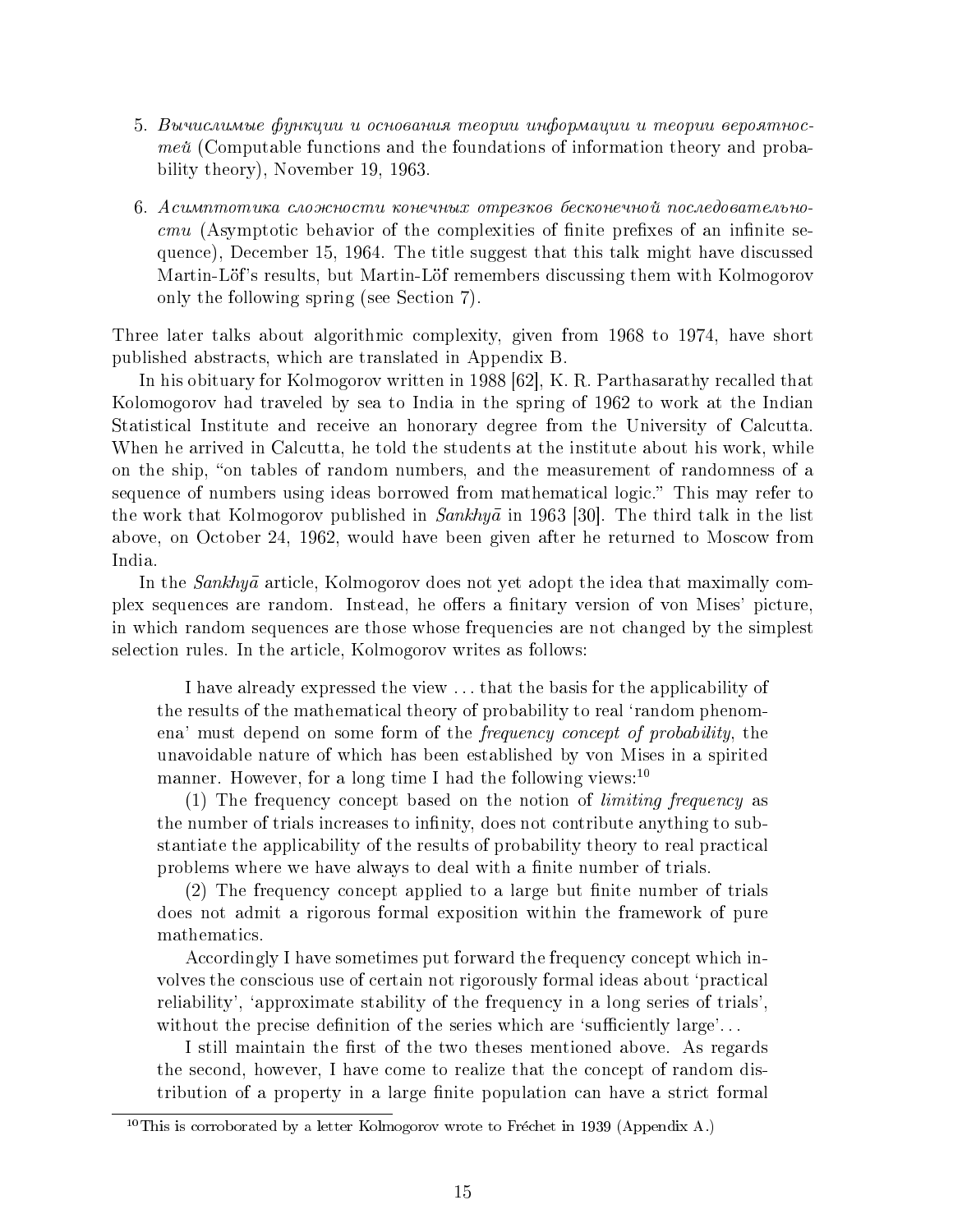mathematical exposition. In fact, we can show that in sufficiently large populations the distribution of the property may be such that the frequency of its occurrence will be almost the same for all sufficiently large sub-populations, when the law of choosing these is sufficiently simple. Such a conception in its full development requires the introduction of a measure of the complexity of the algorithm. I propose to discuss this question in another article. In the present article, however, I shall use the fact that there cannot be a very large number of simple algorithms.

Whereas von Mises considered an infinite binary sequence random if the frequency of 1s has a limit and the selection rules we consider do not change this limit, Kolmogorov now considered a finite binary sequence random if the simplest selection rules do not change the frequency of 1s very much. Whereas Wald had relied on the constructible selection rules being countable, Kolmogorov relied on simple rules being few in number. His formalization of the idea of a selection rule also differed from von Mises; for example, it allowed the decision whether to include a particular term to depend on later as well as earlier terms. He did not, however, consider anything like a martingale for testing randomness. We have no evidence that he ever took notice of Ville's work.

The article was received by  $Sankhy\bar{a}$  in April 1963. Kolmogorov's hint that he will write another article showing how to measure the complexity of an algorithm suggests that he may have already worked out the difficulties in defining algorithmic complexity when he submitted the article. This is also suggested by the title of the talk he gave at the Moscow Mathematical Society on April 24, 1963. We can be confident, in any case, that he had the definition by the autumn of 1964, because we have Per Martin-Löf's testimony that he learned about it then from Leonid Bassalygo [51]. Bassalygo confirms this (in a private communication to Alexander Shen); he recalls a walk with Kolmogorov in the early spring or late autumn in which Kolmogorov tried to explain the definition, which he found difficult to grasp.

Bassalygo was not the only person to have difficulty understanding Kolmogorov's definition of algorithmic complexity. The problem lies in sorting out and keeping in mind the sense in which the measurement of complexity is invariant when we change from one universal algorithm to another. If we write  $K_{\mathcal{A}}(x)$  for the shortest description of a finite string x by a universal algorithm A and  $K_{\mathcal{B}}(x)$  for the shortest description by a second algorithm  $\mathcal{B}$ , then the universality of A implies that there exists a constant c such that

$$
K_{\mathcal{A}}(x) \le K_{\mathcal{B}}(x) + c
$$

for all x, no matter how long. Because the constant c might be very large, this inequality has only an asymptotic significance: it says that A does at least nearly as well as B for very complex x, those for which  $K_{\mathcal{A}}(x)$  and  $K_{\mathcal{B}}(x)$  are both so large that c is negligible in comparison. If we compare A to yet another algorithm C instead of  $\mathcal{B}$ , the constant c may change. So when we choose A as our standard for measuring complexity – i.e., set  $K(x)$  equal to  $K_{\mathcal{A}}(x)$  and call it the algorithmic complexity of  $x,$ <sup>11</sup> we must keep in mind that this algorithmic complexity  $K(x)$  is meaningful only up to an arbitrary constant that is independent of x. Because of this arbitrary constant, the number  $K(x)$  does not have any meaning or use for a particular string  $x$ . But we can use the function  $K$  to

<sup>&</sup>lt;sup>11</sup>Many authors now use  $C(x)$  instead of  $K(x)$ .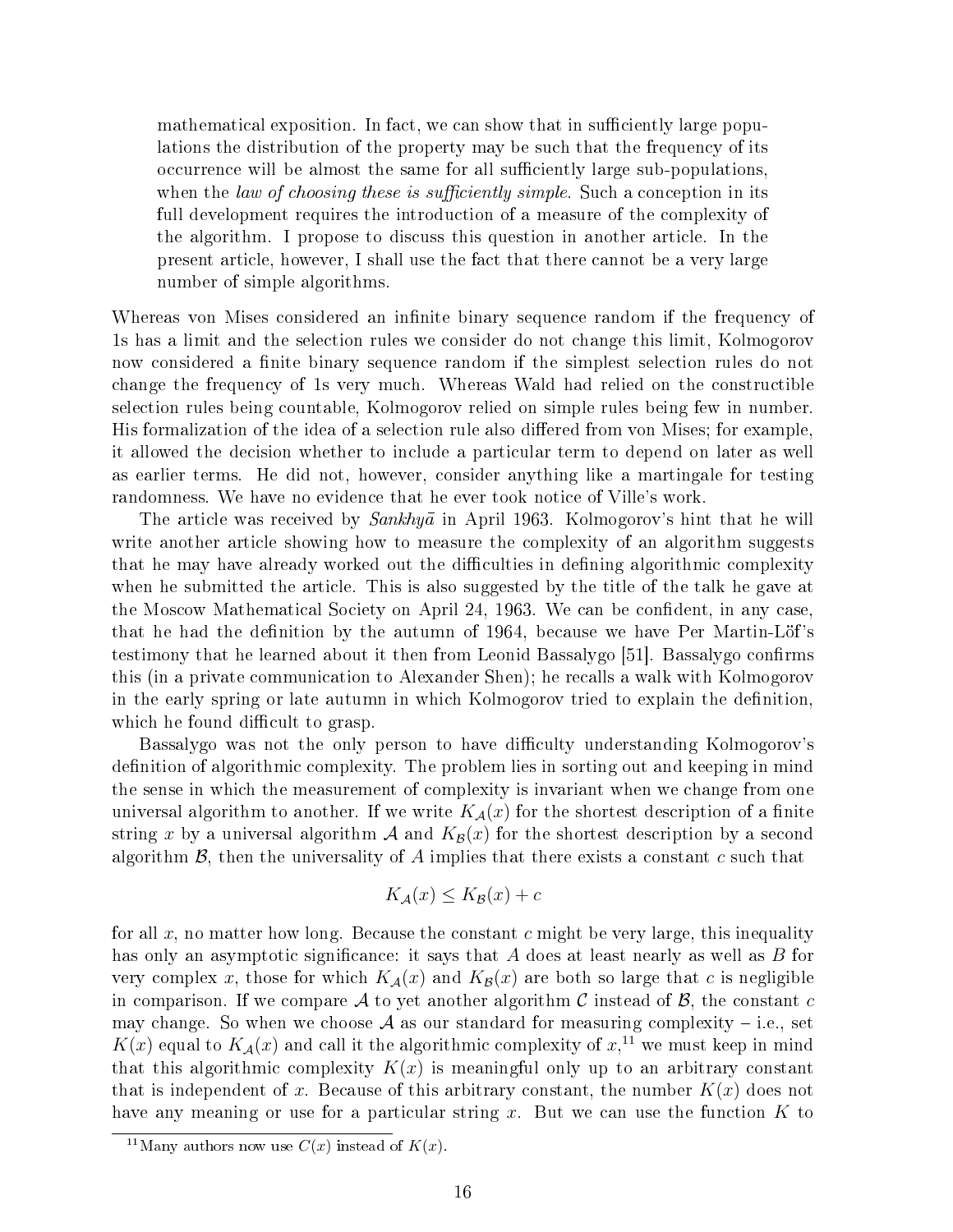make asymptotic statements about the complexity of strings as they are made longer and longer. These subtleties and limitations have served as a brake on interest in algorithmic complexity. Some people are confused by the definition; others find it too asymptotic for their taste.

Kolmogorov was the first to publish a precise statement of the definition of algorithmic complexity and a proof of the existence of universal algorithms. In the 1965 article in which he first did this  $|31|$ , he contrasted this new way of measuring information to the familiar idea of Shannon information or entropy. The proposal to consider maximally complex objects random appears only in a single sentence at the end of the article.

There are now many tutorials that provide further explanations concerning the definition of Kolmogorov complexity and the existence of universal algorithms. See, e.g., [41, 74].

# 6.2 Solomono

Kolmogorov's invention of algorithmic complexity was anticipated by Ray Solomonoff (born 1926). Solomonoff issued technical reports explaining the idea in 1960 and 1962, before Kolmogorov had arrived at it, and he also anticipated Kolmogorov in publication, with articles in *Information and Control* in 1964 [78, 79].

Solomonoff was interested in inductive inference. He proposed to formalize Occam's razor by basing predictions on the simplest law that fits the data  $-$  i.e., the simplest program that generates it. He proved the invariance of the length of this program, which is the same as proving the universality of Kolmogorov's measure of complexity. He also defined a universal prior distribution for prediction by averaging all possible laws, giving smaller weights to laws with longer programs required to describe them, and he conditioned this universal prior on what has been observed so far to make predictions.

The shortcoming of this early work, which helps explain its lack of influence, is its lack of rigor. Solomonoff did not do mathematics with the rigor that might be expected for so abstract a topic. He acknowledged this in the reports and articles themselves. A proof of invariance can be extracted from Solomonoff's article [78], but what is being proven is not clearly stated and the reasoning is introduced with an apology: "an outline of the heuristic reasoning behind this statement will give clues as to the meanings of the terms used and the degree of validity to be expected of the statement itself." Elsewhere in the article, he writes, "If Eq.  $(1)$  is found to be meaningless, inconsistent or somehow gives results that are intuitively unreasonable, then Eq. (1) should be modified in ways that do not destroy the validity of the methods used in Sections 4.1 to 4.3. Kolmogorov's student Leonid Levin remembers that when Kolmogorov instructed him to read and cite Solomonoff, he was frustrated by this aspect of the work and soon gave up.

Kolmogorov made a point of acknowledging Solomonoff's priority in publication after he learned about it. In  $[32]$  he wrote: "As far as I know, the first paper published on the idea of revising information theory so as to satisfy the above conditions [dealing with individual objects, not random variables] was the article of Solomonov [78]. I came to similar conclusions, before becoming aware of Solomonoff's work, in 1963–1964, and published my first arcticle on the subject  $[31]$  in early 1965". Unlike Kolmogorov, Solomonoff had not used the concept of algorithmic complexity to define randomness; Solomonoff was interested instead in induction.

Solomonoff's 1964 articles also contain other ideas that were developed much later. In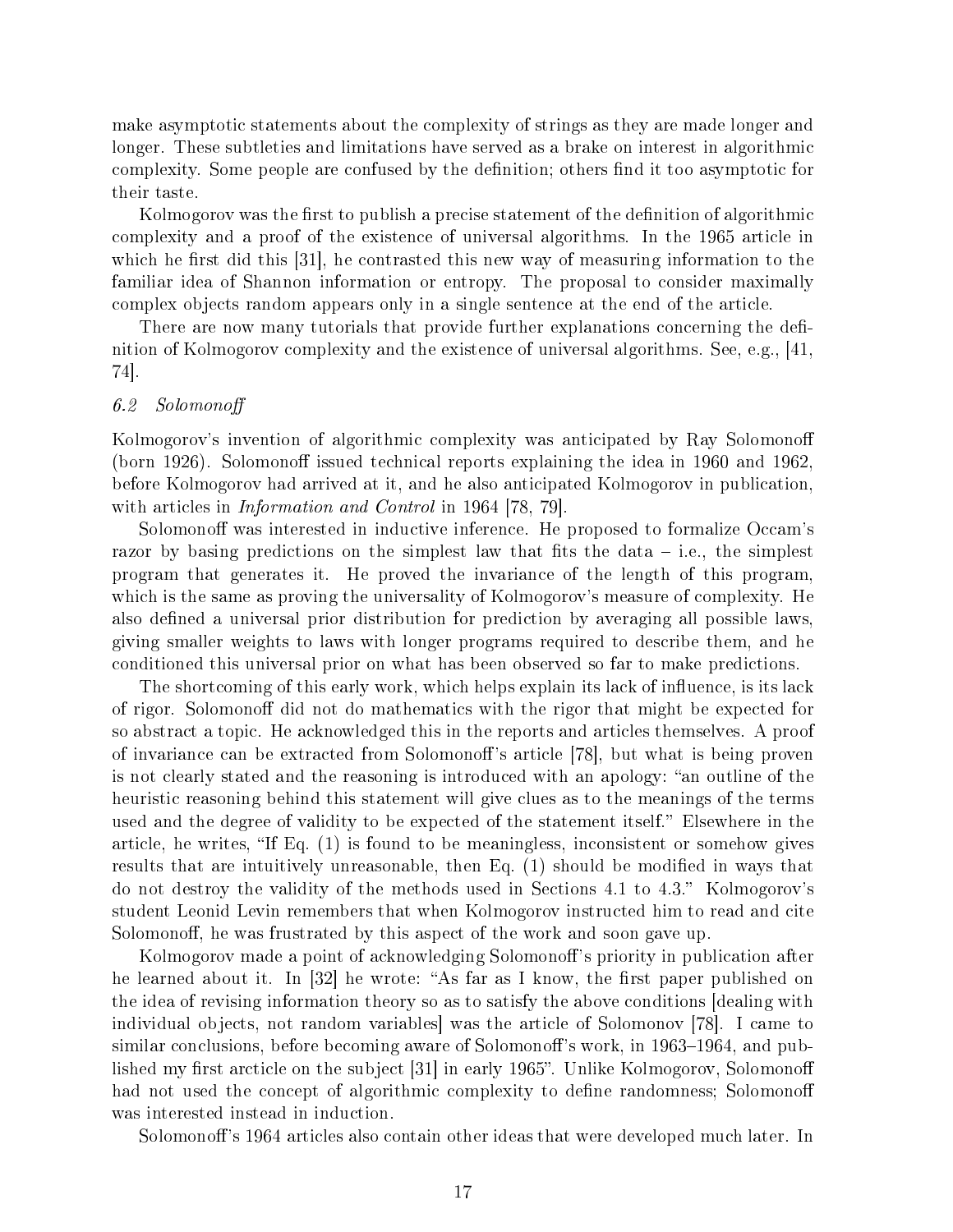Section 3.2 (in the first of the two articles), for example, Solomonoff gives a simple formula for predictions in terms of conditional a priori probability, using monotonic machines much before Levin and Schnorr. In 1978, Solomonoff formally proved that this formula works for all computable probability distributions [80].

## 6.3 Chaitin

Gregory Chaitin was born in the United States in 1947, into a family from Argentina. He recalls that in an essay he wrote as he entered the Bronx High School of Science in 1962, he suggested that a finite binary string is random if it cannot be compressed into a program shorter than itself [13]. He entered City College in 1964, and after his first year there, in the summer of 1965, he wrote "a single paper that is of a size of a small book" [13]. A condensed version was published in two parts in the Journal of the ACM. In the first part, published in 1966 [9], he defines the complexity of a binary string in terms of the size of a Turing machine; in the second, submitted in November 1965 but published only in 1969 [10], he defines complexity more generally, in the same way as Kolmogorov did in his 1965 article.

Chaitin and his family returned to Buenos Aires in 1966, and he joined IBM Argentina as a programmer in 1967. His work on algorithmic complexity made a jump forward when he visited IBM's Watson Laboratory in New York for a few months in 1974. He joined this laboratory full-time in 1975 and spent the period from 1976 to 1985 concentrating on IBM's RISC (Reduced Instruction Set Computer) project. He resumed his work on algorithmic information theory in 1985 and has continued it since. Since 2000, he has been a visiting professor in the Computer Science Department at the University of Auckland in New Zealand.

We will discuss some of Chaitin's work in the 1970s in Section 10. His most famous discovery, which we will not discuss in this article, is probably his proof of Godel's incompleteness theorem based on the Berry paradox [11].

# 7 Per Martin-Löf's definition of randomness

The Swedish mathematician Per Martin-Löf (born 1942) went to Moscow to study with Kolmogorov during 1964–65, after learning Russian during his military service. In a recent interview with Alexander Shen [51], he explained that he had not previously worked on randomness and did not immediately do so when he arrived. Kolmogorov first gave him a problem in discriminant analysis, which he solved but considered insufficiently challenging. In late autumn 1964, however, Leonid Bassalygo told him about Kolmogorov's new ideas about complexity and randomness, which he found very exciting. He set about learning about recursive function theory and soon obtained interesting results about unavoidable oscillations in complexity in the prefixes of infinite binary sequences, which he discovered when trying to make the complexity of these prefixes as large as possible.

In March 1965, in a train to the Caucasus, Martin-Löf told Kolmogorov about two theorems he had proven on these oscillations. Kolmogorov was so interested that he asked Martin-Löf to present his results as a sequel to a lecture that Kolmogorov gave in Tbilisi, on their way back to Moscow in late March. Martin-Lot wrote two papers in Russian on the oscillations; the second appeared in  $1966$  [45]; the first was incorporated into an article that appeared in English in 1971 [50].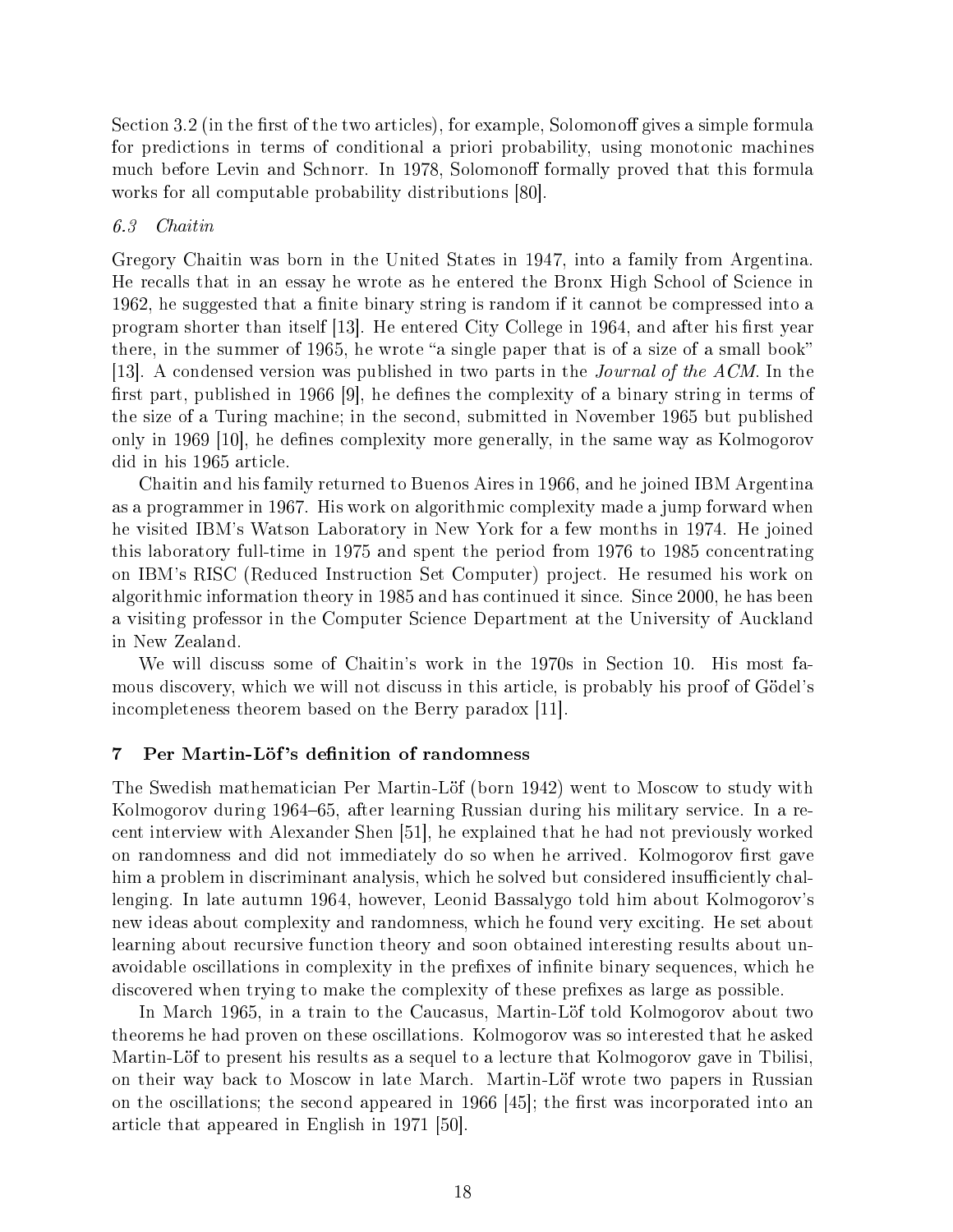Kolmogorov had been interested in finite sequences, but in order to get away from the finitary theory's annoying constants, Martin-Löf investigated instead the question of how to define randomness for an infinite binary sequence. Martin-Löf's first thought was that an infinite binary sequence  $\omega_1\omega_2 \ldots$  might be considered random if the complexity of a prefix  $\omega_1 \dots \omega_n$  is always maximal up to a constant, i.e.,

$$
K(\omega_1 \dots \omega_n) = n + O(1). \tag{2}
$$

(This means that there exists a constant c such that  $n - c \le K(\omega_1 \dots \omega_n) \le n + c$  for all  $n.$ ) But there are no sequences with this property, Martin-Löf discovered, because of the unavoidable oscillations in complexity.

By the time he left Moscow in July 1965, Martin-Löf was on his way to a definition of randomness for infinite sequences using an approach that mixed logic with measure theory: effectively null sets. In his interview with Alexander Shen [51], Martin-Löf recalls that although he was not familiar with the work of Wald, Church, and Ville, he had absorbed from his reading of Borel the idea that a random sequence should avoid properties with probability zero, or null sets (see, for example, [6]). It is impossible to avoid all null sets; any single sequence itself has probability zero. But it is possible to avoid countably many null sets, and Martin-Löf realized that only countably many can be effectively constructed.

Whereas Wald had constructed null sets by way of selection rules, and Ville had constructed them by way of martingales, Martin-Löf considered how null sets are defined in measure theory. Consider as usual the simple case of the Bernoulli measure with  $p = 1/2$ . Ever since Borel's 1909 article, mathematicians had understood that this measure is the same as Lebesgue measure on the interval  $[0, 1]$  when each real number in  $[0, 1]$  is identified with the sequence of 1s and 0s formed by its dyadic expansion. Measure theory says that a subset A of  $[0, 1]$  is null (has measure zero or probability zero) if for every  $\varepsilon > 0$  there exists a sequence of intervals covering A whose total measure is at most  $\varepsilon$ . Martin-Löf called A effectively null if there exists an algorithm that takes any positive rational  $\varepsilon$  as input and generates a sequence of intervals that cover A and have total measure at most  $\varepsilon$ . It is obvious that the union of all effectively null sets is a null set, since there are only countably many algorithms. Sequences that do not belong to any effectively null set therefore exist and form a set with measure one. These are the sequences Martin-Löf considered random. Now they are called *Martin-Löf random* sequences.

Martin-Löf also proved that the union of all effectively null sets is effectively null  $$ in other words, there exists a largest effectively null set. This maximal set consists of all nonrandom sequences. A set A is effectively null if and only if A is a subset of this maximal effectively null set, i.e.,  $A$  does not contain any random sequence.

Martin-Löf arrived at his definition and results while back in Sweden during the academic year 1965–66. He published them in 1966, in an article that was received by the journal on April 1, 1966 [46]. Later in April, he gave four lectures on his results at the University of Erlangen-Nurnberg, and notes from his lectures [47], in German, were widely distributed, making his and Kolmogorov's work on complexity and randomness relatively well known in Germany.

In his first Erlangen lecture, Martin-Löf contrasted the foundations for probability proposed by von Mises and Kolmogorov. Von Mises, he explained, wanted to base proba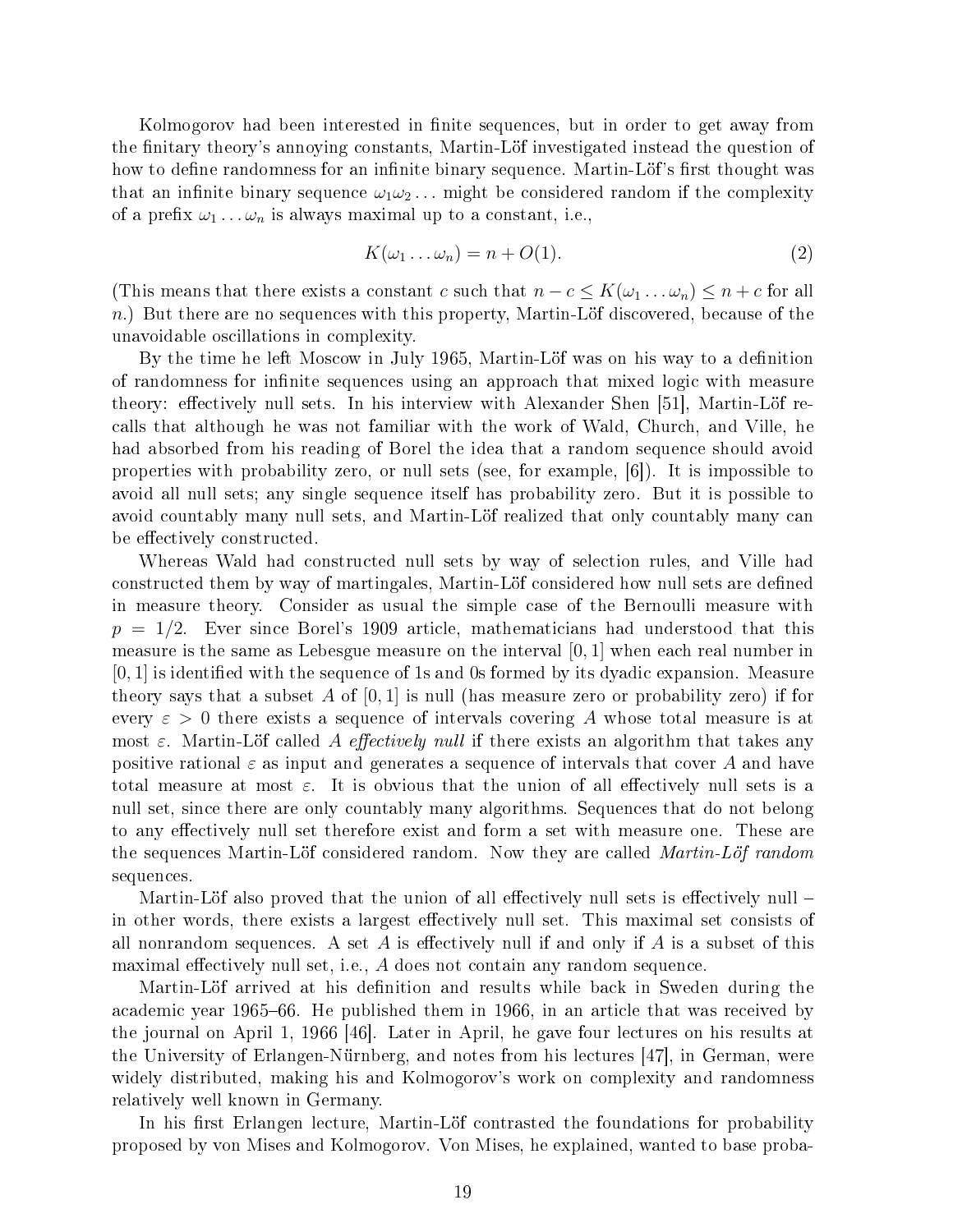bility on the concept of a collective, whereas Kolmogorov had proposed to begin with the axioms for probability and base applications on two ideas: that frequency approximates probability when an experiment is repeated, and that an event of very small probability can be expected not to happen on a single trial (Cournot's principle). He cited Ville's book, the Geneva colloquium, and other contributions to the literature on collectives and declared that Ville's counterexample, in which the convergence to 1/2 is from above, had brought discussion of von Mises' Axiom II to an end for the time being.

In his 1966 article and in his Erlangen lectures, Martin-Löf begins how own contribution with the concept of a universal test for the randomness of nite sequences. This is a reformulation of Kolmogorov's definition of randomness for finite sequences by means of a universal algorithm, but Martin-Löf found it could be adapted more readily to infinite sequences. He showed that there exists a universal sequential test for the randomness of infinite sequences, and that this way of defining randomness for infinite sequences is equivalent to the definition in terms of the maximal effectively null set.

Martin-Lof never had an opportunity to discuss his results with Kolmogorov, but they were mentioned in a detailed survey article [91], published in 1970 by Leonid Levin and Alexander Zvonkin, two of Kolmogorov's students, on Kolmogorov's suggestion; Kolmogorov carefully reviewed this article and suggested many corrections. In addition to Martin-Löf's results, the article covered other results about complexity and randomness obtained by the Kolmogorov school in Moscow.

Martin-Lof later studied the earlier literature on random sequences in more detail and published a review of it in 1969 in English in the Swedish philosophical journal *Theoria*  $|48|$ . This was the first survey in the English language of the work by von Mises. Wald, and Ville, and others that we mentioned in Sections 2, 3, and 4 above, and in some respects it rescued Ville from obscurity. Whereas the influence of Ville's martingales in measure-theoretic probability was by way of Doob, its influence in algorithmic randomness seems to have been by way of Martin-Löf.

# 8 Claus-Peter Schnorr's computable martingales

Claus-Peter Schnorr (born 1943), who was looking for new research topics after earning a doctoral degree for work in mathematical logic at Saarbrucken in 1967, encountered algorithmic randomness through the notes from Marin-Löf's Erlangen lectures. Building on Martin-Lof's results, Schnorr brought martingales back into the story. His work on algorithmic martingales during the late 1960s culminated, in 1970, in his habilitation and in a series of lectures that appeared as a book in 1971 [67]. (See also [66, 68, 69].)

According to Schnorr's talk at Dagstuhl [70], he never read Ville's book, having learned about the notion of a martingale indirectly. Schnorr's book is the first publication in which martingales were used in connection with algorithmic randomness.

Schnorr studied *computable* and *lower semicomputable* martingales. A function f (arguments are finite strings of 1s and 0s, values are reals) is called computable if there is an algorithm that computes the values of  $f$  with any given precision: given  $x$  and positive rational  $\varepsilon$ , the algorithm computes some rational  $\varepsilon$ -approximation to  $f(x)$ . A function is lower semicomputable if there is an algorithm that, given x, generates a sequence of rational numbers that approach  $f(x)$  from below. It is easy to see that f is computable if and only if both f and  $-f$  are lower semicomputable.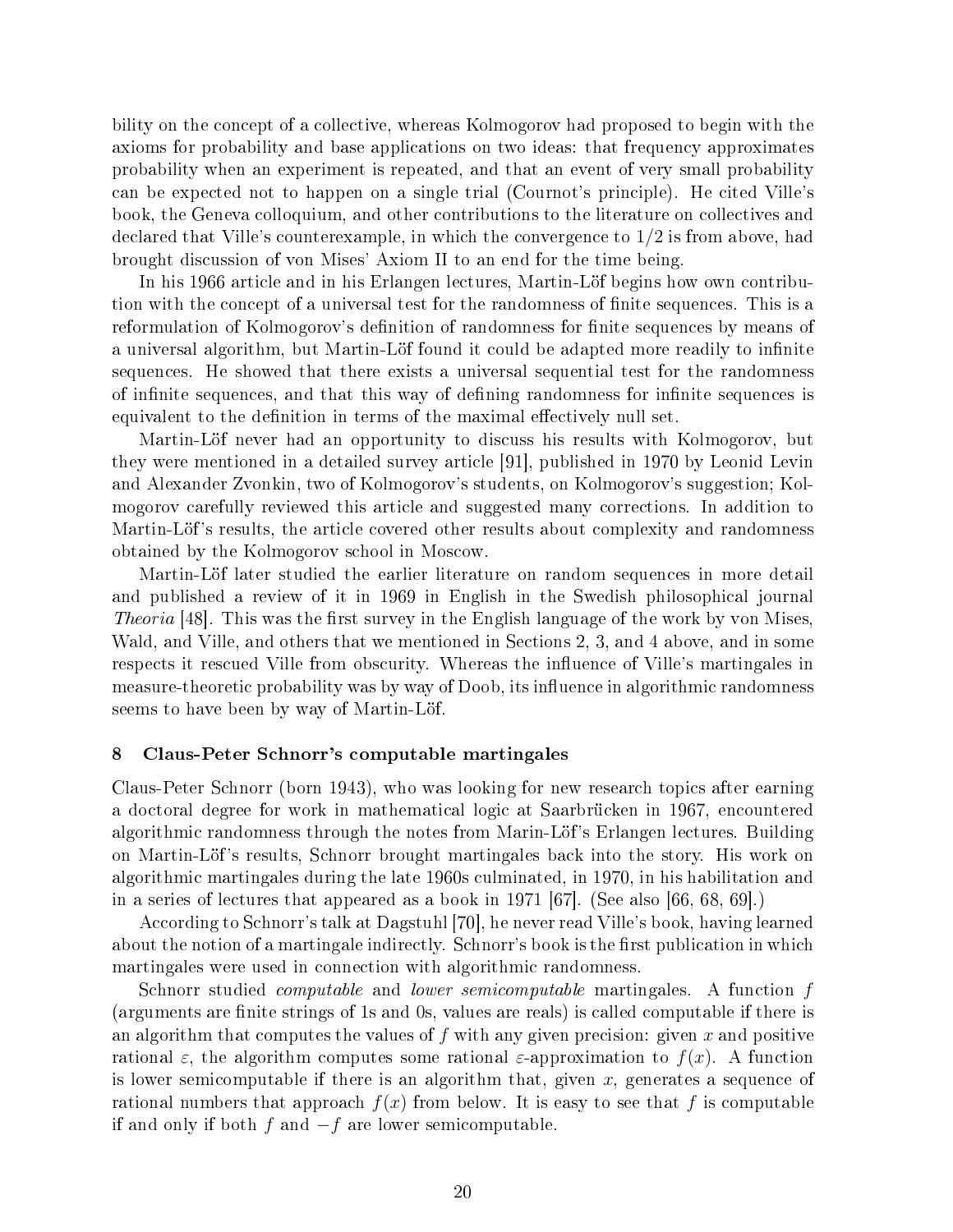Schnorr characterized Martin-Lof randomness in terms of martingales as follows: an infinite binary sequence is Martin-Löf random if and only if no lower semicomputable nonnegative martingale wins against it (by becoming unbounded). (The initial capital can be noncomputable in this setting.) He also brought the notion of a supermartingale, introduced into measure-theoretic probability by Doob in the 1950s, into the theory of algorithmic randomness. A function  $m$  on finite strings is a supermartingale if it satisfies the supermartingale inequality,

$$
m(x) \ge \frac{m(x0) + m(x1)}{2}.
$$

This can be the capital process of a gambler who is allowed to throw money away at each trial. Schnorr proved that lower semicomputable supermartingales characterize Martin-Lot randomness in the same way as lower semicomputable martingales do.

But Schnorr was dissatisfied with this formulation. He proved that there exists a sequence that wins against all computable martingales but is not Martin-Löf random, and he considered computability more appropriate as a condition on martingales than semicomputability. Why should we generate approximations from below but not above? He concluded that semicomputable martingales (or supermartingales) are too broad a class, and that the corresponding class of sequences, the Martin-Lof random sequences, is too narrow.

Trying to find a definition of randomness that better matched his intuition, Schnorr considered a smaller class of effectively null sets, now sometimes called *Schnorr null*. For an effectively null set A there exists an algorithm that given  $\varepsilon > 0$  generates a sequence of intervals that cover A and have total measure at most  $\varepsilon$ . For a Schnorr null set, this total measure should *equal*  $\varepsilon$ . This may sound a bit artificial, but it is equivalent to asking for a computably converging series of lengths of covering intervals. The sequences that are outside all Schnorr null sets he called random ("zufällig" in German; we now call them *Schnorr random*). Schnorr proved that this class of sequences is indeed larger than the class of Martin-Lof random sequences. He also proved that a sequence is Schnorr random if and only if no computable martingale computably wins on it; this means that there exists a nondecreasing unbounded computable function  $h(n)$  such that the player's capital after *n* steps is greater than  $h(n)$  for infinitely many *n*.

Schorr also considered a natural intermediate requirement: no computable martingale wins (computably or not) on a sequence, i.e., all computable martingales are bounded on its prefixes. Schnorr proved that this class (now its members are sometimes called  $computably$  random sequences) is broader than the class of Martin-Löf random sequences; much later Wang [88] showed that it is still smaller than the class of all Schnorr random sequences.

Schnorr's work during this period also contained many other ideas that endured and were developed further much later. For example, he considers how fast a player's capital increases during the game. If a sequence violates the strong law of large numbers, there exists a computable martingale that wins exponentially fast against it, but the violation of more delicate laws may involve slower growth in the player's capital. In the past ten years, the growth of martingales has been connected to notions of effective dimension [43].

One of Schnorr's goals was to develop concepts of pseudorandomness. An object with a short description can be called pseudorandom if the time needed to decompress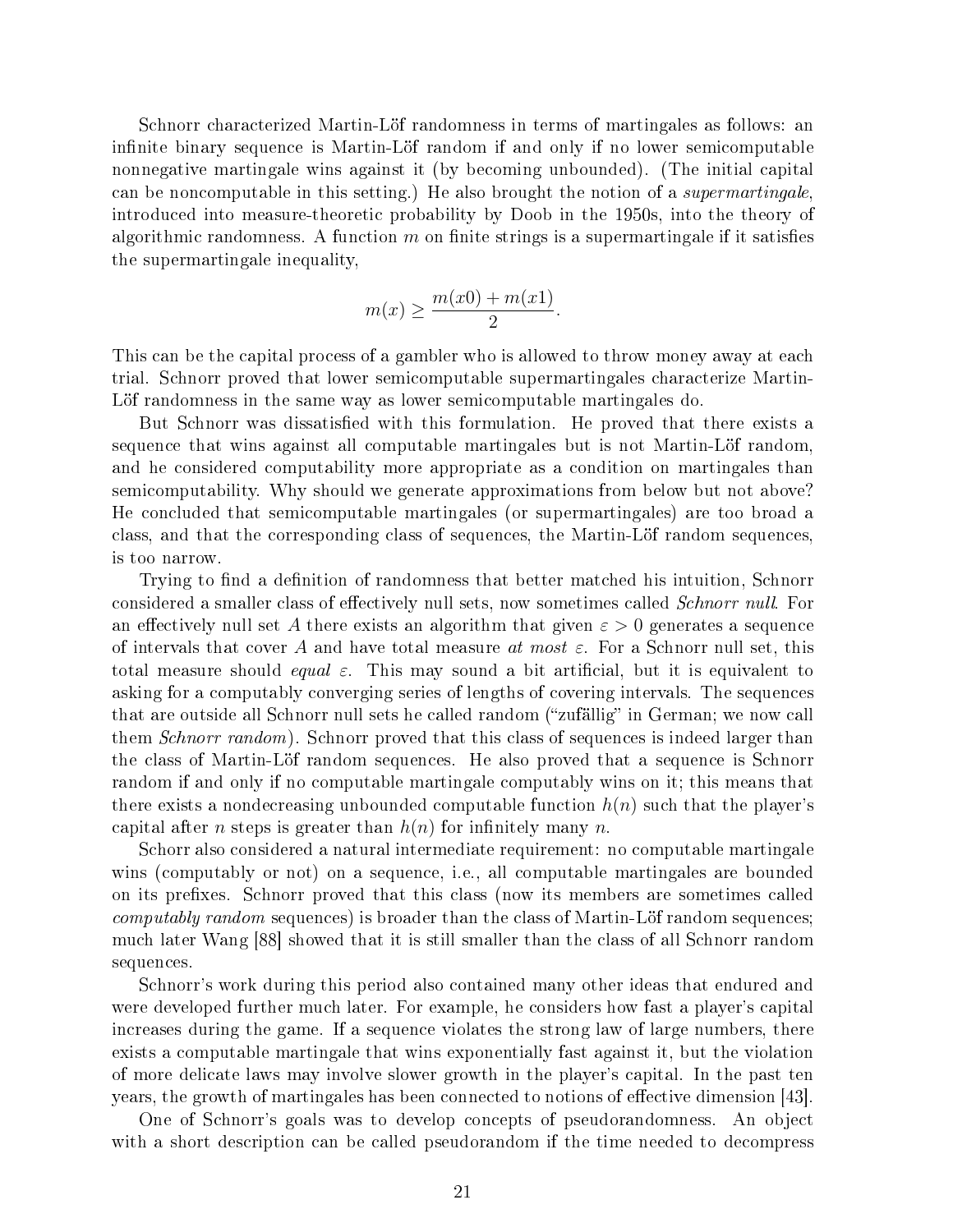the description is unreasonably large. So Schnorr considered complexity with bounded resources in his book. He later worked in computational cryptography, where more recent and more practical theories of pseudorandomness are used [28].

#### 9 Leonid Levin's semimeasures

Semimeasures, which are closely related to supermartingales, were introduced in the 1970 article by Levin and Zvonkin [91].

Let  $\Sigma$  be the set of all finite and infinite binary sequences, and let  $\Sigma_x$  be the set of all extensions (finite and infinite) of a binary string x. Then  $\Sigma_x = \Sigma_{x0} \cup \Sigma_{x1} \cup \{x\}$ . A semimeasure is a measure on  $\Sigma$ . It is convenient to specify a semimeasure in terms of the value it assigns to  $\Sigma_x$  for each x, say  $q(x)$ . A nonnegative real-valued function q on finite strings defines a semimeasure if and only if

$$
q(x) \ge q(x0) + q(x1) \tag{3}
$$

for every finite string x. We usually assume also that  $q(\square) = 1$  (this says that the measure assigns the value 1 to the whole set  $\Sigma$ ; it is a probability measure). The difference between the two sides of the inequality  $(3)$  is the measure of the finite string x. A semimeasure is said to be *lower semicomputable* if the function  $x \mapsto q(x)$  is lower semicomputable.

As Levin showed in the article with Zvonkin, lower semicomputable semimeasures are output distributions of randomized algorithms. Consider a black box that has a random bit generator inside and, being started, produces a string of 1s and 0s bit by bit (pausing between each bit for an unpredictable amount of time). This machine can produce both finite (if no bits appear after some moment) and infinite sequences and therefore determines a probability distribution on  $\Sigma$ . This distribution is a lower semicomputable semimeasure and every lower semicomputable semimeasure (that equals 1 on the entire set  $\Sigma$ ) can be obtained in this way.

What is the connection between semimeasures and supermartingales? As Ville had explained in 1939 ([82], pp. 88–89), a nonnegative martingale m is a ratio of two probability measures. To see what this means, write  $p(x)$  for the probability the Bernoulli measure with parameter  $1/2$  assigns to x being a prefix of the infinite binary sequence. Then  $p(x) = (1/2)^n$ , where *n* is the length of *x*. Because  $p(x0) = p(x1) = (1/2)p(x)$ , Equation (1) tells us that

$$
m(x)p(x) = m(x0)p(x0) + m(x1)p(x1).
$$
 (4)

If m is nonnegative and starts at 1, this implies that  $m(x)p(x)$  can be interpreted as the value assigned to  $\Sigma_x$  by a probability measure. Writing  $q(x)$  for  $m(x)p(x)$ , we have  $m(x) = q(x)/p(x)$ . Every nonnegative martingale  $m(x)$  starting at 1 can be represented in this way, and every such ratio is a nonnegative martingale starting at 1. This generalizes to supermartingales and semimeasures. If  $q$  is a semimeasure and  $p$  is a probability measure, then the ratio  $q(x)/p(x)$  is a nonnegative supermartingale starting at 1, and every nonnegative supermartingale starting at 1 can be obtained in this way. Lower semicomputable semimeasures correspond to lower semicomputable supermartingales.

The article with Zvonkin also included Levin's proof of the existence of a maximal lower semicomputable semimeasure, called the universal semimeasure or a priori probability on a binary tree. This is a lower semicomputable semimeasure  $r$  such that for any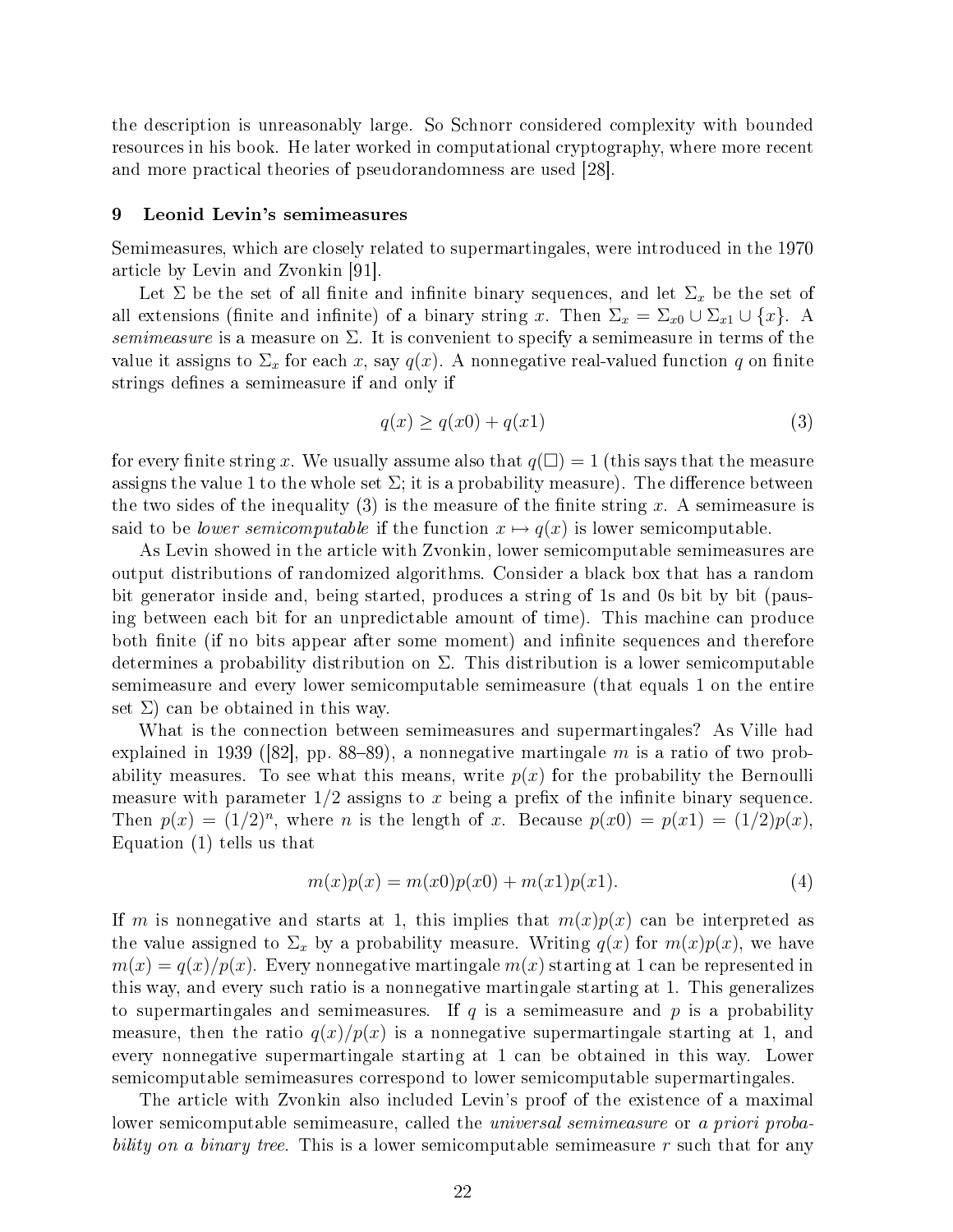other lower semicomputable semimeasure q there exists a constant c such that

$$
r(x) \ge \frac{q(x)}{c}
$$

for any finite string  $x$ .

Semimeasures can be used to define supermartingales with respect to any measure, not only uniform Bernoulli measure. Ville had already shown that the representation of a martingale as a ratio of measures generalizes to the case where  $p$  is any measure on  ${0,1}^{\infty}$ : a martingale with respect to p is the ratio of some measure q to p. A supermartingale with respect to an arbitrary measure  $p$  is similarly the ratio of a semimeasure q to p. This implies that for any measure p there exists a maximal lower semicomputable p-supermartingale: it is the ratio of the universal semimeasure  $r$  (perhaps conditioned on p in a certain sense) to p. This connects maximal p-supermartingales for different p: when we switch from semimeasures to supermartingales, one object (the universal semimeasure) is transformed into a family of seemingly different objects (maximal lower semicomputable supermartingales with respect to different measures).

Zvonkin and Levin's 1970 article [91] had the ingredients needed to provide a criterion of randomness in terms of semimeasures: a sequence  $\omega$  is Martin-Löf random with respect to a computable measure p if and only if the ratio  $r(x)/p(x)$  is bounded for prefixes x of  $\omega$ , where  $r(x)$  is the universal semimeasure. (This statement is a reformulation of Schnorr's characterization of Martin-Löf randomness in terms of lower semicomputable supermartingales.) However, Levin discovered this result only later (see Levin's letters to Kolmogorov in Appendix C).

# 10 Characterizing Martin-Löf randomness using complexity

The goal of characterizing the randomness of an infinite sequence in terms of the complexity of its prefixes was finally achieved in the 1970s by Schnorr and Levin. To do this (and this itself was a very important development), they modified the definition of algorithmic complexity. Schnorr and Levin introduced monotone complexity, and Levin and Chaitin introduced prefix complexity.

The history of these discoveries is complicated, because different people, working independently, sometimes used slightly different definitions, and sometimes the results remained unpublished for several years or were published without proofs in a short and sometimes cryptic form. We begin this section with some biographical information about Levin, which explains in part why this happened with some of his results.

# 10.1 Leonid Levin in the Soviet Union

In a recent interview [40], Leonid Levin recalls that he was thinking about the length of the shortest arithmetic predicate that is provable for a single value of its parameter when he was a student in a high school for gifted children in Kiev in 1963–64. He realized that he did not know how to make this definition invariant  $-i.e.,$  how to make the complexity independent of the specific formalization of arithmetic. The following year,  $1964-65$ , he was studying in a boarding school for gifted children in Moscow, founded by Kolmogorov, and he posed his question to A. Sossinsky, a teacher there. Sossinsky asked Kolmogorov about the question, and Kolmogorov replied that he had answered it in a forthcoming article.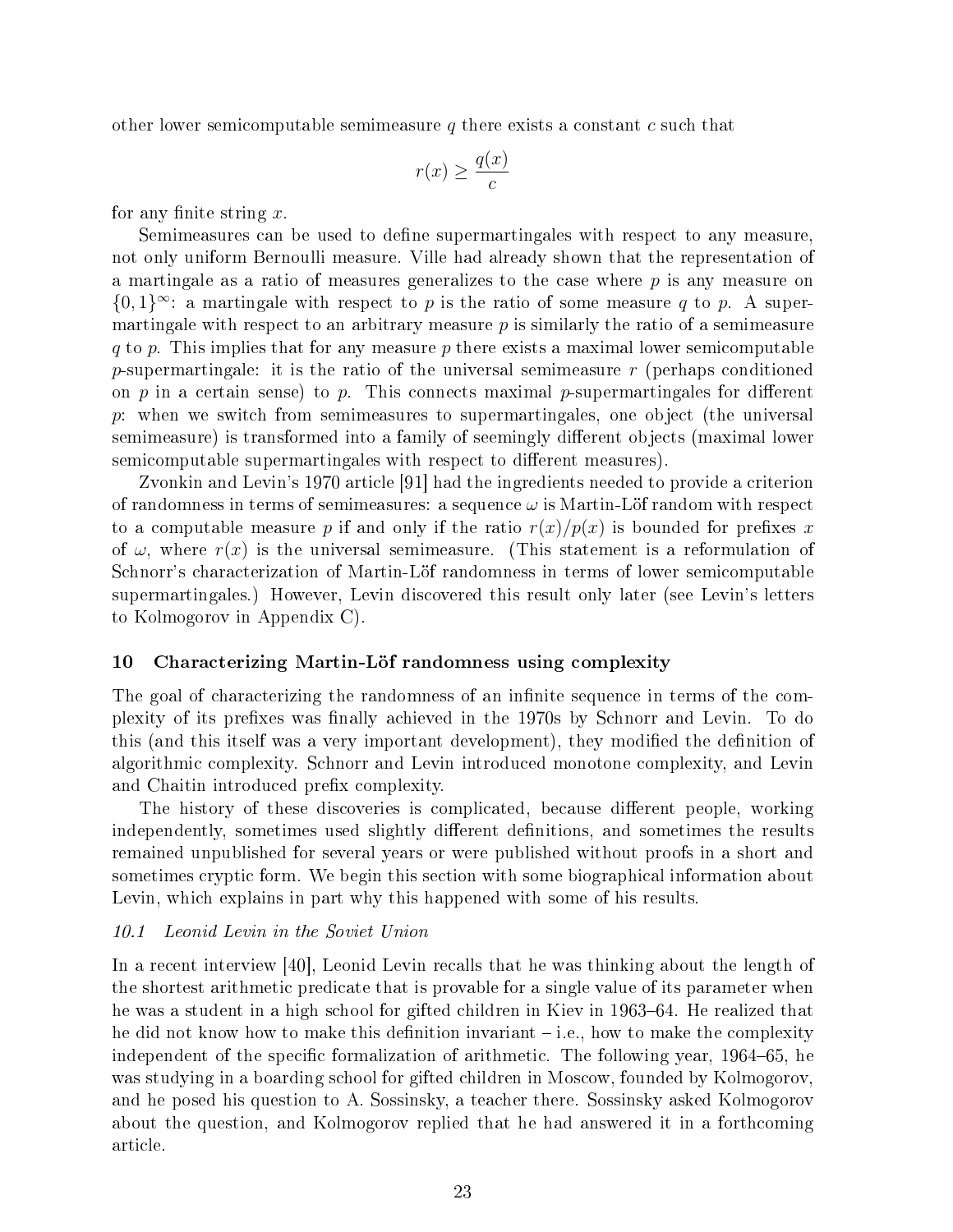In January 1966, Levin entered Moscow State University, becoming a first-year undergraduate in the middle of the academic year. This was unusual, but it was permitted for students at Kolmogorov's school that year, because the Soviet Union was changing from an 11-year to a 10-year curriculum. Early during his study at the university, he obtained a result on the symmetry of information, which he hoped to use to convince Kolmogorov to be his adviser. But Kolmogorov was always busy, and the appointment to talk with him was postponed several times from February to August 1967. Finally, when Levin called him again, Kolmogorov agreed to see him and mentioned that he would tell him something he had just discovered – that information is symmetric. Levin was surprised: "But, Andrei Nikolaevich, this is exactly what I wanted to tell you."  $-$  "But do you know that the symmetry is only up to logarithmic terms?"  $-$  "Yes."  $-$  "And you can give a specific example?"  $-$  "Yes." The results they had discovered independently were published without proof by Kolmogorov in 1968 [32], and the proofs were published in the 1970 article by Zvonkin and Levin [91]. Levin continued to work with Kolmogorov during his undergraduate years, but because Kolmogorov did not officially belong to the Mathematical Logic Division of the Mathematics Department, where Levin was enrolled, V. A. Uspensky, who had been Kolmogorov's student in the 1950s, served as Levin's official advisor.

The typical track for a future mathematician in the Mathematics Department of Moscow State University at that time was 5 years of undergraduate studies plus 3 years of graduate school. Then the student was supposed to defend a thesis, becoming a "kandidat" (кандидат физико-математических наук), which is roughly equivalent to having a doctoral degree in the United States. To enter graduate school after finishing 5 years of undergraduate studies, one needed a good academic record and a recommendation from the local communist party and komsomol. Komsomol (коммунистический союз ìîëî伿è, Communist Union of Young People) was almost obligatory for those from 14 to 28 years of age. Most university students were members, although there were some exceptions and the requirement was never formalized as a law.

Being Jewish, already a handicap at that time, and also a nonconformist, Levin created a lot of trouble for the local university authorities as an undergraduate. He became an elected local komsomol leader but did not follow the instructions given by his Communist Party supervisors. Noisy and arrogant, as he later described himself ([73], p. 152), he got away with his behavior because the local authorities did not want to take disciplinary actions that would show higher-ups they were having difficulties, but this tolerance faded after the Prague Spring of 1968, and when Levin finished his undergraduate studies in 1970, his misbehavior was mentioned in his graduation letter of recommendation. Not surprisingly, he was not admitted to the graduate school. But with the help of the university rector, I. G. Petrovsky, Kolmogorov managed to secure a job for him in the university's statistical laboratory, which Kolmogorov headed.

An individual could defend a "kandidat" thesis without having been enrolled in a graduate program. So Levin prepared a thesis, consisting of results he had published in the 1970 article with Zvonkin, along with a few others. It was clearly impossible to defend it in Moscow, but a defense finally took place in Novosibirsk in Siberia in 1971. Very untypically, it was unsuccessful. Though all the reviews were positive, the jury not only rejected the thesis, but they included reference to Levin's "unclear political position" in their report. It effectively barred him from defending any thesis in the Soviet Union.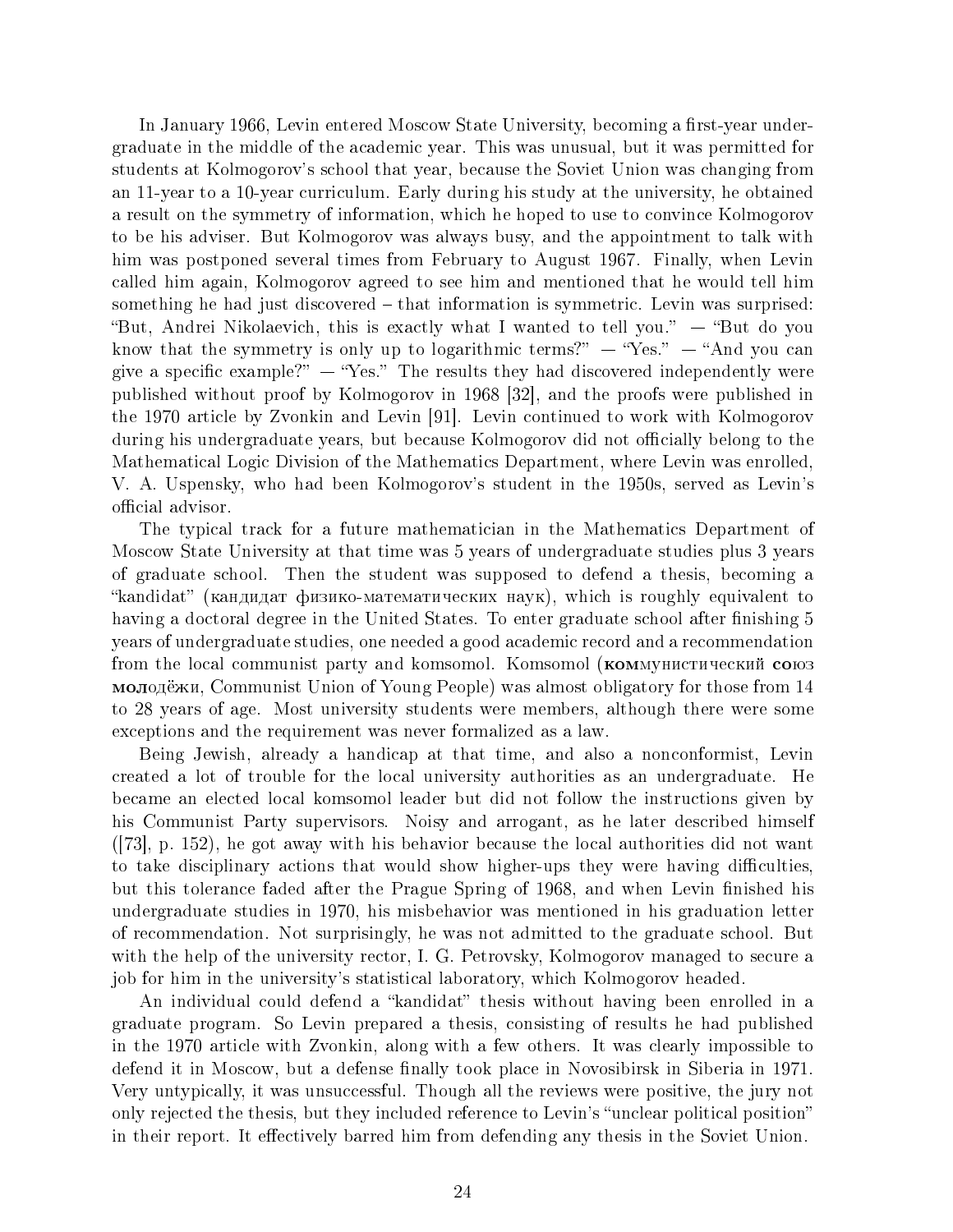Levin realized that he might be soon barred from publishing in Soviet journals, and many important results, including the definition of prefix complexity, remain unpublished at the time. So he rushed a number of articles into print from 1973 to 1977. These articles were short and cryptic, containing many claims without proofs and many ideas that were understood only much later.

Some of Levin's results also appeared in a paper published in 1974 by Peter Gacs. While working in Hungary, Gacs had read Kolmogorov's 1965 article, Martin-Lof's lecture notes from Erlangen, and Zvonkin and Levin's 1970 article, and he had begun corresponding with Levin. He spent the 1972–73 academic year in Moscow working with Levin.

Levin was eventually given permission to leave the Soviet Union. As he recalls, the KGB made it known to him through Kolmogorov that they thought emigration was his best option. (Kolmogorov did not say whether he agreed with their advice.) In 1978, Levin immigrated to the United States, where he became well known for work in a number of areas of theoretical computer science, including one-way functions, holographic proofs, and for discovering (independently from Cook and Karp) the phenomenon of NPcompleteness (the article [36] appeared while he was still in Russia).

# 10.2 Monotone complexity: Levin and Schnorr

By 1971–72, Levin and Schnorr had both realized, independently, that the oscillations in complexity that had stood in the way of Martin-Löf's goal of characterizing randomness by requiring maximal complexity for all prefixes can be eliminated if the algorithms or machines used to define complexity are required to be monotone in some sense.

We see the idea of monotone complexity already in Appendix C's Letter II from Levin to Kolmogorov, written in January 1971 or earlier. There Levin explains that an algorithm A is monotone if whenever  $A(x)$  is defined and y is a prefix of x,  $A(y)$  is also defined and is a prefix of  $A(x)$ . Let us define monotone complexity as the minimal length of a program (for an optimal monotone algorithm) that produces x. Levin formulates the following criterion: a sequence is Martin-Lof random with respect to a computable measure p if and only if the monotone complexity of its prefixes equals  $-\log_2 p(x)+O(1)$ . For the uniform Bernoulli measure this means that  $\omega_1\omega_2 \dots$  is random if and only if the monotone complexity of  $\omega_1 \dots \omega_n$  equals  $n + O(1)$ . Note that the monotone complexity of any string of length n is at most  $n + O(1)$ , and this criterion characterizes random sequences as sequences whose prefixes have maximal possible complexity.

Schnorr advocated a version of monotone complexity, which he called *process complex*ity, in May 1972 at the Fourth ACM Symposium on the Theory of Computing (STOC), in Denver [68]. In the proceedings, he proved that a sequence is Martin-Löf random if and only if its n-bit prefix has monotone complexity  $n+O(1)$ . This seems to be first time this result appears in print, but as Schnorr pointed out, the basic properties of monotone algorithms had already been studied by himself [67] and by Zvonkin and Levin [91].

In an article that appeared in 1973 [35], Levin proved essentially the same result using a slightly different version of monotone complexity, which Schnorr adopted in a subsequent article [69]. Levin also noted that the same proof works for a priori com $plexity - i.e.,$  minus the binary logarithm of the universal semimeasure on the binary tree. This statement is equivalent to Schnorr's characterization of randomness in terms of semicomputable supermartingales.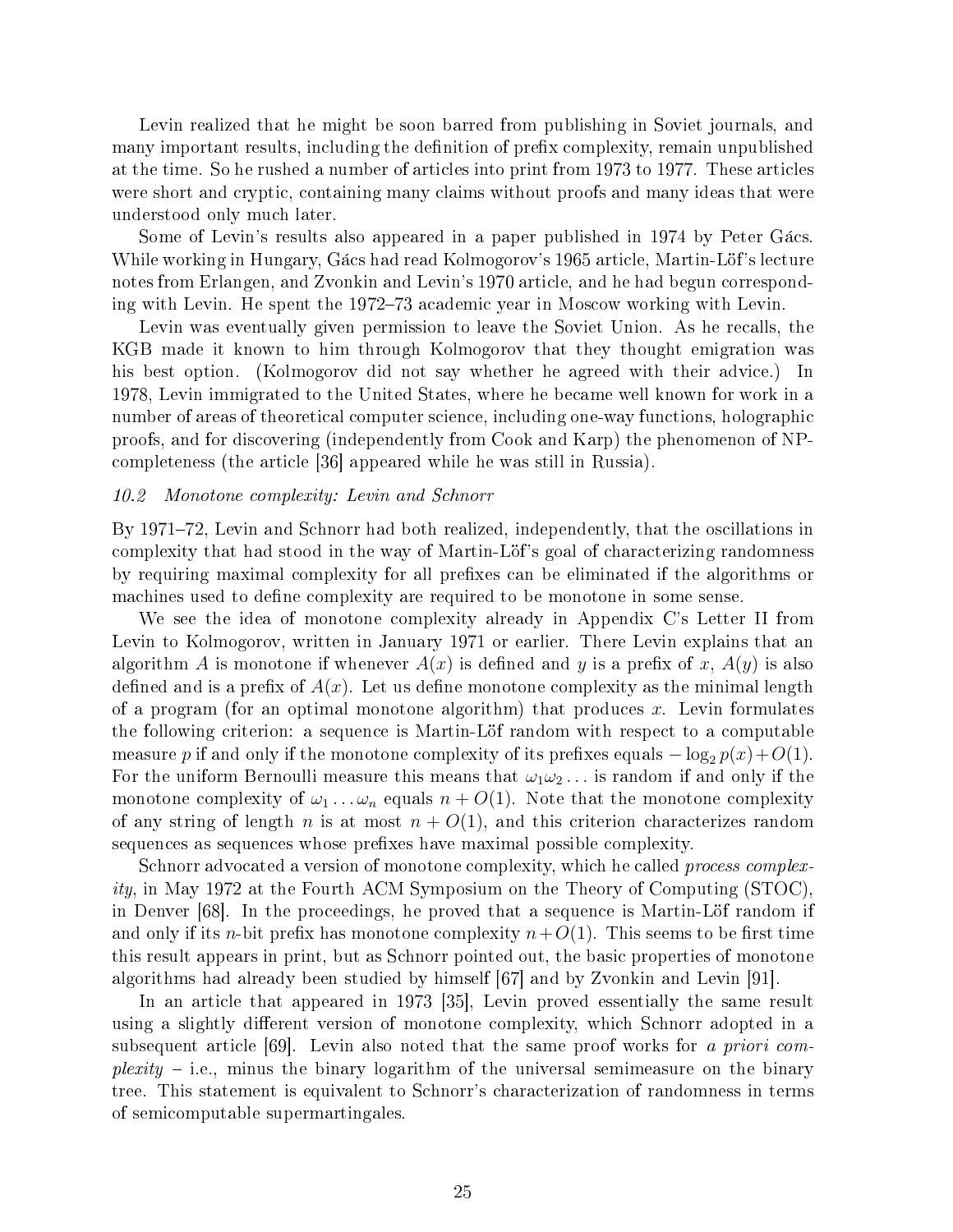#### 10.3 Prefix complexity

Prefix complexity can be defined in different ways. First, the prefix complexity of a natural number  $i$  can be defined as  $-\log_2 m_i$  where  $m_i$  is the maximal lower semicomputable ral number *i* can be defined as  $-\log_2 m_i$  where  $m_i$  is the maximal lower semicomputable if the converging series of non-negative reals. (A series  $\sum_i a_i$  is lower semicomputable if the function  $i \mapsto a_i$  is lower semicomputable, i.e., for every i one can effectively generate approximations to  $a_i$  from below.) The prefix complexity of binary strings is then defined using some computable bijection between strings and natural numbers. (Of course, we need to prove that there exists a maximal converging lower semicomputable series; it can be done in the same way as for universal semimeasures on the binary tree.)

Another definition explains the name used: the *prefix complexity* of a string x is the length of the shortest program p, considered as a bit string, that produces x, assuming that the programming language used has the following "prefix" (self-delimiting) property: if some program p produces some output, any extension of it produces the same output.

Levin and Gacs were the first to publish a definition of prefix complexity. They did so in Russian in 1974. Levin's 1974 article [37] appeared in English translation in 1976, and Gacs' 1974 article, which attributed the idea to Levin, appeared in English translation in 1975 [25] (see [26]). The two authors' articles state, without proof, the equivalence of the two definitions mentioned above. Levin's article refers for details to an unpublished paper of his and to Gacs' article. The unpublished paper appeared only in 1976 [38].

The prefix complexity defined as  $-\log_2 m_i$  (but not the other definition) appeared also in Levin's unpublished 1971 thesis. In the 1970 article [91] there is a footnote suggesting consideration of the a priori probability of the string  $0<sup>n</sup>1$  (*n* zeros followed by one); this quantity coincides with  $m_i$ . But this idea is not developed further in the article.

Chaitin independently worked out similar ideas during his work at the Watson Laboratory in 1974, and his resulting article, which appeared in 1975 [12], contained similar definitions and a proof that prefix complexity and minus the logarithm of the maximal converging series are equal  $-$  the first published proof of this result. This article by Chaitin is also the first publication to state that prefix complexity characterizes Martin-Löf randomness: a sequence  $\omega_1\omega_2\ldots$  is Martin-Löf random with respect to the uniform Bernoulli measure if and only if the prefix complexity of  $\omega_1 \dots \omega_n$  is at least  $n - O(1)$ . (For prefix compleixity the upper bound  $n+O(1)$  is no longer valid, but the lower bound still provides a randomness criterion.) In the article [12], Chaitin attributes this result to Schnorr: Chaitin suggested the requirement "prefix complexity of  $\omega_1 \dots \omega_n$  is at least  $n-O(1)$ " as the definition of randomness (now this is often called "Chaitin randomness") and Schnorr, acting as a referee of the paper, informed Chaitin about the equivalence. In his talk at Dagstuhl [70], Schnorr says, "I knew the first paper of Chaitin that has been published one year later after the Kolmogorov 1965 paper, but the next important paper made Chaitin one of the basic investigators of complexity. This was a paper on self-delimiting or prefix-free descriptions, and this was published in 1975 in the *Journal* of the ACM. In fact I was a referee of this paper, and I think Chaitin knew this because I've sent my personal comments and suggestions to him, and he used them.

Chaitin's definition of prefix complexity was slightly different from Levin's: whereas Levin required that extensions of a program  $p$  that produces  $x$  should produce  $x$ , too, Chaitin required that such extensions always produce nothing. Both restrictions reflect (in different ways) the intuitive idea of a self-delimiting program, which allows the ma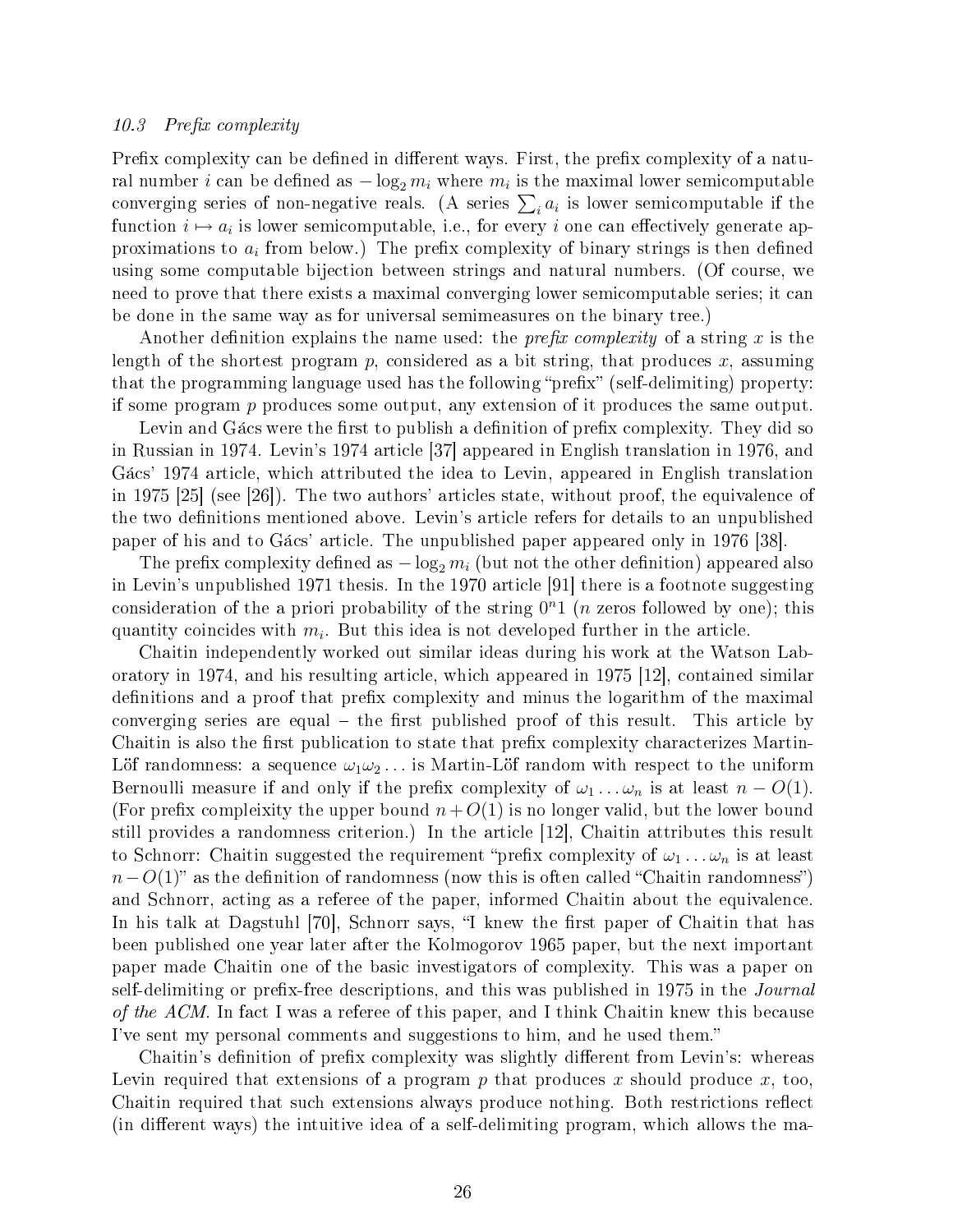chine to find out the program has ended without the use of an end-marker. The differences are not important; the two definitions lead to the same quantity up a  $O(1)$  term and so are equivalent.

The possibility of switching back and forth between two definitions of prefix complexity (in terms of a series and self-delimiting programs) is an important technical advantage. Another advantage of prefix complexity over complexity as originally defined (*plain* complexity) is that it allows an improvement in the result on symmetry of information originally discovered by Kolmogorov and Levin. We can relate the complexity of a pair to the conditional complexities with an  $O(1)$  error term instead of the the logarithmic error term obtained by Kolmogorov and Levin. This was discovered independently by Levin and Chaitin; the first proofs were published in Gacs' 1974 article [25] and Chaitin's 1975 article [12].

# 11 Epilogue

The mathematical theory of randomness and algorithmic information theory have continued to develop since the seminal works of the 1960s and 1970s. In recent decades, they have benefited from advanced techniques of recursion theory and have been applied to other areas of mathematics. Recent books include Christian Calude's Information and Randomness. An Algorithmic Perspective [8] and Ming Li and Paul Vitanyi's An Introduction to Kolmogorov Complexity and Its Applications [41], both of which have copious historical notes. Many interesting recent results can be found in books by Andre Nies [61] and by Rod Downey and Denis Hirschfeldt [21].

Most of the work on algorithmic randomness since the 1970s has been concerned with infinite sequences. But Kolmogorov was always more interested in finite random objects, because only finite objects can be relevant to our experience. Some of his ideas for using the theory of complexity in probability modeling were extended by his student Evgeny Asarin [1, 2].

Martingales, which can have a finite or infinite horizon, have also recently been considered as a foundation for probabilistic reasoning independently of the classical axioms [71]. Instead of forbidding a nonnegative martingale to diverge to infinity in an infinite number of trials, one forbids it to multiply its initial capital by a large factor in a finite number of trials. Predictions are made and theorems proven by constructing martingales. Tests are conducted by checking whether martingales do multiply their initial capital handsomely. The picture that emerges is a little different from classical probability theory, because the logic does not depend on there being enough bets to dene probability distributions.

# Appendix

# A Letter from Kolmogorov to Fréchet

The Fréchet papers in the archives of the Academy of Sciences in Paris include a letter in French to Fréchet, in which Kolmogorov elaborates briefly on his philosophy of probability. This translation is published with permission from the Academy.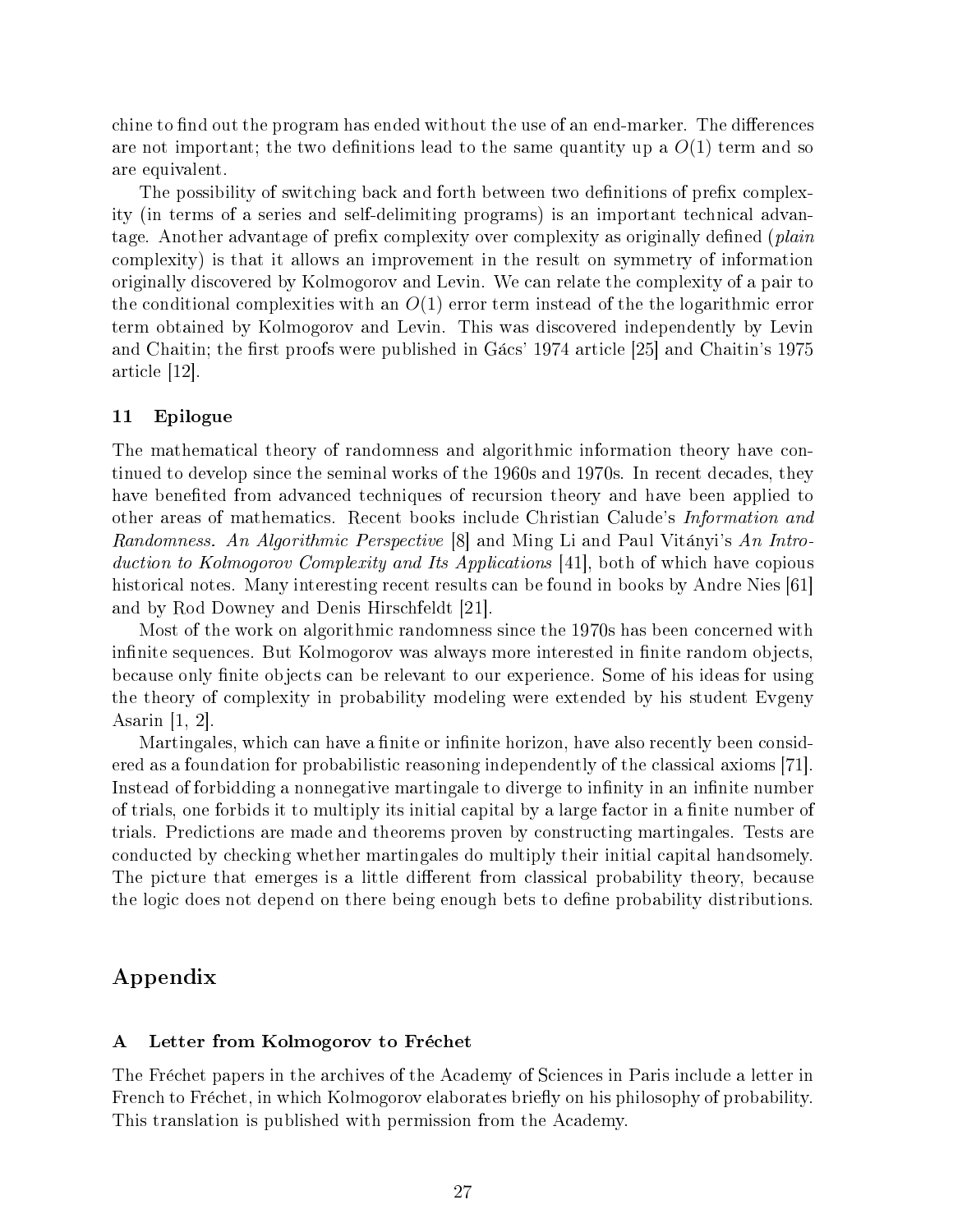# Moscow 6, Staropimenovsky per. 8, flat 5 3 August 1939

Dear Mr. Fréchet,

I thank you sincerely for sending the proceedings of the Geneva Colloquium, which arrived during my absence from Moscow in July.

The conclusions you express on pp.  $51-54$  are in full agreement with what I said in the introduction to my book:

In the pertinent mathematical circles it has been common for some time to construct probability theory in accordance with this general point of view. But a complete presentation of the whole system, free from superfluous complications, has been missing. . .

You are also right to attribute to me (on p. 42) the opinion that the formal axiomatization should be accompanied by an analysis of its real meaning. Such an analysis is given, perhaps too briefly, in the section "The relation to the world of experience" in my book. Here I insist on the view, expressed by Mr. von Mises himself (Wahrscheinlickeitsrechnung 1931, pp. 21–26), that "collectives" are  $\frac{finite}{f}$  (though very large) in real practice.

One can therefore imagine three theories:

- A A theory based on the notions of "very large" finite "collectives", "approximate" stability of frequencies, etc. This theory uses ideas that cannot be defined in a purely formal (i.e., mathematical) manner, but it is the only one to reflect experience truthfully.
- B A theory based on infinite collectives and limits of frequencies. After Mr. Wald's work we know that this theory can be developed in a purely formal way without contradictions. But in this case its relation to experience cannot have any different nature than for any other axiomatic theory. So in agreement with Mr. von Mises, we should regard theory  $B$  as a certain "mathematical idealization" of theory  $A$ .
- C An axiomatic theory of the sort proposed in my book. Its practical value can be deduced directly from the "approximate" theory A without appealing to theory B. This is the procedure that seems simplest to me.

Yours cordially,

A. Kolmogoro

# B Abstracts of Kolmogorov's talks

Abstracts of some of the talks at the meetings of Moscow Mathematical Society were published in the journal "Успехи математических наук" (Uspekhi matematicheckikh nauk). Here we reproduce translations of the abstracts for three talks by Kolmogorov, in 1967, 1971, and 1974, on algorithmic information theory. The translations are by Leonid Levin; we have edited them slightly.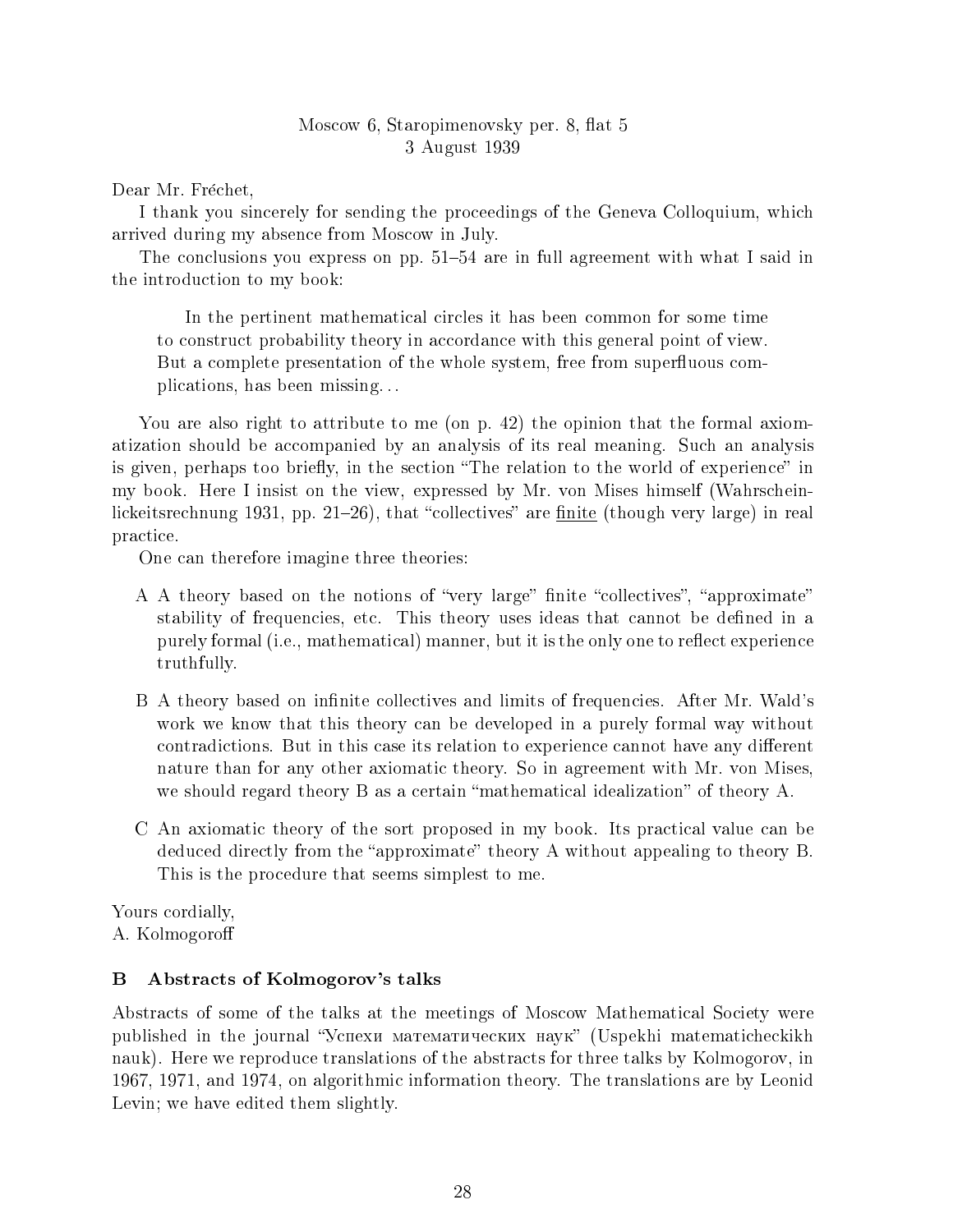B.1 A. N. Kolmogorov, Several theorems about algorithmic entropy and algorithmic amount of information". The talk was on October 31, 1967; the abstract appeared in Volume 23, no. 2, March-April 1968.

The algorithmic approach to the foundations of information theory and probability theory was not developed far for several years after its appearance, because some questions raised at the very start remained unanswered. Now the situation has changed somewhat. In particular, it is ascertained that the decomposition of entropy  $H(x, y) \sim H(x) + H(y|x)$ and the formula  $J(x|y) \sim J(y|x)$  hold for the algorithmic concept only with accuracy  $O([log H(x, y)])$  (Levin, Kolmogorov).

The fundamental difference between the algorithmic definition of a Bernoulli sequence (a simplest collective) and the denition of Mises-Church, stated earlier, is concretized in the form of a theorem: there exist Bernoulli (in the sense of Mises-Church) sequences  $x = (x_1, x_2, ...)$  with density of ones  $p = \frac{1}{2}$  $\frac{1}{2}$ , with initial segments of entropy ("complexity")  $H(x^n) = H(x_1, x_2, ..., x_n) = O(\log n)$  (Kolmogorov).

For understanding of the talk an intuitive, not formal, familiarity with the concept of a computable function suffices.

- B.2 A. N. Kolmogorov, "Complexity of specifying and complexity of constructing mathematical objects". The talk was on November 23, 1971; the abstract appeared in Volume 27, no. 2, 1972.
	- 1. Organizing machine computations requires dealing with evaluation of (a) complexity of programs, (b) size of memory used, (c) duration of computation. The talk describes a group of works that consider similar concepts in a more abstract manner.
	- 2. It was noticed in 1964–1965 that the minimal length  $K(x)$  of the binary representation of a program specifying the construction of an object  $x$  can be defined invariantly up to an additive constant (Solomonoff, A. N. Kolmogorov). This permitted using the concept of *definition complexity*  $K(x)$  of constructive mathematical objects as the basis for a new approach to the foundations of information theory (A. N. Kolmogorov, Levin) and probability theory (A. N. Kolmogorov, Martin-Lof, Schnorr, Levin).
	- 3. Such characteristics as "required memory volume," or "required duration of work" are harder to free of technical peculiarities of special machine types. But some results may already be extracted from the axiomatic "machine-independent" theory of a broad class of similar characteristics (Blum, 1967). Let  $\Pi(p)$  be a characteristic of "construction complexity" of the object  $x = A(p)$  by a program p, and let  $\Lambda(p)$  be the length of the program p. The formula  $K^{n}\Pi(x) = \inf(\Lambda(p) : x = A(p), \Pi(p) = n)$ defines the "*n*-complexity of definition" of object x (when the condition is unsatisfiable, the inf is considered infinite).
	- 4. Barzdin's Theorem on the complexity  $K(M_\alpha)$  of prefixes  $M_\alpha$  of an enumerable set of natural numbers (1968) and results of Barzdin, Kanovich, and Petri on corresponding complexities  $K^n\Pi(M_\alpha)$ , are of general mathematical interest, as they shed some new light on the role of extending previously used formalizations in the development of mathematics. The survey of the state of this circle of problems was given in the form free from any cumbersome technical apparatus.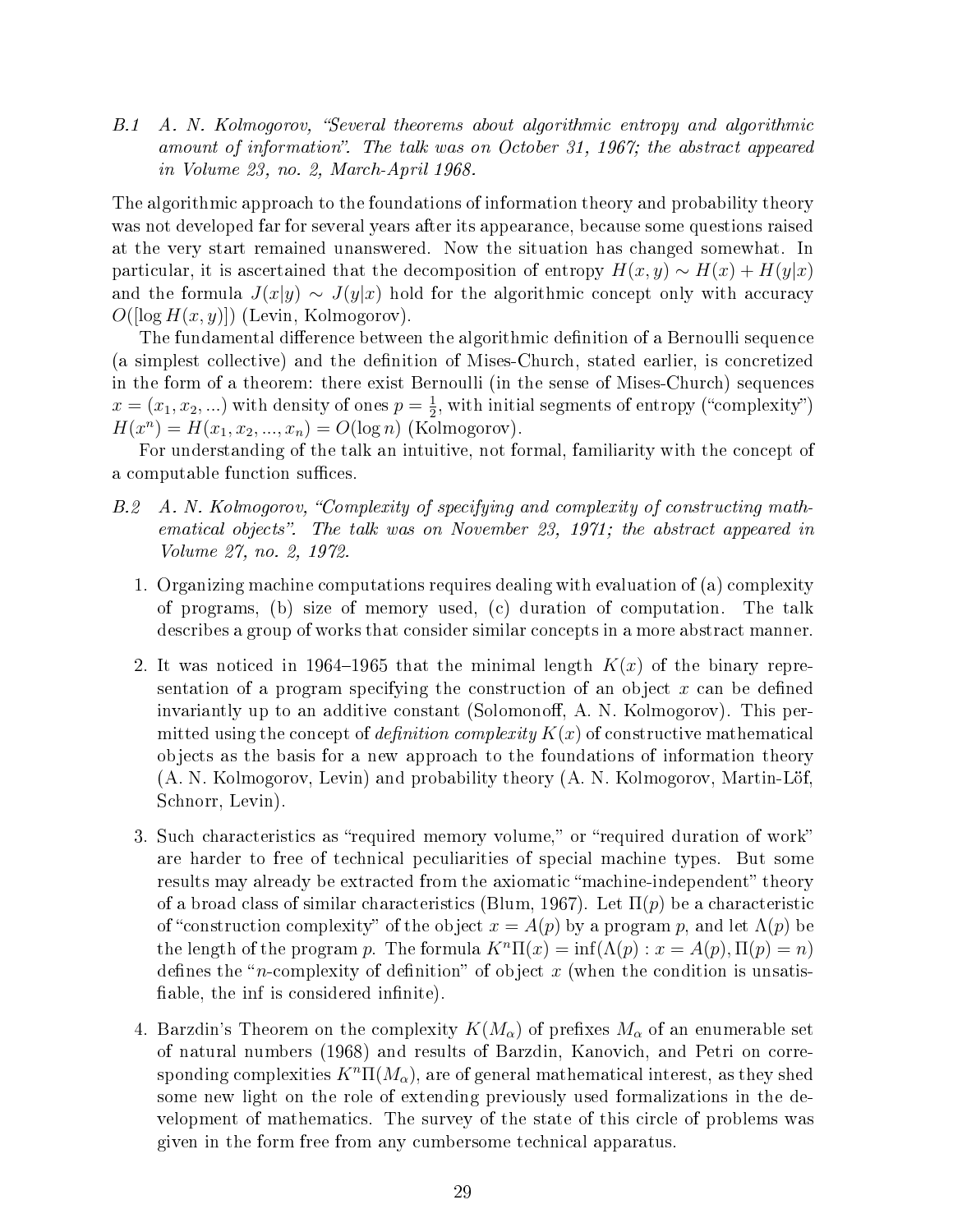B.3 A. N. Kolmogorov, "Complexity of algorithms and objective definition of randomness". The talk was on April 16, 1974; the abstract appeared in Volume 29, no. 4 (155), 1974.

To each constructive object corresponds a function  $\Phi_x(k)$  of a natural number  $k$  – the log of minimal cardinality of x-containing sets that allow definitions of complexity at most  $k$ . If the element x itself allows a simple definition, then the function  $\Phi$  drops to 1 even for small  $k$ . Lacking such a definition, the element is "random" in a negative sense. But it is positively "probabilistically random" only when the function  $\Phi$ , having taken the value  $\Phi_0$  at a relatively small  $k = k_0$ , then changes approximately as  $\Phi(k) = \Phi_0 - (k - k_0)$ .

# C Levin's letters to Kolmogorov

These letters are not dated but were written after the submission of [91] in August 1970 and before Kolmogorov left (in January 1971) for an oceanographic expedition on the ship Dmitry Mendeleev. Copies (the typescript for the first two letters and the handwritten manuscript for the third one) provided by Leonid Levin and translated by Alexander Shen.

# C.1 Letter I

Dear Andrei Nikolaevich! A few days ago I obtained a result I like a lot. Maybe it could be useful to you if you work on these topics while traveling on the ship.

This result gives a formulation for the foundations of probability theory different from Martin-Lof. I think it is closer to your initial idea about the relation between complexity and randomness and is much clearer from the philosophical point of view (as, e.g., [Yu. T.] Medvedev says).

Martin-Löf considered (for an arbitrary computable measure  $P$ ) an algorithm that studies a given sequence and finds more and more deviation from the P-randomness hypothesis. Such an algorithm should be  $P$ -consistent, i.e., find deviations of size  $m$  only for sequences in a set that has measure at most  $2^{-m}$ . It is evident that a number m produced by such an algorithm on input string x should be between 0 and  $-\log_2 P(x)$ . Let us consider the complementary value  $(\log_2 P(x)) - m$  and call it the "complementary" test" (the consistency requirement can be easily reformulated for complementary tests).

**Theorem.** The logarithm of a priori probability [on the binary tree]  $-\log_2 R(x)$  is a P-consistent complementary test for every measure  $P$  and has the usual algorithmic properties.

Let me remind you that by a priori probability I mean the universal semicomputable measure introduced in our article with Zvonkin. [See [91].] It is shown there that it [minus its logarithm] is numerically close to complexity.

Let us consider a specific computable measure  $P$ . Compared to the universal Martin-Lot test f (specific to a given measure P) our test is not optimal up to an additive constant, but is asymptotically optimal. Namely, if the universal Martin-Löf test finds a deviation m, our test finds a deviation at least  $m - 2 \log_2 m - c$ . Therefore, the class of random infinite binary sequences remains the same.

Now look how nicely it fits the philosophy. We say that a hypothesis "x appeared randomly according to measure  $P^{\prime\prime}$  can be rejected with certainty m if the measure P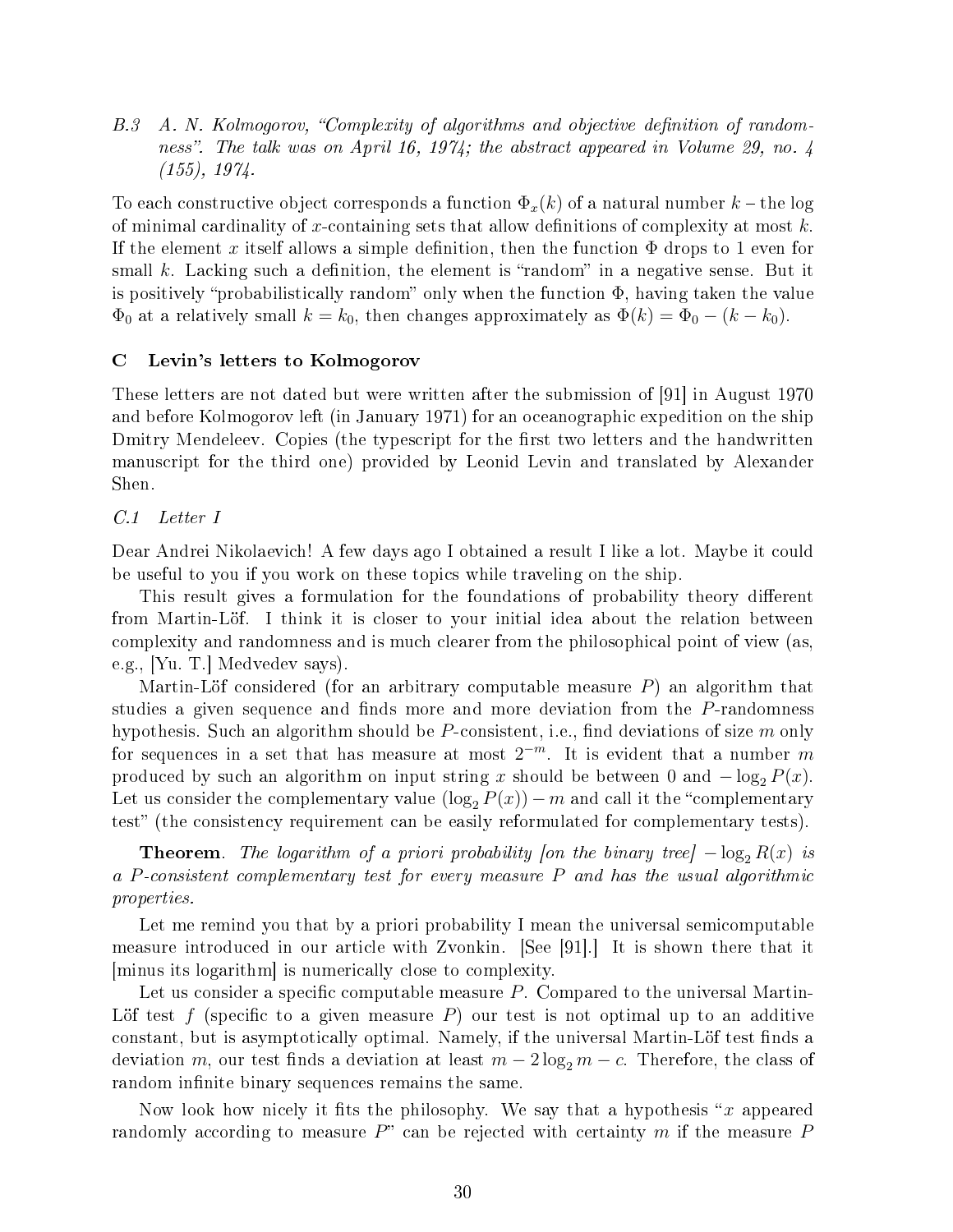is much less consistent with the appearence of  $x$  than a priori probability (this means simply that  $P(x) < R(x)/2^m$ . This gives a law of probability theory that is violated with probability at most  $2^{-m}$ . Its violation can be established effectively since R is semicomputable [enumerable from below]. But if this law holds, all other laws of probability theory [i.e., all Martin-Lof tests] hold, too. The drawback is that it gives a bit smaller value of randomness deficiency (only  $m - 2 \log_2 m - c$  instead of m), but this is a price for the universality (arbitrary probability distribution). The connection with complexity is provided because  $-\log_2 R(x)$  almost coincides with the complexity of x. Now this connection does not depend on the measure.

It is worth noting that the universal semicomputable measure has many interesting applications besides the above mentioned. You know its application to the analysis of randomized algorithms. Also it is often useful in proofs (e.g., in the proof of J. T. Schwartz' hypothesis regarding the complexity of almost all trajectories of dynamic systems). Once I used this measure to construct a denition of intuitionistic validity. All this show that it is a rather natural quantity.

L.

C.2 Letter II

Dear Andrei Nikolaevich!

I would like to show that plain complexity does not work if we want to provide an exact definition of randomness, even *for a finite case*. For the uniform distribution on strings of fixed length n the randomness deficiency is defined as n minus the complexity. For a non-uniform distribution length is replaced by minus the logarithm of the probability.

It turns out that even for a distribution on a finite set the randomness deficiency could be high on a set of large measure.

Example. Let

$$
P(x) = \begin{cases} 2^{-(l(x)+100)} & \text{if } l(x) \le 2^{100} \\ 0 & \text{if } l(x) > 2^{100}. \end{cases}
$$

Then  $|\log_2 P(x)| - K(x)$  exceeds 100 for all strings x.

A similar example can be constructed for strings of some fixed length (by adding zero prefixes). The violation could be of logarithmic order.

Let me show you how to sharpen the definition of complexity to get an exact result (both for finite and infinite sequences).

**Definitions.** Let A be a monotone algorithm, i.e., for every x and every y that is a prefix of x, if  $A(x)$  is defined, then  $A(y)$  is defined too and  $A(y)$  is a prefix of  $A(x)$ . Let us define

$$
KM_A(x) = \begin{cases} \min \ l(p) \colon x \text{ is a prefix of } A(p) \\ \infty \end{cases}
$$
 if there is no such p

The complexity with respect to an optimal algorithm is denoted by  $KM(x)$ .

Let  $P(x)$  be a computable distribution on the Cantor space  $\Omega$ , i.e.,  $P(x)$  is the measure of the set  $\Gamma_x$  of all infinite extensions of x.

Theorem 1.

$$
KM(x) \le |\log_2 P(x)| + O(1);
$$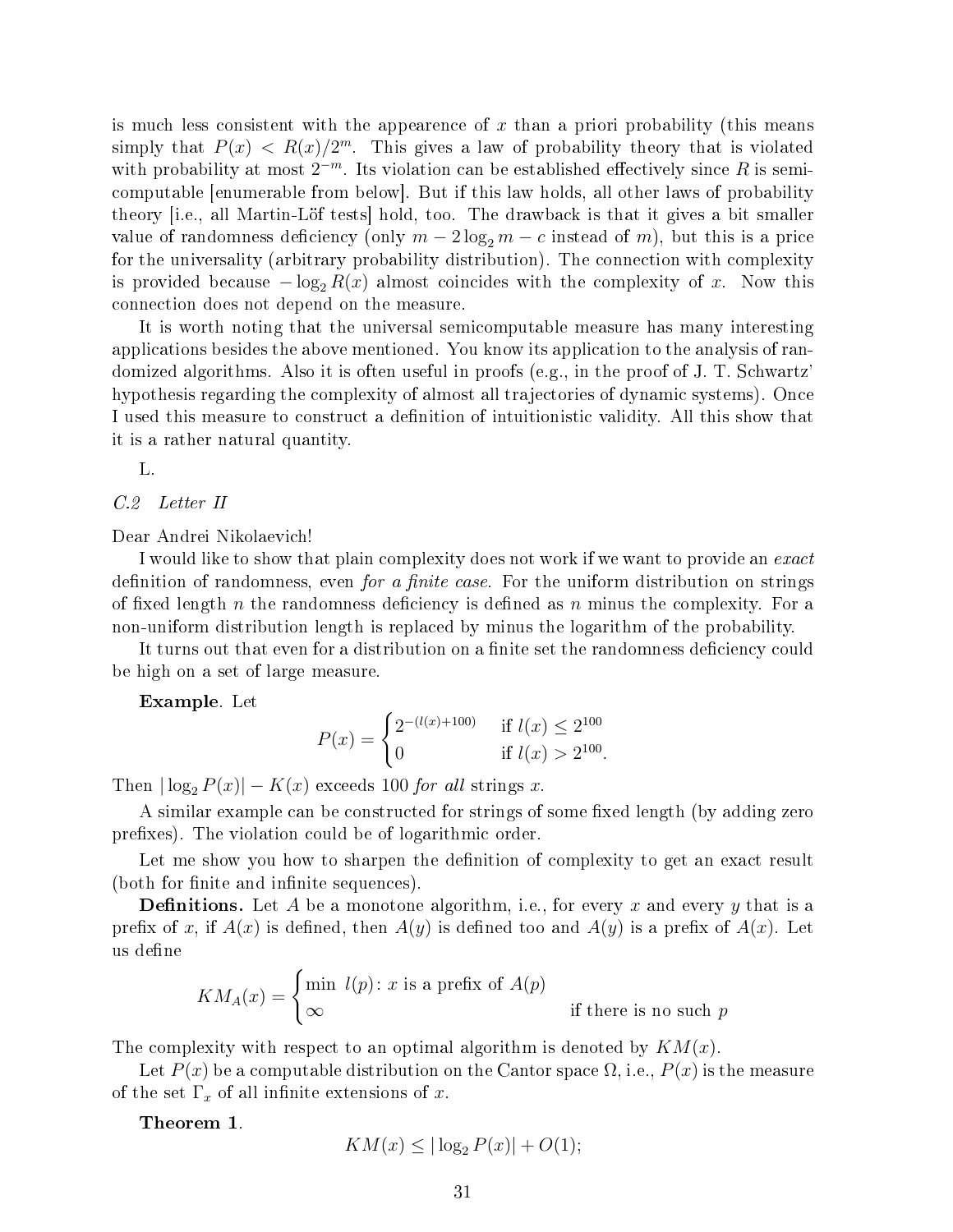Theorem 2.

$$
KM((\omega)_n) = |\log_2 P((\omega)_n)| + O(1)
$$

for P-almost all  $\omega$ ; here  $(\omega)_n$  stands for n-bit prefix of  $\omega$ . Moreover, the probability that the randomness deficiency exceeds m for some prefix is bounded by  $2^{-m}$ .

**Theorem 3.** The sequences  $\omega$  such that

$$
KM((\omega)_n) = |\log_2 P((\omega)_n)| + O(1);
$$

satisfy all laws of probability theory (all Martin-Löf tests).

Let me use this occasion to tell you the results from my talk in the laboratory of statistical methods in Moscow State University]: why one can omit non-computable tests (i.e., tests not denable without a strong language).

For this we need to improve the definition of complexity once more. The plain complexity  $K(x)$  has the following property:

**Remark**. Let  $A_i$  be an effectively given sequence of algorithms such that

$$
K_{A_{i+1}}(x) \leq K_{A_i(x)}
$$

for all i and x. Then there exists an algorithm  $A_0$  such that

$$
K_{A_0}(x) = 1 + \min_i K_{A_i}(x).
$$

Unfortunately, it seems that  $KM(x)$  does not have this property. This can be corrected easily. Let  $A_i$  be an effective sequence of monotone algorithms with finite domain (provided as tables) such that

$$
KM_{A_{i+1}}(x) \leq KM_{A_i(x)}
$$

for all  $i$  and  $x$ . Let us define then

$$
\overline{KM}_{A_i}(x) = \min_i KM_{A_i}(x).
$$

Among all sequences  $A_i$  there exists an optimal one, and the compexity with respect to this optimal sequence is denoted by  $KM(x)$ . This complexity coincides with the logarithm of a universal semicomputable semimeasure [=a priori probability on the binary tree].

**Theorem 4.**  $KM(x)$  is a minimal semicomputable [from above] function that makes Theorem 2 true.

Therefore no further improvements of  $\overline{KM}$  are possible.

Now consider the language  $[=set]$  of all functions computable with a fixed noncomputable sequence [oracle]  $\alpha$ . Assume that  $\alpha$  is complicated enough, so this set contains the characteristic function of a universal enumerable set  $[0']$ .

We can define then a relativized **[** $\alpha$ ]  $\beta$ <sup>2</sup> is the Russian original complexity  $KM_{\alpha}(x)$  replacing algorithms by algorithms with oracle  $\alpha$ , i.e., functions from this language.

**Definition.** A sequence  $\omega$  is called *normal* if

$$
\overline{KM}((\omega)_n) = \overline{KM}_{\alpha}((\omega)_n) + O(1).
$$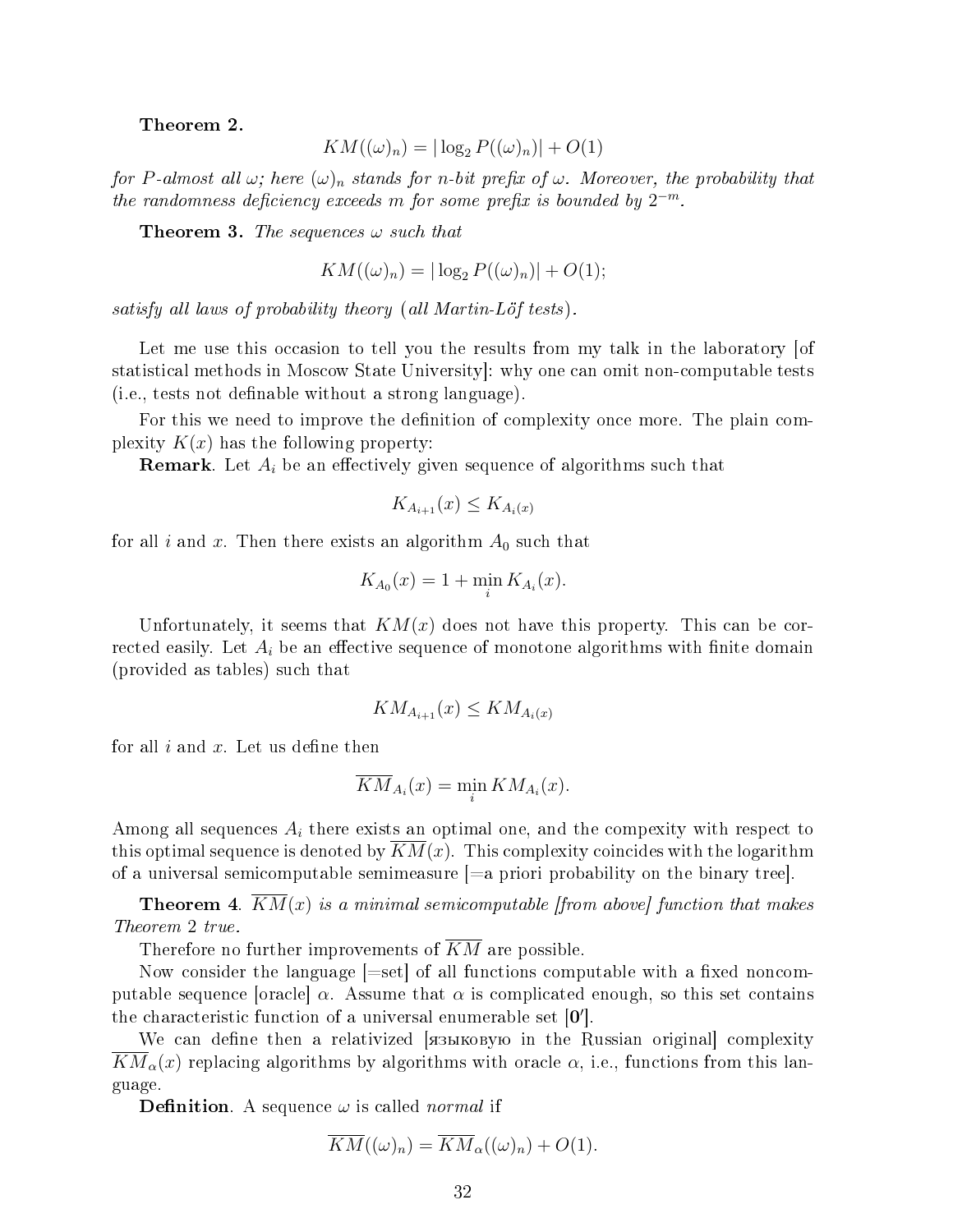For a finite sequence  $\omega_n$  we define the "normality deficiency" as

$$
\overline{KM}(\omega_n)-\overline{KM}_{\alpha}(\omega_n).
$$

**Theorem 5.** A sequence obtained by an algorithm from a normal sequence is normal itself.

**Theorem 6.** Let P be a probability distribution that is defined (in a natural encoding) by a normal sequence. Then P-almost every sequence is normal.

This theorem exhibits a law of probability theory that says that a random process cannot produce a non-normal sequence unless the probability distribution itself is not normal. This is a much more general law than standard laws of probability theory since it does not depend on the distribution. Moreover, Theorem 5 shows that this law is not restricted to probability theory and can be considered as a univeral law of nature:

Thesis. Every sequence that appears in reality (finite or infinite) has normality deficiency that does not exceed the complexity of the description (in a natural language) of how it is physically produced, or location etc.

It turns out that this normality law (that can be regarded as not confined to probability theory) and the law corresponding to the universal computable test together imply any law of probability theory (not necessary computable) that can be described in the language. Namely, the following result holds:

**Theorem 7.** Let P be a computable probability distribution. If a sequence  $\omega$  is normal and passes the universal computable  $P$ -test, then  $\omega$  passes any test defined in our language (*i.e.*, every test computable with oracle  $\alpha$ ).<sup>12</sup>

Let us give one more interesting result that shows that all normal sequences have similar structure.

**Theorem 8.** Every normal sequence can be obtained by an algorithm from a sequence that is random with respect to the uniform distribution.

C.3 Letter III. This letter has no salutation. Levin recalls that he often gave notes like this to Kolmogorov, who rarely had much time to hear lengthy explanations and preferred something written in any case.

We use a sequence  $\alpha$  that provides a "dense" coding of a universal [recursively] enumerable set. For example, let  $\alpha$  be the binary representation of [here the text "the sum of the a priori probabilities of all natural numbers" is crossed out and replaced by the following: the real number

$$
\sum_{p \in A} \frac{1}{p \cdot \log^2 p}
$$

where A is the domain of the optimal algorithm.

A binary string p is a "good" code for x if the optimal algorithm converts the pair  $(p, K(x))$  into a list of strings that contains x, and the logarithm of the cardinality of this list does not exceed  $K(x) + 3 \log K(x) - l(p)$ . (The existence of such a code means that x is "random" when  $n \geq l(p)$ .)

We say that a binary string  $p$  is a canonical code for  $x$  if every prefix of  $p$  either is a "good" code for x or is a prefix of  $\alpha$ , and  $l(p) = K(x) + 2 \log K(x)$ .

 $12 \text{ In a footnote in the letter, Levin adds, "Note that for every set of measure 0 there exists a test (not$ necessary computable) that rejects all its elements.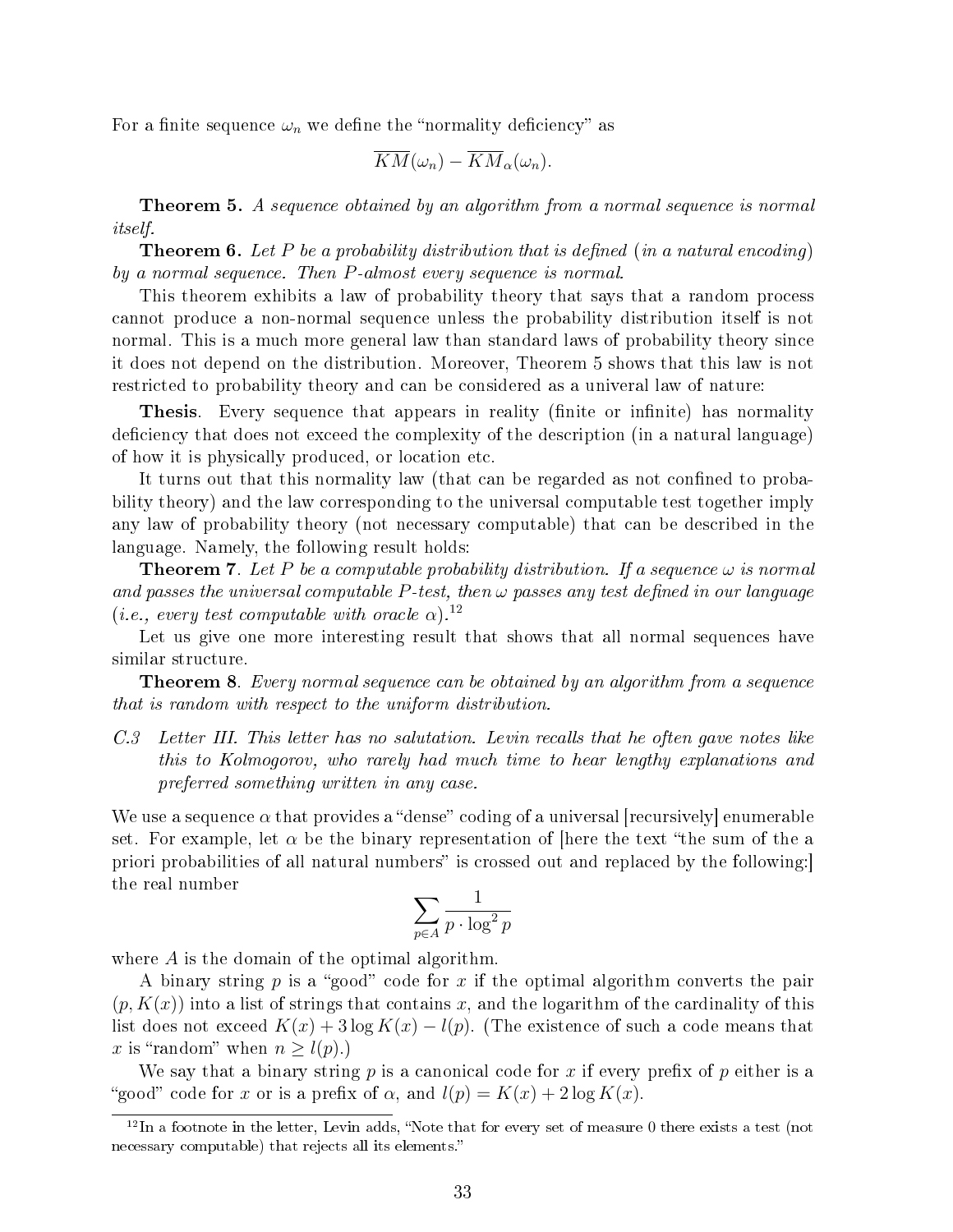**Theorem 1.** Every x (with finitely many exceptions) has a canonical code p, and p and x can be effectively transformed into each other if  $K(x)$  is given.

Therefore, the "non-randomness" in x can appear only due to some very special information (a prefix of  $\alpha$ ) contained in x. I cannot imagine how such an x can be observed in (extracted from) the real world since  $\alpha$  is not computable. And the task "to study the prefixes of a specific sequence  $\alpha$ " seems to be very special.

# References

- [1] Asarin, Evgeny A., Some properties of Kolmogorov  $\delta$ -random finite sequences, Theory of Probability and its Applications  $32:507-508$ , 1987.
- [2] Asarin, Evgeny A., On some properties of nite objects random in the algorithmic sense, Soviet Mathematics Doklady 36:109-112, 1988.
- [3] Barbut, Marc, Bernard Locker, and Laruent Mazliak, *Paul Lévy Maurice Fréchet:* 50 ans de correspondance en 107 lettres, Hermann, 2004.
- [4] Bienvenu, Laurent, and Shen, Alexander. Algorithmic information theory and martingales, arxiv:0906.2614.
- [5] Borel, Emile, Les probabilités dénombrables et leurs applications arithmétiques.  $Ren$ diconti del Circolo Matematico de Palermo, 27:247-270, 1909.
- [6] Borel, Emile, Probabilite et certitude, Presses Univ. de France, Paris, 1950.
- [7] Cavailles, Jean, Du collectif au pari. Revue de métaphysique et de morale  $47:139-163$ . 1940.
- [8] Calude, Cristian S., Information and Randomness. An Algorithmic Perspective. Springer-Verlag, 1994. Second edition, 2002.
- [9] Chaitin, Gregory J., On the length of programs for computing finite binary sequences, *Journal of the ACM*  $13:547-569$ , 1966.
- $[10]$  Chaitin Gregory J., On the length of programs for computing finite binary sequences: statistical considerations, *Journal of the ACM*, 16:145-159, 1969.
- [11] Chaitin, Gregory J., Computational complexity and Godel's incompleteness theorem,  $ACM SIGACT News 9: 11–12, April 1971.$
- [12] Chaitin, Gregory J., A theory of program size formally identical to information theory, *Journal of the ACM* 22:329–340, 1975. Received April 1974; revised December 1974.
- [13] Chaitin, Gregory J., Algorithmic information theory. Some recollections. 25 May  $2007$ , http://www.cs.auckland.ac.nz/~chaitin/60.html
- [14] Church, Alonzo, On the concept of a random sequence. Bull. Amer. Math. Soc.  $46(2):130-135$ , 1940.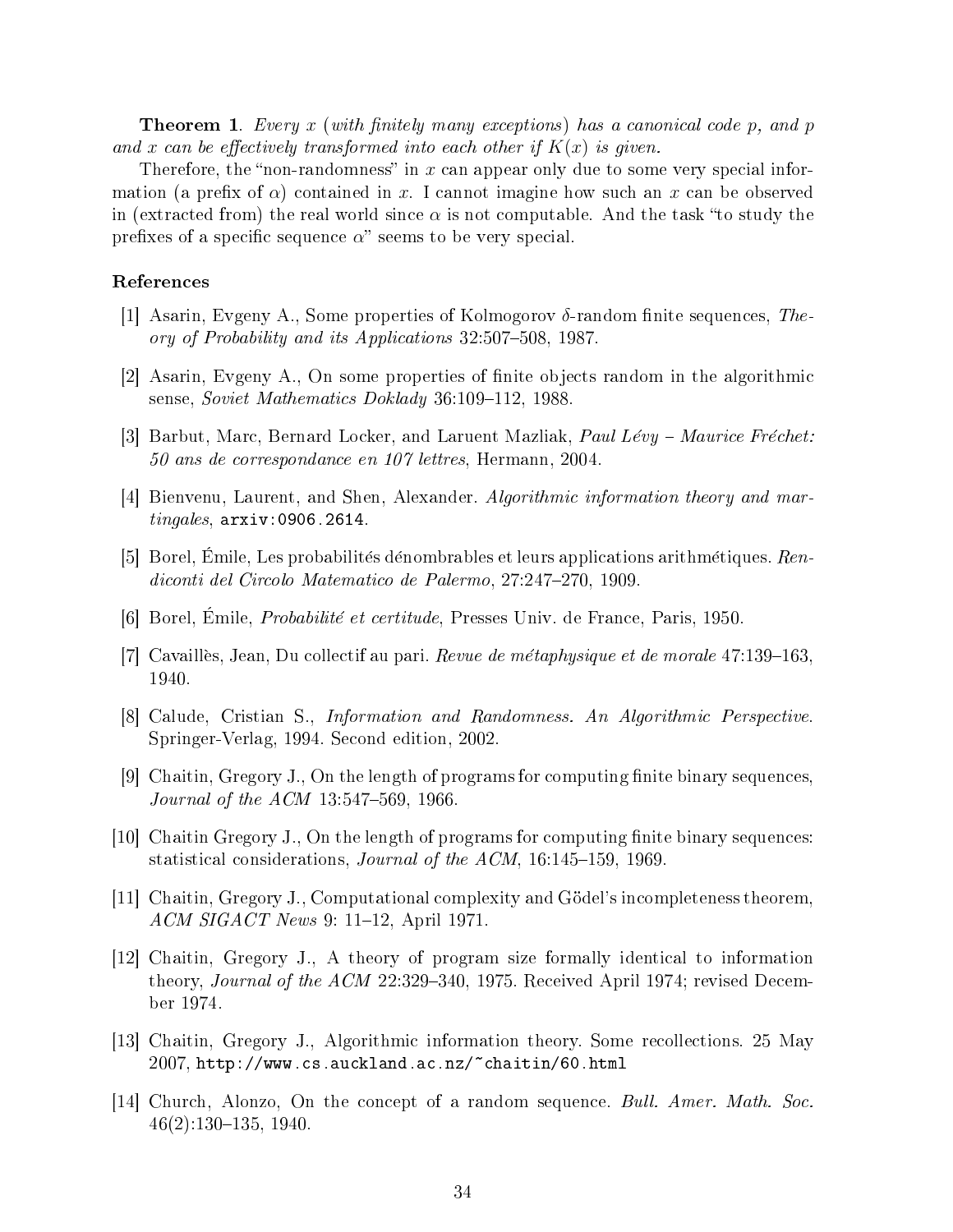- [15] Bru, Bernard, and Pierre Crepel (eds), Condorcet: Arithmetique politique; Textes rares ou inédits  $(1767-1789)$ . Institut National d'Études Démographiques, Paris, 1994.
- [16] Copeland Sr., Arthur H., Admissible numbers in the theory of probability, American Journal of Mathematics  $50:535-552$ , 1928.
- [17] Davis, Martin (ed), The Undecidable: Basic Papers on Undecidable Propositions, Unsolvable Problems and Computable Functions, Raven Press, New York, 1965.
- [18] de Finetti, Bruno, Compte rendu critique du colloque de Geneve sur la theorie des probabilités, Hermann, Paris, 1939. This is the eighth installment (number 766) of [89].
- [19] Dierker, E., and K. Siegmund (eds), Karl Menger: Ergebnisse eines Mathematischen Kolloquiums. Contributions by J.W. Dawson jr., R. Engelking, W. Hildenbrand, foreword by G. Debreu, and afterword by F. Alt, Springer, 1998.
- [20] Doob, Joseph, Note on probability. Annals of Mathematics  $37(2)$ :363–367, 1936.
- [21] Downey, Rod G., and Hirschfeldt, Denis, Algorithmic Randomness and Complexity, Springer, to appear in 2010. ISBN: 978-0387955674.
- [22] Fisher, R. A., *Statistical Methods and Scientific Inference*. Oliver and Boyd, Edinburgh, 1956.
- [23] Fréchet, Maurice, Définition de l'intégrale sur un ensemble abstrait. Comptes rendus 160: 839-840, 1915.
- [24] Frechet, Maurice, Expose et discussion de quelques recherches recentes sur les fondements du calcul des probabilités. Pp. 23–55 of the second installment (No. 735) of [89], 1938.
- [25] Gács, Peter, On the symmetry of algorithmic information, Soviet Math. Doklady  $15(5):1477-1480, 1974.$  Original: Гач, Петер, О симметрии алгоритмической информации. Доклады Академии наук СССР 218(6):1265-1267, 1974. Submitted April 9, 1974.
- [26] Gacs, Peter, Review of Algorithmic Information Theory by Gregory J. Chaitin, The Journal of Symbolic Logic  $54(2)$ :624-637, June 1989.
- [27] Gacs, Peter, J. Tromp, and Paul Vitanyi, Algorithmic statistics. IEEE Transactions on Information Theory  $47(6)$ : 2443-2463, 2001.
- [28] Goldreich, Oded, An Introduction to Cryptography. Vol. 1. Cambridge University Press, 2001.
- [29] Kolmogorov, Andrei N., *Grundbegriffe der Wahrscheinlichkeitsrechnung*, Springer, 1933.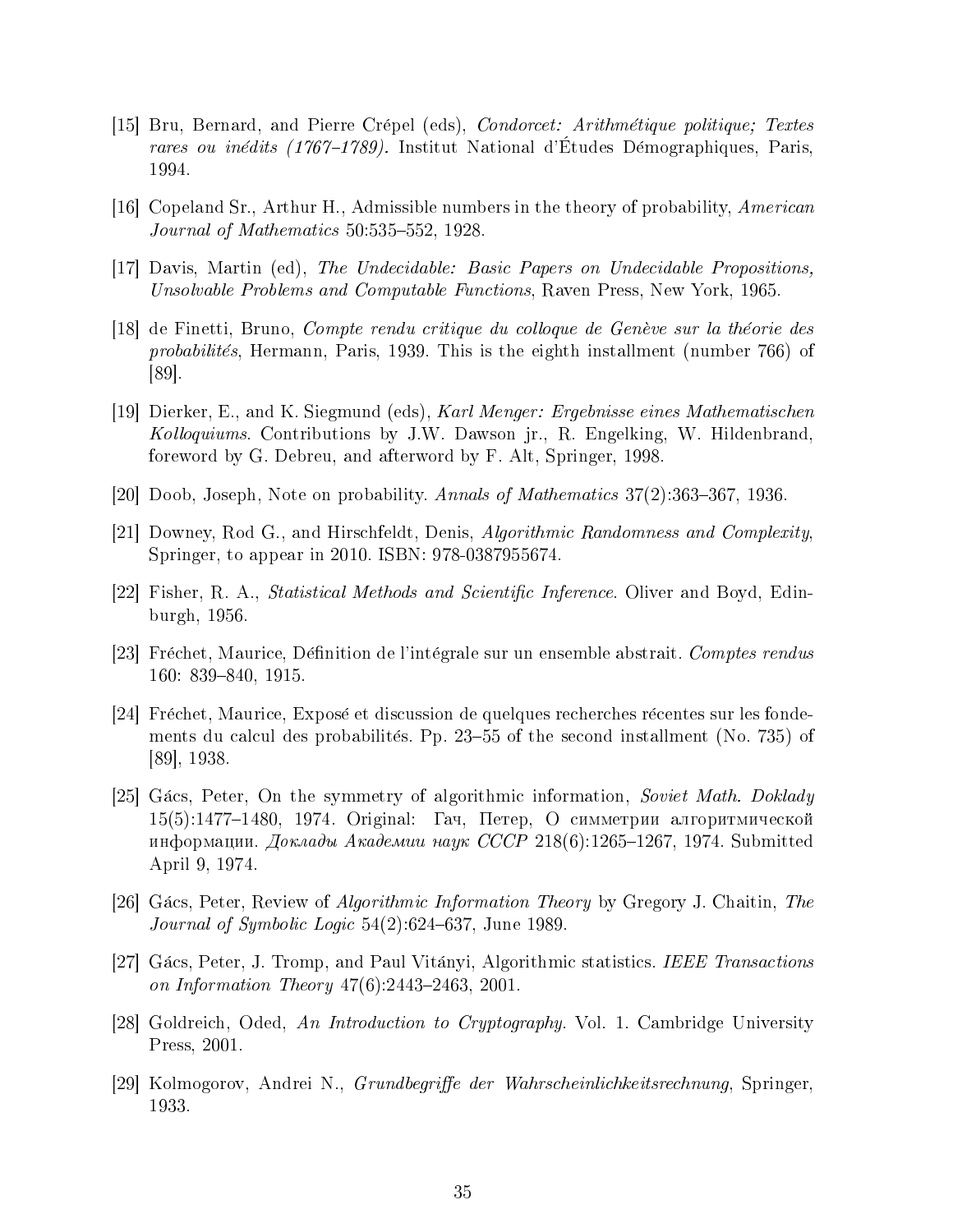- [30] Kolmogorov, Andrei N., On tables of random numbers, Sankhyā: The Indian Journal of Statistics, Series A,  $25(4)$ :369-376, 1963.
- [31] Kolmogorov, Andrei N., Three approaches to the quantitative definition of information, *Problems of Information Transmission* 1:1-7, 1965. Original: Колмогоров, Андрей Николаевич, Три подхода к определению понятия "количество информации", Проблемы передачи информации,  $1(1):3-11$ , 1965.
- [32] Kolmogorov Andrei N., Logical basis for information theory and probability theory, IEEE Trans. Inform. Theory 14:662–664, 1968. Footnote: "Manuscript received December 13, 1967. The work is based on an invited lecture given at the International Symposium on Information Theory, San Remo, Italy, September, 1967. Translation courtesy of AFOSR, USAF. Edited by A.V.Balakrishnan." Russian version: Колмогоров, Андрей Николаевич, К логическим основам теории информации и теории вероятностей, Проблемы передачи информации 5(3):3-7, 1969.
- [33] Kolmogorov, Andrei N., Combinatorial foundations of information theory and the calculus of probabilities. Russian Mathematical Surveys,  $38:29-40$ ,  $1983$ .
- [34] Levin, Leonid A., Some syntactic theorems on the calculus of nite problems of Ju. T. Medvedev, Soviet Math. Doklady 10(2):288-290, 1969. Original: Доклады  $A$ кадемии наук СССР 185(1):32-33, 1969.
- [35] Levin, Leonid A., On the notion of a random sequence, Soviet Math. Doklady 14(5):(1413-1416), 1973. Original: Левин, Леонид Анатольевич, О понятии случайной последовательности, Доклады Академии наук СССР 212(3):548-550. 1973. Submitted July 1, 1972.
- [36] Levin, Leonid A., Universal sequential search problems, Problems of Information Transmission, 9(3):265–266, 1973. Original: Левин, Леонид Анатольевич, Универсальные задачи перебора. Проблемы передачи информации, 9(3):115–116. 1973. Submitted June 7, 1972.
- [37] Levin L.A., Laws of information conservation (nongrowth) and aspects of the foundation of probability theory, *Problems of Information Transmission*  $10:206-210$ . 1974. Original: Левин, Леонид Анатольевич, Законы сохранения (невозрастания) информации и вопросы обоснования теории вероятности. Проблемы передачи undopmayau  $10(3):30-35$ , 1974. Submitted Jan. 9, 1974, sent to the printer August 1974.
- [38] Levin, Leonid A., Various measures of complexity for finite objects (axiomatic description), Soviet Math. Doklady  $17(2)$ :522-526, 1976. Original: Левин, Леонид Анатольевич, О различных мерах сложности конечных объектов (аксиоматическое описание). Доклады Академии наук СССР 227(4):804-807, 1976. Submitted: June 7, 1975.
- [39] Levin, Leonid A., Randomness conservation inequalities: Information and independence in mathematical theories. *Information and Control* 61:15-37, 1984.
- [40] Levin, Leonid A., Interview with Alexander Shen (June 2008, unpublished).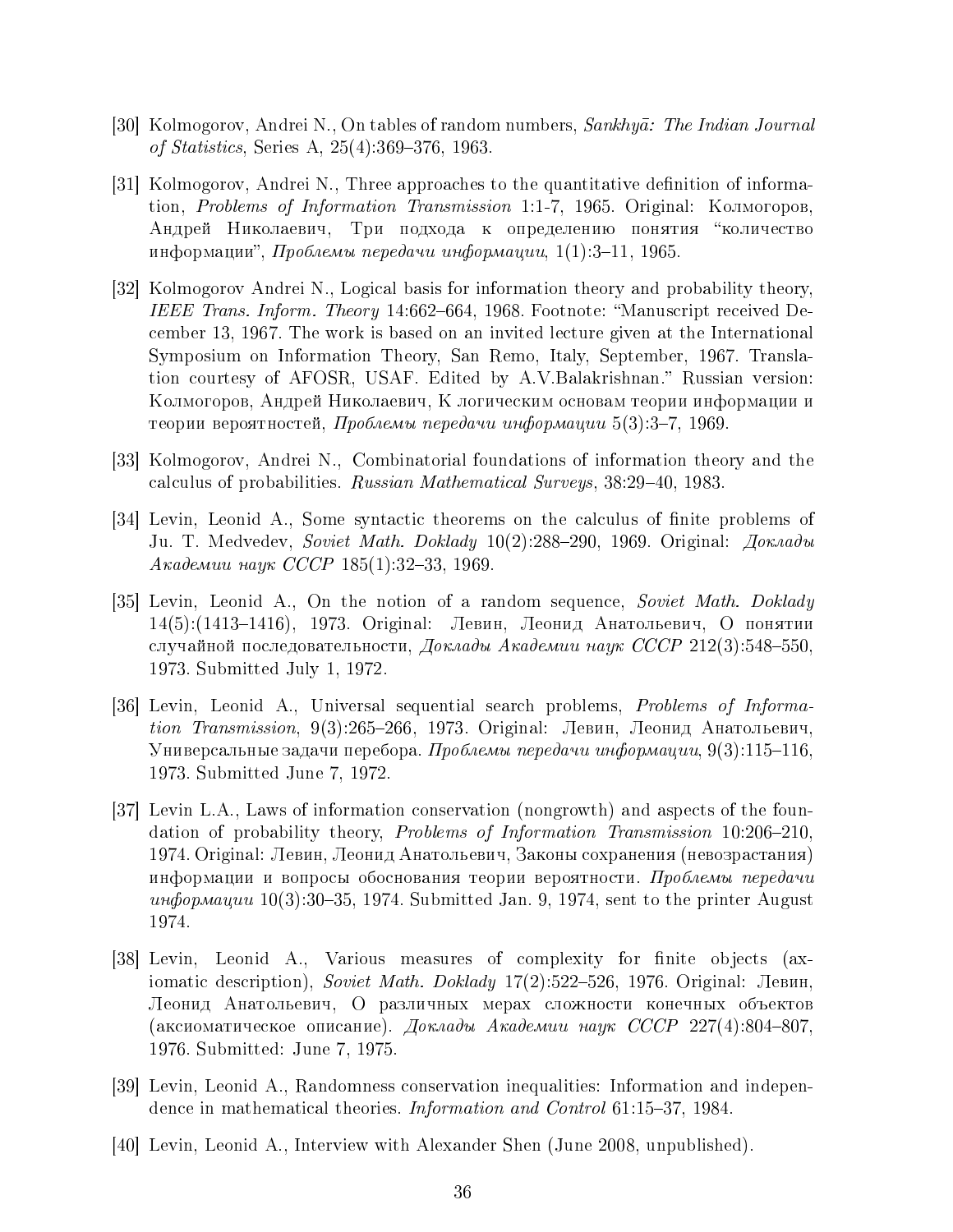- [41] Li, Ming, and Paul Vitanyi, An Introduction to Kolmogorov Complexity and Its Applications, Springer, New York, 3rd edition, 2008.
- [42] Lieb, Elliot H., Daniel Osherson, and Scott Weinstein, Elementary Proof of a Theorem of Jean Ville, see  $arxiv:cs/0607054v1$  at  $arxiv.$ org.
- [43] Lutz, Jack H., Dimension in Complexity Classes, SIAM Journal on Computing 32:1236-1259 (2003).
- [44] Марков, Андрей Андреевич, О нормальных алгорифмах, связанных с <u>вычислением булевых функций. Известия Академии наук СССР, серия</u> ìàòåìàòè÷åñêàÿ 31:161208, 1967.
- $[45]$  Martin-Löf, Per (Мартин-Лёф П.) О понятии случайной последовательности. (On the notion of a random sequence.) *Теория вероятностей и её применения*  $11(1):198-200, 1966.$
- [46] Martin-Löf, Per, The definition of random sequences, *Information and Control*  $9(6):602-619, 1966.$
- [47] Martin-Lof, Per, Algorithmen und zufallige Folgen. Vier Vortrage von Per Martin-Lof (Stockholm) gehalten am Mathematischen Institut der Universitat Erlangen-Nürnberg. Erlangen, 1966. This document, dated 16 April 1966, consists of notes taken by K. Jacobs and W. Müller from lectures by Martin-Löf at Erlangen on April 5, 6, 14, and 15. There are copies in several university libraries in Germany and the United States.
- [48] Martin-Löf, Per, The literature on von Mises' Kollektivs revisited, *Theoria*,  $35(1):12-$ 37, 1969.
- [49] Martin-Lof, Per, Notes on constructive mathematics. Stockholm, Almqvist & Wiksell, 1970.
- [50] Martin-Löf, Per, Complexity oscillations in infinite binary sequences, Zeitschrift für Wahrscheinlichkeitstheorie und verwandte Gebiete 19:225–230, 1971.
- [51] Martin-Lof, Per, private communication to Alexander Shen, 2008.
- [52] Menger, Karl, The formative years of Abraham Wald and his work in geometry, Annals of Mathematical Statistics 23:14-20, 1952.
- [53] von Mises, Richard, Grundlagen der Wahrscheinlichkeitsrechnung, Mathematische  $Zeitschrift 5(191):52-99, 1919.$
- [54] von Mises, Richard, Wahrscheinlichkeit, Statistik und Wahrheit, Vienna: Springer-Verlag, 1928.
- [55] von Mises, Richard, Wahrscheinlichkeitsrechnung und ihre Anwendungen in der Statistik und der theoretischen Physik: Leipzig and Vienna: F. Deuticke, 1931.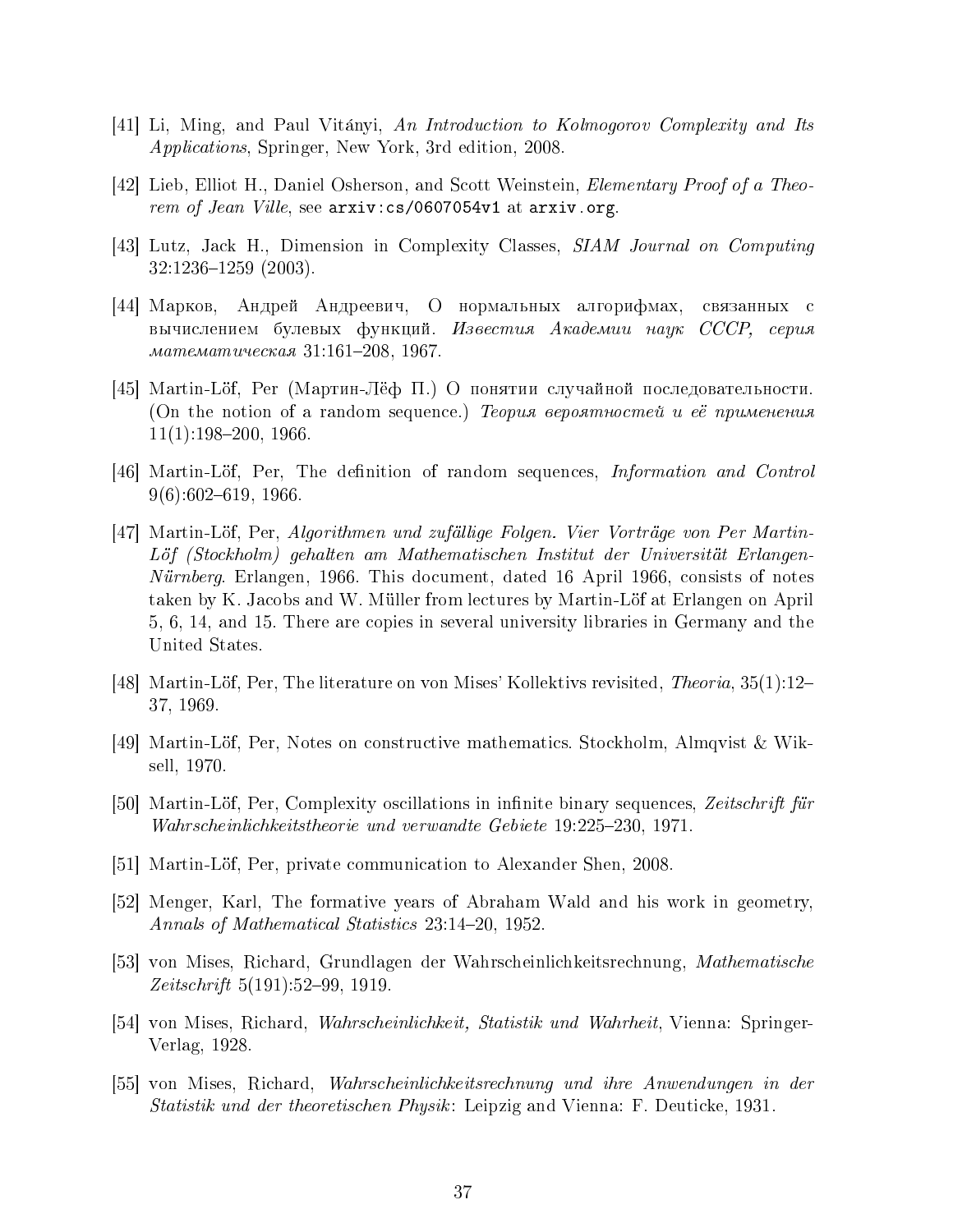- [56] von Mises, Richard, Quelques remarques sur les fondements du calcul des probabilités, Pp. 57–66 of Les fondements du calcul des probabilités, the second installment (number 735) of [89], 1938.
- [57] von Mises, Richard, On the foundations of probability and statistics, Annals of Mathematical Statistics 12:191-205, 1941.
- [58] von Mises, Richard, and J. L. Doob, Discussion of papers on probability theory. Annals of Mathematical Statistics 12:215-217, 1941.
- [59] von Mises, Richard, *Mathematical Theory of Probability and Statistics.* (Edited and complemented by Hilda Geiringer.) New York and London: Academic Press, 1964.
- [60] Morgenstern, Oskar, Abraham Wald, 1902–1950. *Econometrica* 19(4):361–367, 1951.
- [61] Nies, Andre, Computability and Randomness (Oxford Logic Guides). Oxford University Press, 2009. ISBN: 978019923076.
- [62] Parthasarathy, K. R., Obituary of Andrei Kolmogorov, Journal of Applied Probability  $25(1)1:445-450$ , March 1988.
- [63] von Plato, Jan, Creating Modern Probability, Cambridge University Press, 1994.
- [64] , Popper, Karl R., Logik der Forschung: Zur Erkenntnistheorie der modernen Naturwissenschaft, Vienna, Springer, 1935. An English translation, The Logic of Scientific Discovery, with extensive new appendices, was published by Hutchinson, London, in 1959.
- [65] Reichenbach, Hans, Axiomatik der Wahrscheinlichkeitsrechnung, Mathematische  $Zeitschrift 34:568–619, 1932.$
- [66] Schnorr, Claus-Peter, A unified approach to the definition of random sequences. Mathematical Systems Theory  $5(3):246-258$  (1971).
- [67] Schnorr, Claus-Peter, Zufalligkeit und Wahrscheinlichkeit. Eine algorithmische Begrundung der Wahrscheinlichkeitstheorie, Springer, 1971.
- [68] Schnorr, Claus-Peter, The process complexity and effective random tests, *Proceedings* of the fourth annual ACM symposium of Theory of Computing, Denver, Colorado, May  $1-3$ , 1972. Journal version: Process complexity and effective random tests, Journal of Computer and System Sciences 7:376-388, 1973.
- [69] Schnorr, Claus-Peter, A survey of the theory of random sequences, In: Butts R.E., Hintikka J., eds., Basic problems in methodology and linguistics, Dordrecht, D. Reidel, pp. 193–211, 1977.
- [70] Schnorr, Claus-Peter, A talk during Dagstuhl seminar 06051, 29 January 3 February 2006, http://www.hutter1.net/dagstuhl/schnorr.mp3.
- [71] Shafer, Glenn, and Vladimir Vovk. Probability and Finance: It's Only a Game! Wiley, New York, 2001.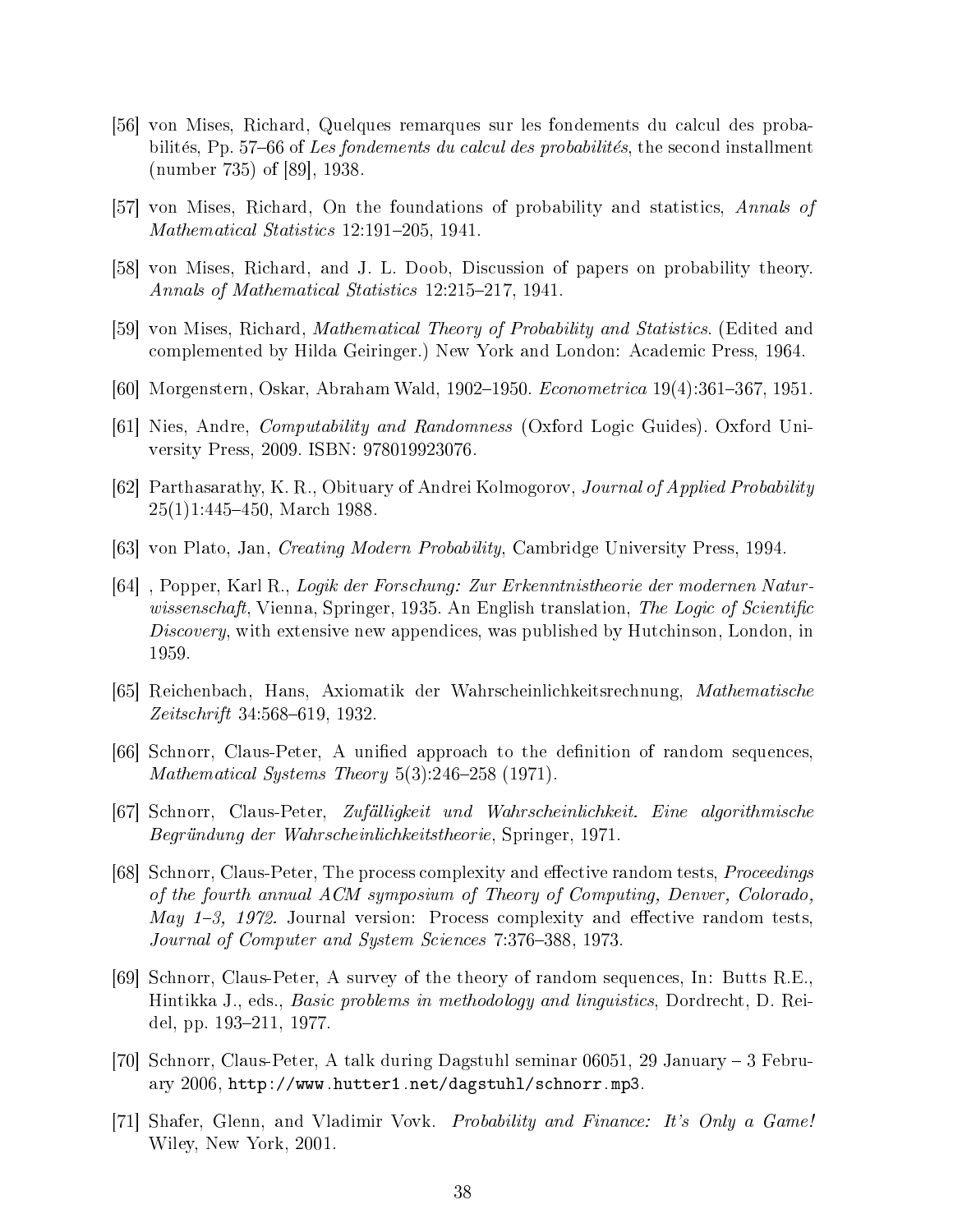- [72] Shafer, Glenn, and Vladimir Vovk, The sources of Kolmogorov's *Grundbegriffe*. Statistical Science  $21(1)$ :70-98, 2006. A longer version is at www.probabilityandfinance.com as Working Paper 4.
- [73] Shasha, Dennis, and Cathy Lazere, Out of their Minds: The Lives and Discoveries of 15 Great Computer Scientists, Springer, New York, 1998.
- [74] Shen, Alexander, Algorithmic Information theory and Kolmogorov complexity, Uppsala Universitet, Technical Report 2000-034, http://www.it.uu.se/research/ publications/reports/2000-034.
- [75] Shen, Alexander. Algorithmic information theory and foundations of probability, arxiv:0906.4411.
- [76] Siegmund-Schultze, Reinhard, A non-conformist longing for unity in the fractures of modernity: Towards a scientific biography of Richard von Mises (1883–1953). Science in Context  $17(3)$ :333-370, 2004.
- [77] Siegmund-Schultze, Reinhard, Mathematicians forced to philosophize: An introduction to Khinchin's paper on von Mises' theory of probability. Science in Context  $17(3):373-390$ , 2004. A translation of Khinchin's paper into English, by Oscar Sheynin, follows on pp.  $391-422$ .
- [78] Solomonoff, Ray J., A formal theory of inductive inference, Part I, *Information and Control*  $7(1):1-22$ , March 1964.
- [79] Solomonoff, Ray J., A formal theory of inductive inference, Part II, *Information and Control*  $7(2):224-254$ , June 1964.
- [80] Solomonoff, Ray J., Complexity-based induction systems: Comparisons and convergence theorems. IEEE Transactions on Information Theory IT-24(4):422-432, July 1978.
- [81] Ville, Jean-André, Sur la notion de collectif. *Comptes rendus* 203:26–27, 6 July 1936.
- [82] Ville, Jean, Etude critique de la notion de collectif, Gauthier-Villars, Paris, 1939.
- [83] Vovk, Vladimir, and Glenn Shafer, Kolmogorov's contributions to the foundations of probability. Problems of Information Transmission  $39:21-31$ . 2003.
- [84] Wald, Abraham, Sur la notion de collectif dans le calcul des probabilités. Comptes  $rendus$  202:180-183, 20 January 1936.
- [85] Wald, Abraham, Die Wiederspruchsfreiheit des Kollektivbegriffes der Wahrscheinlichkeitsrechnung, Ergebnisse eines Mathematischen Kolloquiums 8:38-72, 1937. Reprinted in [19]
- [86] Wald, Abraham, Die Widerspruchfreiheit des Kollectivbegriffes, Pp. 79–99 of Les fondements du calcul des probabilités, the second installment (number 735) of [89]. 1938.